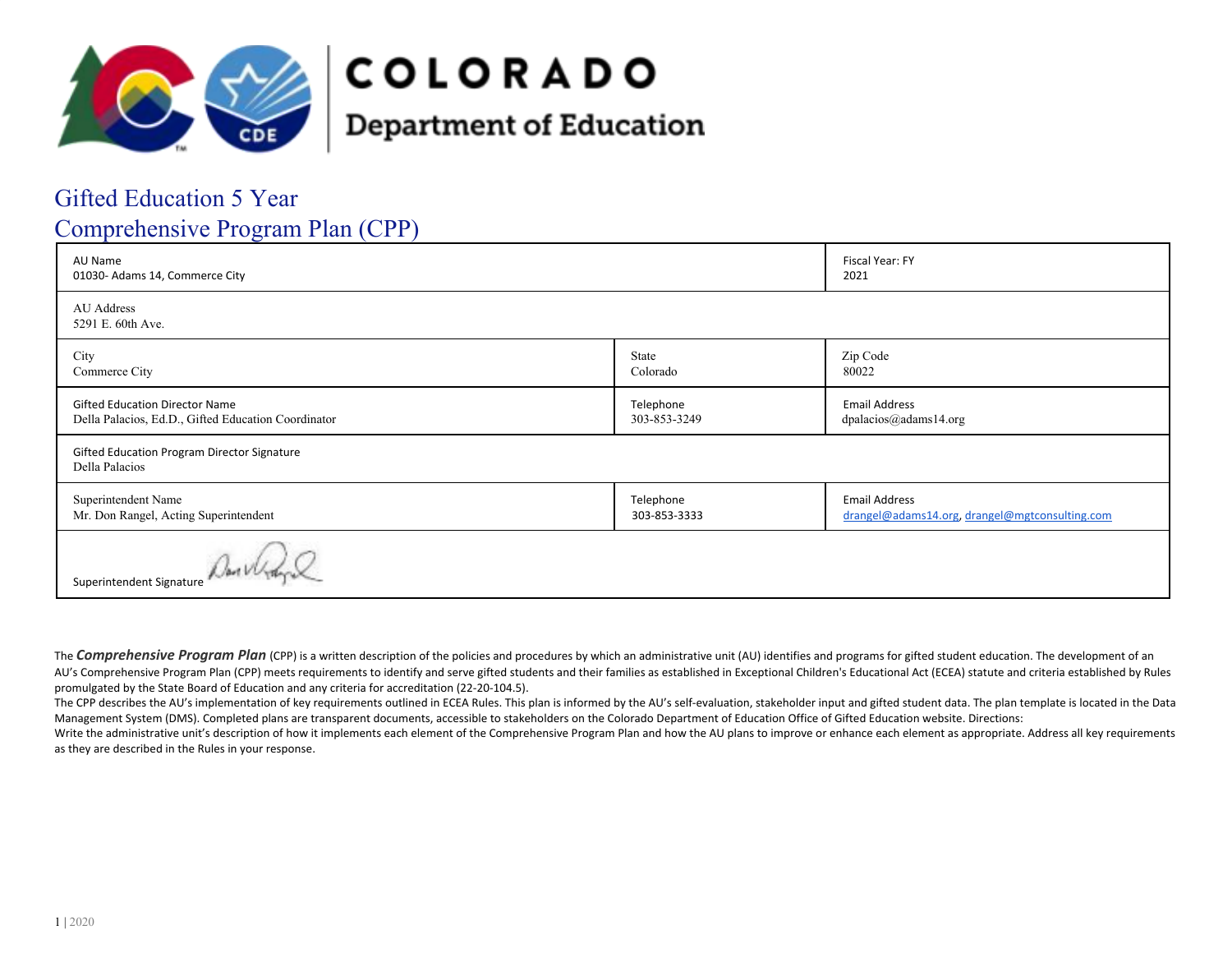

#### **ADAMS 14 MISSION**

Inspire. Educate. Empower.

#### **VISION 2020-2023**

Through engagement, collaboration, and mutual respect, the parents, teachers, administrators, and community partners of Adams 14 will create the academically rigorous and culturally diverse learning experiences needed to prepare students for success in college, career, and adulthood in safe, performance-level schools.

#### **GIFTED EDUCATION VISION**

Adams 14 will ensure access and opportunity to advanced academics and enrichment for gifted and talent pool students through systems of support programming and advocacy. We will universally consider the identification of each student by providing access to challenging learning experiences documented in a learning portfolio, which serves as a body of evidence.

#### **BOARD OF EDUCATION GOALS**

1) All students will graduate college and career ready. 2) Recruit, hire, develop, retain highly qualified staff. 3) Adams 14 is a source of community pride and has a reputation of excellence. 4) Obtain the financial resources to increase student achievement and to provide 21st century learning environments (schools).

**From 2020-2025, the Major Improvement Strategy is the implementation of the revised Comprehensive Program Plan: The 3 R's: Reorganize, Represent, Restructure. Elements of the District Conditions Rubric is the measure we will use to assess the proposed actions (Colorado Department of Education, n.d.).**

**In 2020-2021, the major improvement strategy is to achieve equity through excellence by promoting an asset-based approach in all elements of ECEA Rule and by implementing a learner-centered Gifted Education Learning Framework.**

The measure used to assess the success of the proposed action is the District Conditions Rubric from the Colorado Turnaround Network's Office of Turnaround Support. https://www.cde.state.co.us/accountability/districtconditionsrubric

*REORGANIZE: We are reorganizing Gifted Education through the Exceptional Children's Education Act (ECEA) using the Administrative Framework in ECEA, and we are answering the calls for equitably servicing gifted students in the Every Student Succeeds Act.*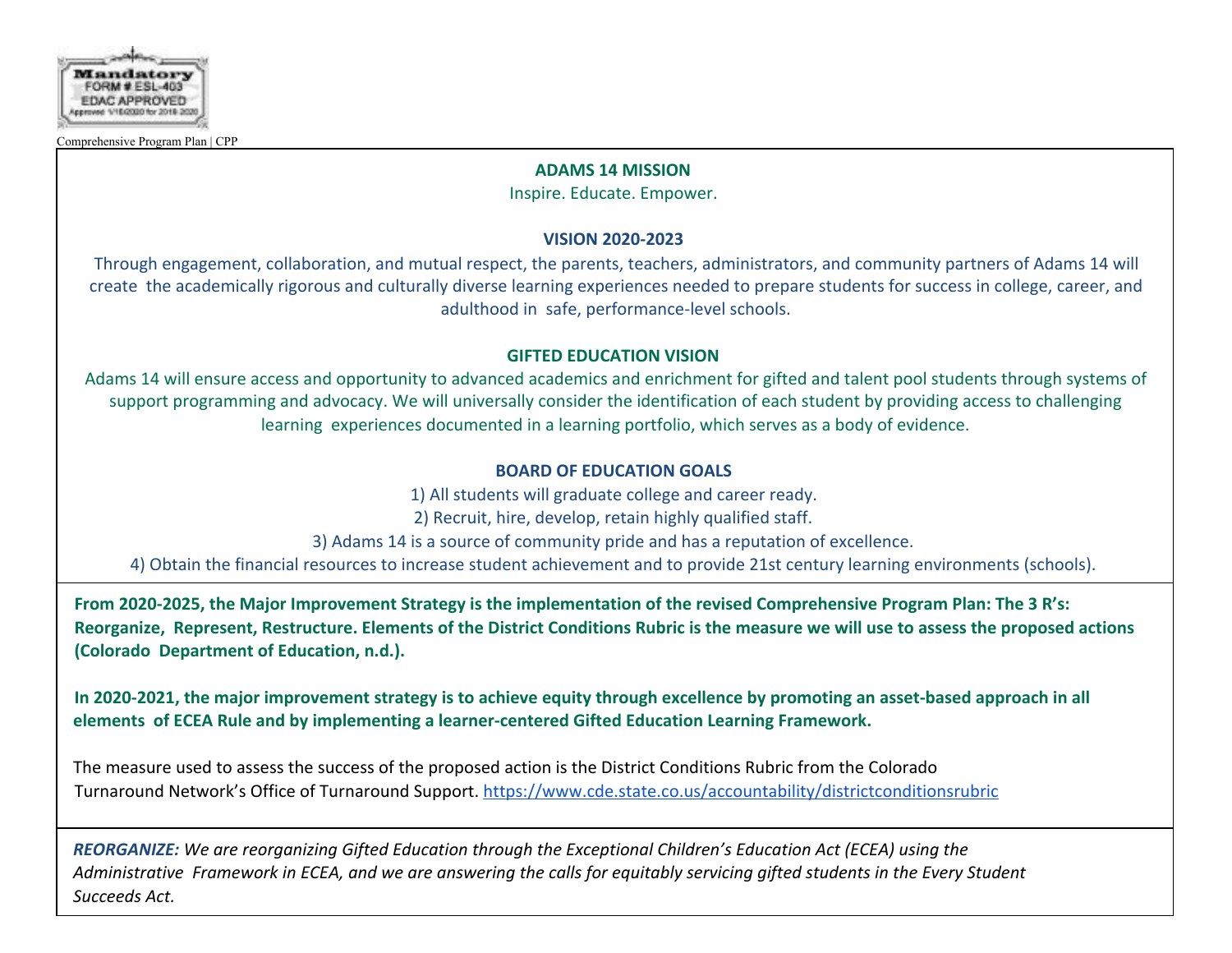| <b>Exceptional Children's</b><br><b>Education Act (ECEA)</b><br><b>Program Element</b> | Please describe how the element is<br>currently implemented in the AU.<br>Address every article of law in each<br>element. | If the AU plans to shift practices over the next five<br>years, use the following to explain:<br>• Describe the specific action steps (activities, strategies)<br>the AU will take.<br>• Identify the data, policies and procedures, and/or<br>research that supports the specific steps that were<br>selected. All references and related meetings are<br>listed at the end of the document.<br>• Identify who is responsible for implementing these<br>actions steps.<br>• Provide a timeline for implementation with specific<br>benchmarks and dates. |
|----------------------------------------------------------------------------------------|----------------------------------------------------------------------------------------------------------------------------|-----------------------------------------------------------------------------------------------------------------------------------------------------------------------------------------------------------------------------------------------------------------------------------------------------------------------------------------------------------------------------------------------------------------------------------------------------------------------------------------------------------------------------------------------------------|
|                                                                                        |                                                                                                                            | • Identify the measures used to assess the success of the<br>proposed action.                                                                                                                                                                                                                                                                                                                                                                                                                                                                             |

**REPRESENT:** A representative team will be formed that supports all identification areas, special populations of gifted students, and that steers the implementation of the Comprehensive Program Plan.

### **Procedures for Parent, Family, and Student Engagement**

#### **Target**

In 2020-2021, Gifted Education communication and engagement procedures will be updated (including 12.06 & 12.02(2)(l)) for increased community engagement and pride.

**Person Responsible** Gifted & Talented (GT) Coordinator GT Liaisons

**Timeline for Implementation** 2020-2021 Continue 2021-2025

#### **Measure Used to Assess the Success of the Proposed Action**

We will exceed expectations on 5.1, Family and Community Engagement, on the District Conditions Rubric (Colorado Department of Education, n.d.).

#### **Board of Education Goal**

3) Adams 14 is a source of community pride and has a reputation of excellence.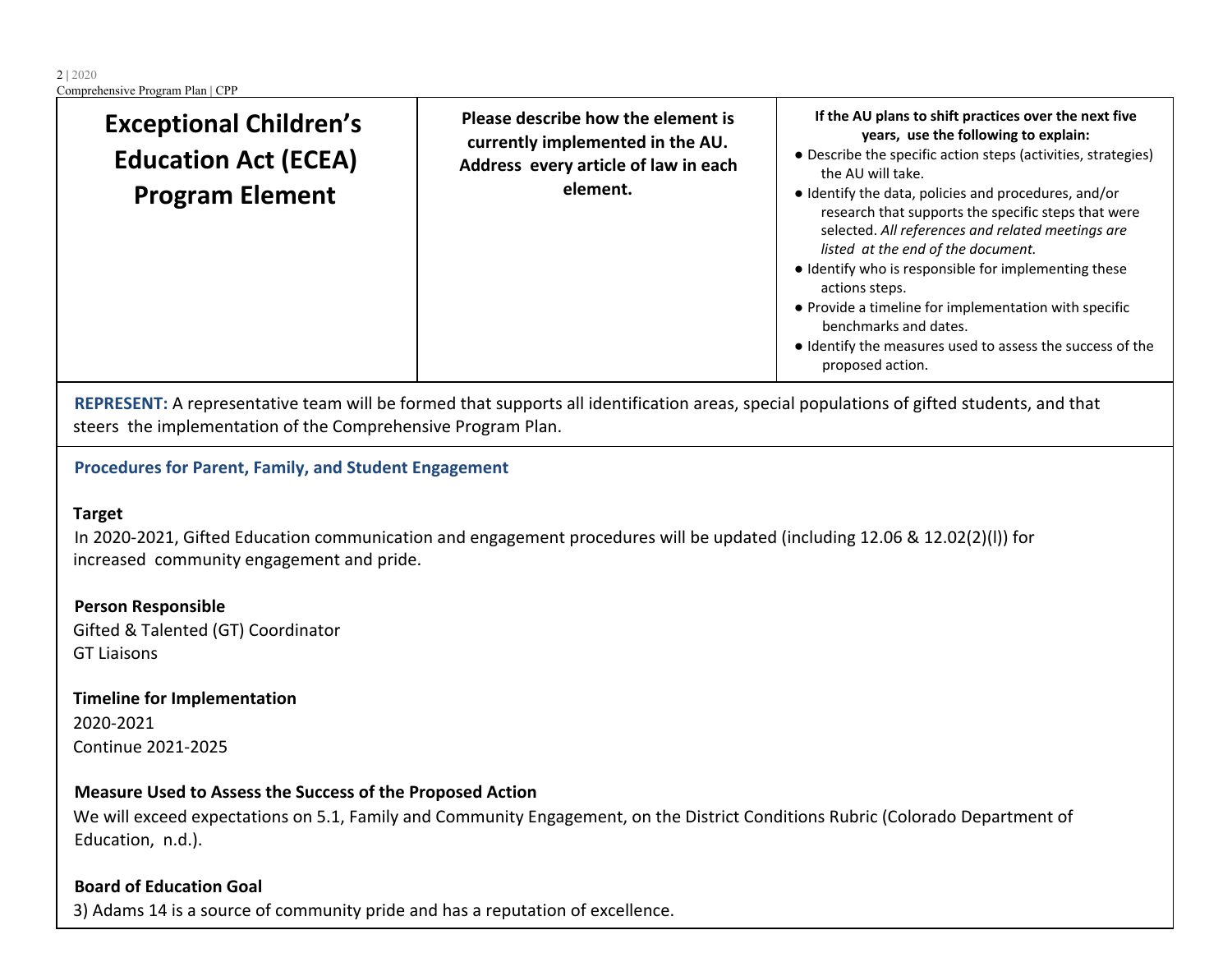#### 3 | 2020

Comprehensive Program Plan | CPP

12.02(2)(a)(i) The program plan shall describe how the AU implements parent, family, and student engagement and communication with regard to gifted education programs that include, but are not limited to: how parents are informed about access to identification procedures; ways to educate parents and families about giftedness or parenting gifted students; information about involvement and progress reporting; what programming options are available to match student strengths and challenges; information about concurrent enrollment; how to be involved in college and career planning; primary languages in the AU, and ways parents and families may participate in the school community.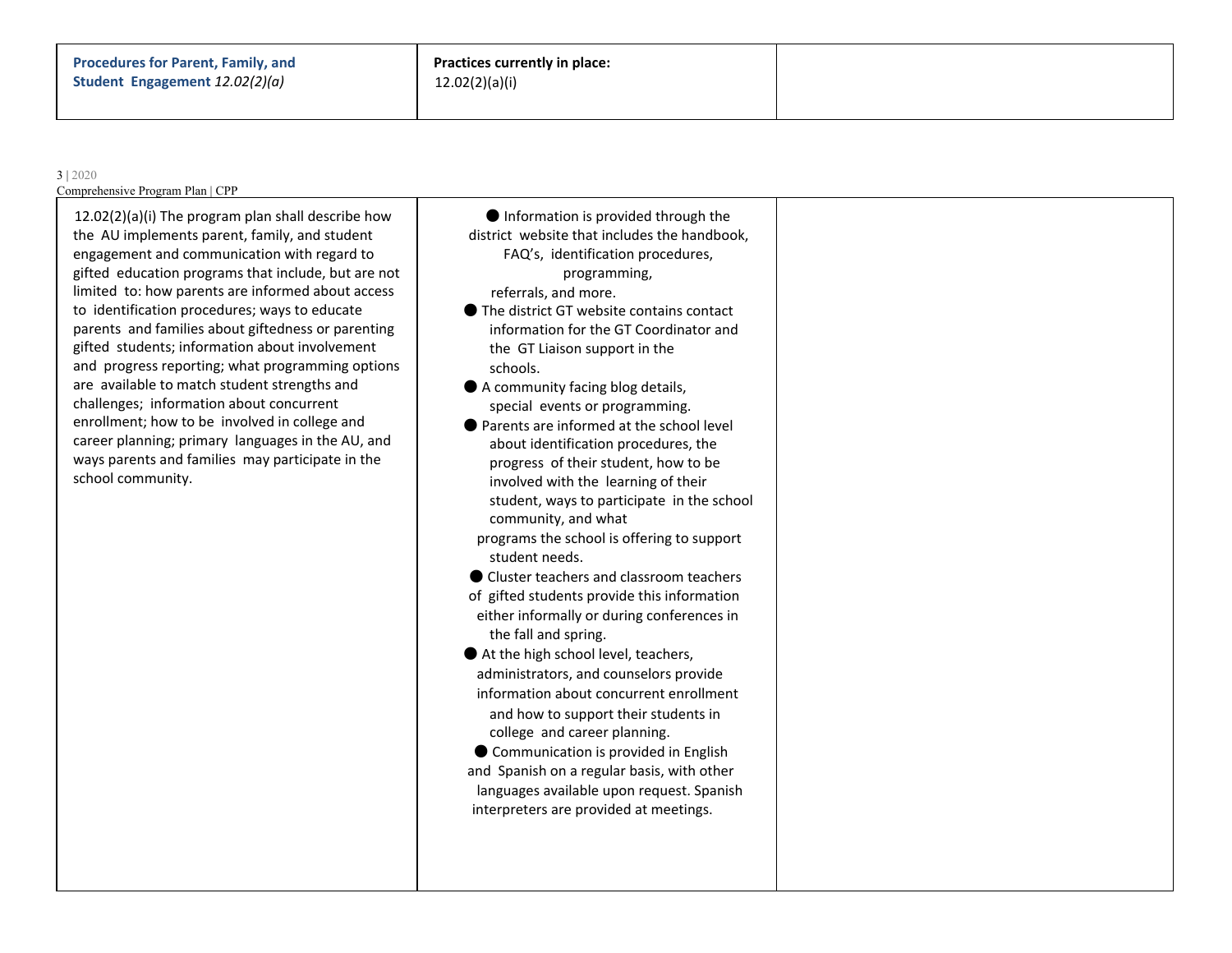#### **Target**

In 2020-2021, Gifted Education will have established Steering Committees including parents, students, and educators to advocate for each gifted student's identity and to "foster the individual growth of each student" (Adams 14 Board Policy IH).

**Persons Responsible** Gifted & Talented (GT) Coordinator Steering Committees

**Timeline for Implementation**

4 | 2020

Comprehensive Program Plan | CPP

2020-2021 Continue 2021-2025

#### **Measure Used to Assess the Success of the Proposed Action**

We will exceed expectations on 5.7, Aligned Board Policy on the District Conditions Rubric (Colorado Department of Education, n.d.).

#### **Board of Education Goals**

1) All students will graduate college and career ready.

3) Adams 14 is a source of community pride and has a reputation of excellence.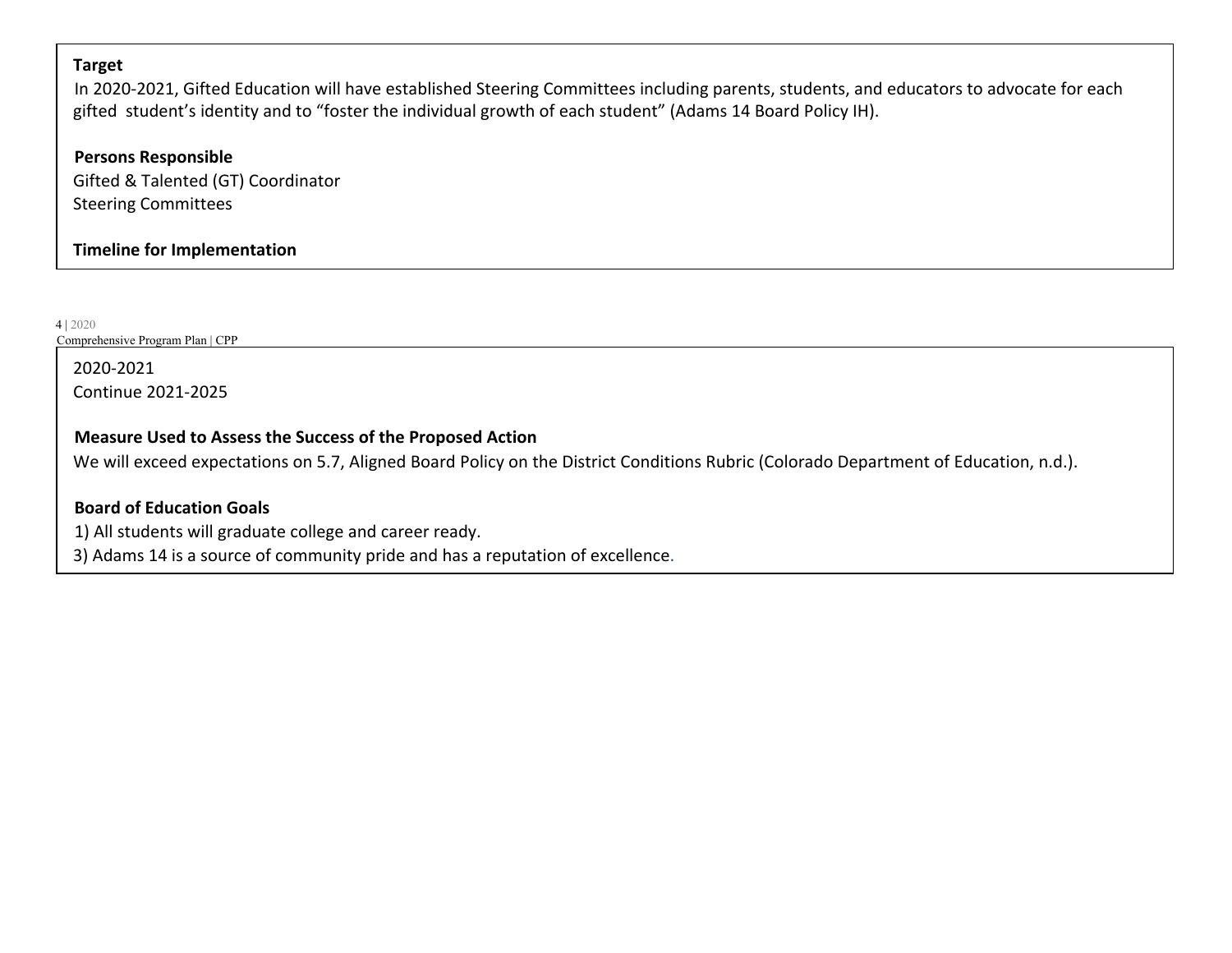| Definition of "Gifted Student" 12.02(2)(b)            | <b>Practice Currently in Place</b>             |  |
|-------------------------------------------------------|------------------------------------------------|--|
| 12.02(2)(b)                                           | 12.02(2)(b)                                    |  |
| The program plan shall include a written definition   | Adams 14's definition is currently the same as |  |
| that is the same as or substantially similar to the   | CDE's definition.                              |  |
| definition of "gifted student" specified in section   |                                                |  |
| 12.01(16) of these Rules. This definition shall serve | ● "Gifted and talented children" means         |  |
| as the basis for the implementation of all other      | those persons between the ages of five and     |  |
| program plan elements described below.                | twenty-one whose                               |  |
|                                                       | abilities, talents, and potential for          |  |
|                                                       | accomplishment are so exceptional or           |  |
|                                                       | developmentally advanced                       |  |
|                                                       | that they require special provisions to        |  |
|                                                       | meet their educational programming             |  |
|                                                       | needs.                                         |  |
|                                                       | Children under five who are gifted may         |  |
|                                                       | also be provided with early childhood          |  |
|                                                       | special                                        |  |
|                                                       | educational services. Gifted students          |  |
|                                                       | include gifted students with disabilities      |  |
|                                                       | (i.e. twice                                    |  |
|                                                       | exceptional) and students with                 |  |
|                                                       | exceptional abilities or potential from all    |  |
|                                                       | socio-economic and ethnic, cultural            |  |
|                                                       | populations. Gifted                            |  |
|                                                       | students are capable of high                   |  |
|                                                       | performance, exceptional production,           |  |
|                                                       | or exceptional                                 |  |
|                                                       | learning behavior by virtue of any or a        |  |
|                                                       | combination of these areas of giftedness:      |  |
|                                                       | General or specific intellectual               |  |
|                                                       | ability,                                       |  |
|                                                       | Specific Academic Aptitude,                    |  |
|                                                       | ● Creative or Productive Thinking,             |  |
|                                                       | Leadership Abilities,                          |  |
|                                                       | ● Visual Arts,                                 |  |
|                                                       | Performing Arts,                               |  |
|                                                       | Musical, and                                   |  |
|                                                       | ● Psychomotor Abilities."                      |  |
|                                                       |                                                |  |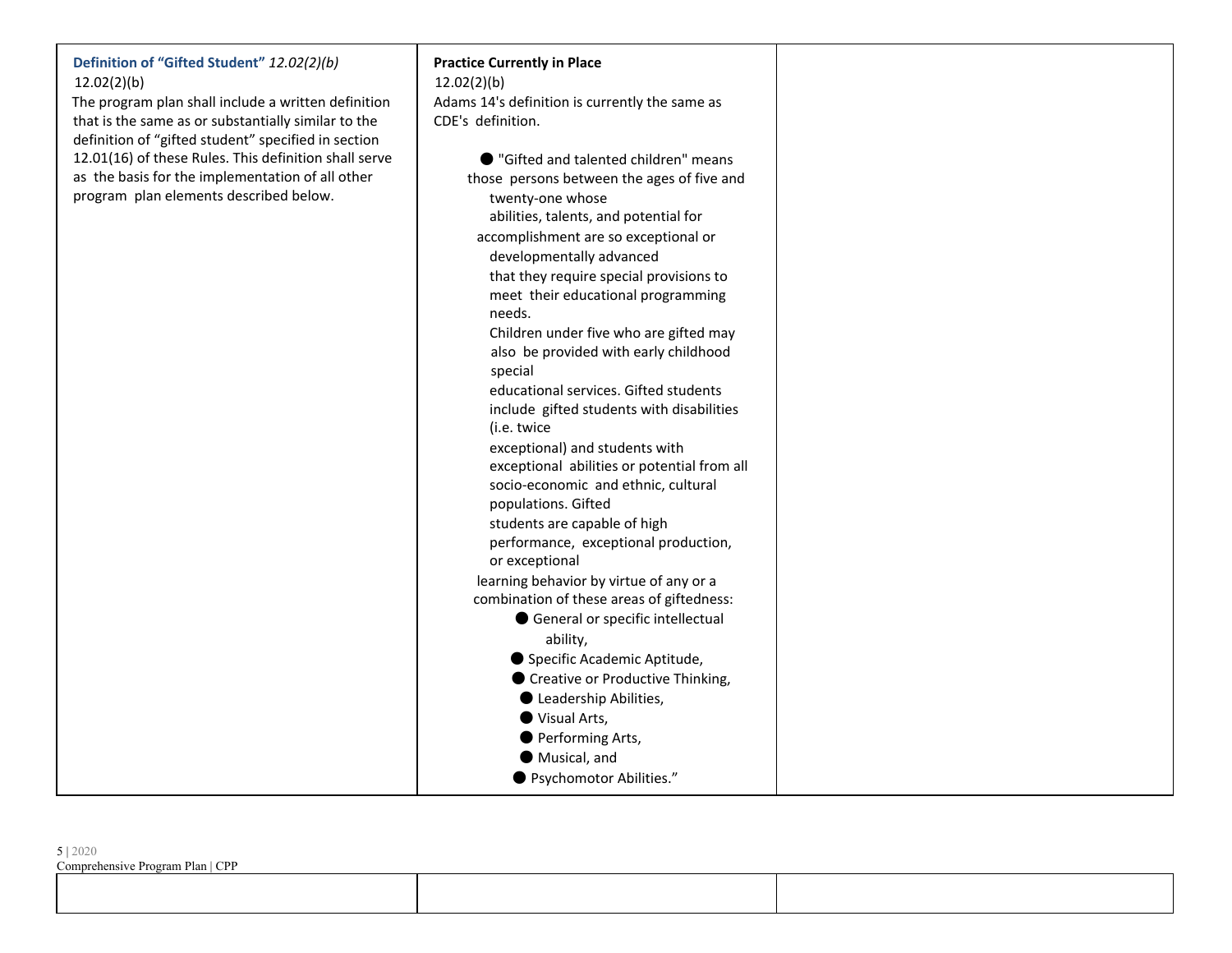#### **Identification Procedures & Advanced Learning Plan Content**

#### **Targets**

● In 2020-2021, a Gifted Education Learning Framework will be publicly shared for a common understanding of the asset-based approach of gifted education, the importance of equity, the integration of the science of learning, and how identification areas integrate with programming.

#### **Persons Responsible**

Gifted Coordinator Student Services Team Academic Team

#### **Timeline for Implementation** 2020-2021

#### **Measure Used to Assess the Success of the Proposed Action**

We will achieve exemplary status on the District Conditions Rubric section 2.3 Defined Instructional Framework (Colorado Department of Education, n.d.).

#### **Board of Education Goals**

1) All students will graduate college and career ready.

4) Obtain the financial resources to increase student achievement and to provide 21st century learning environments (schools).

#### **Identification Procedures & Advanced Learning Plan Content**

#### **Targets**

● In 2020-2021, educators, gifted and talent pool students, district specialists, and parents/guardians will co-design a portfolio system for body of evidence collection and student ownership of learning in a gifted student's Advanced Learning Plan to "foster the individual growth of each student" (Adams 14 Board Policy IH).

● By 2025, 85% of students in Adams 14 will have a portfolio for universal consideration .

#### **Persons Responsible**

Gifted Coordinator

Building Principals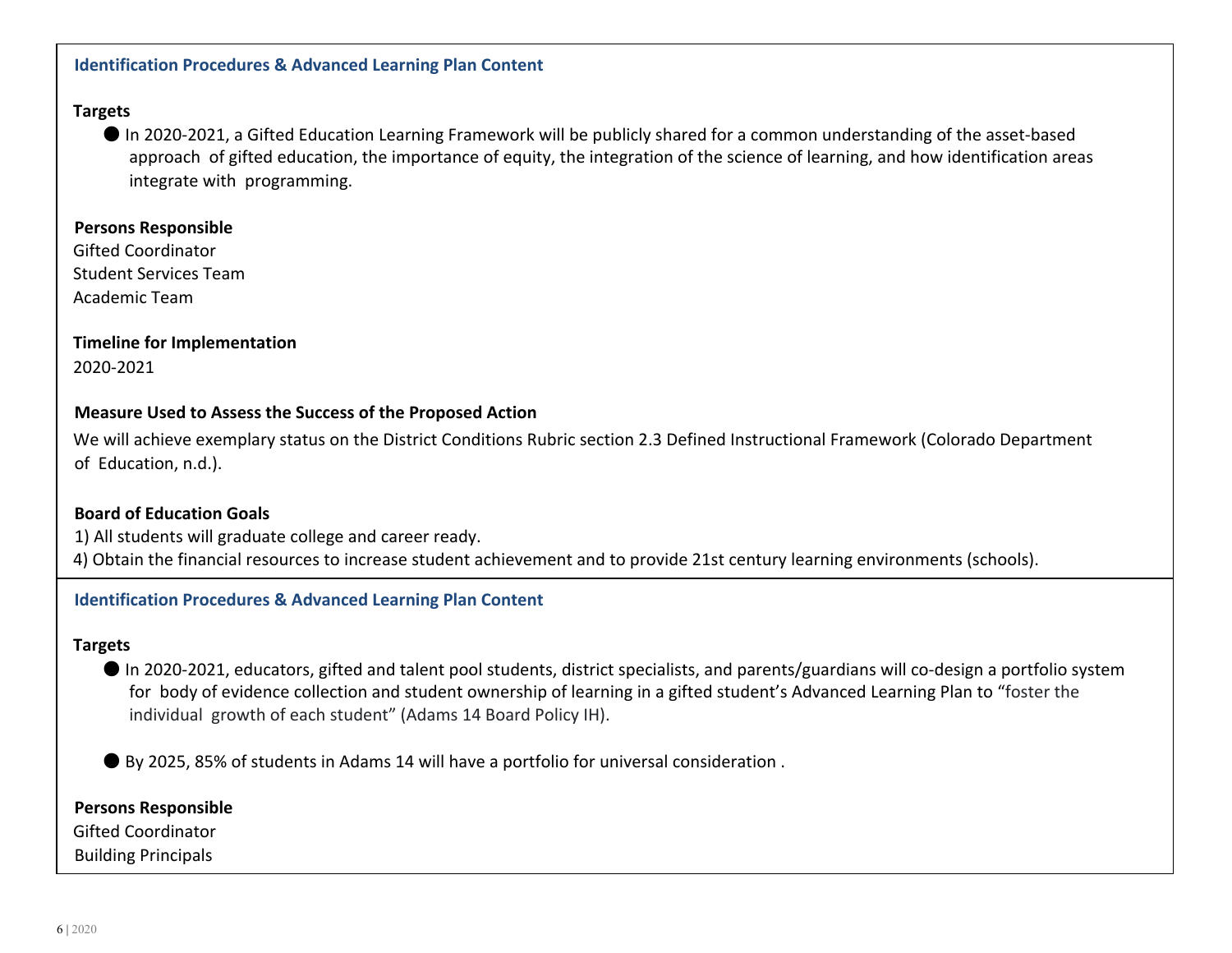Teachers **Students** Parents/Guardians

#### **Timeline for Implementation**

2020-2023

#### **Measure Used to Assess the Success of the Proposed Action**

We will achieve exemplary status on the District Conditions Rubric section 2.4, Assessment strategy and Implementation (Colorado Department of Education, n.d.).

#### **Board of Education Goals**

1) All students will graduate college and career ready.

4) Obtain the financial resources to increase student achievement and to provide 21st century learning environments (schools).

#### **Identification Procedures** *12.02(2)(c)*

The program plan shall describe the assessment process used by the AU for identifying students who meet the definition specified in section 12.01(16) and for identifying the educational needs of gifted students. The assessment process shall recognize a student's exceptional abilities or potential, interests, and needs in order to guide student instruction and individualized planning and programming. In traditionally underrepresented student groups and visual/music/performing arts student groups or Talent Pools, identification may require the collection of student information over time, using additional data points from a response to intervention approach, or additional assessment. The AU identification procedures shall include, but need not be limited to:

 $12.02(2)(c)(i)$  A method(s) to ensure equal and equitable access for all students. The program plan shall describe the efforts that the AU will make to identify gifted students from all populations, including preschool (if applicable) through twelfth grade students, minority students, economically diverse students, culturally diverse students, students with limited English proficiency and children with disabilities;

### **Practices currently in place:**

#### *12.02(2)(c),* 12.02(2)(c)(i), 12.02(2)(c)(ii)

- Referrals can come from anyone who has a stake in student learning (parents, teachers, administrators, students, etc.).
- GT Liaisons can assist others with

referrals. ● Referrals can be made through data.

● Referrals can be made in any area.

● In building a body of evidence, evidence of exceptional ability is typically collected in aptitude, achievement, and performance.

● All students are screened using the NNAT3 in 2nd grade and 6th grade. If their scores fall between the 80th and 94th percentile, their parents/guardians receive a permission to test for further testing using the Kaufman Brief Intelligence Test (KBIT-2) and/or the Test of Nonverbal Intelligence (TONI-4 ).

- Students can also receive further testing if their STAR data is 90%ile or above.
- Qualifying achievement data is from nationally normed tests such as STAR at the 95th percentile and above. Exceeded on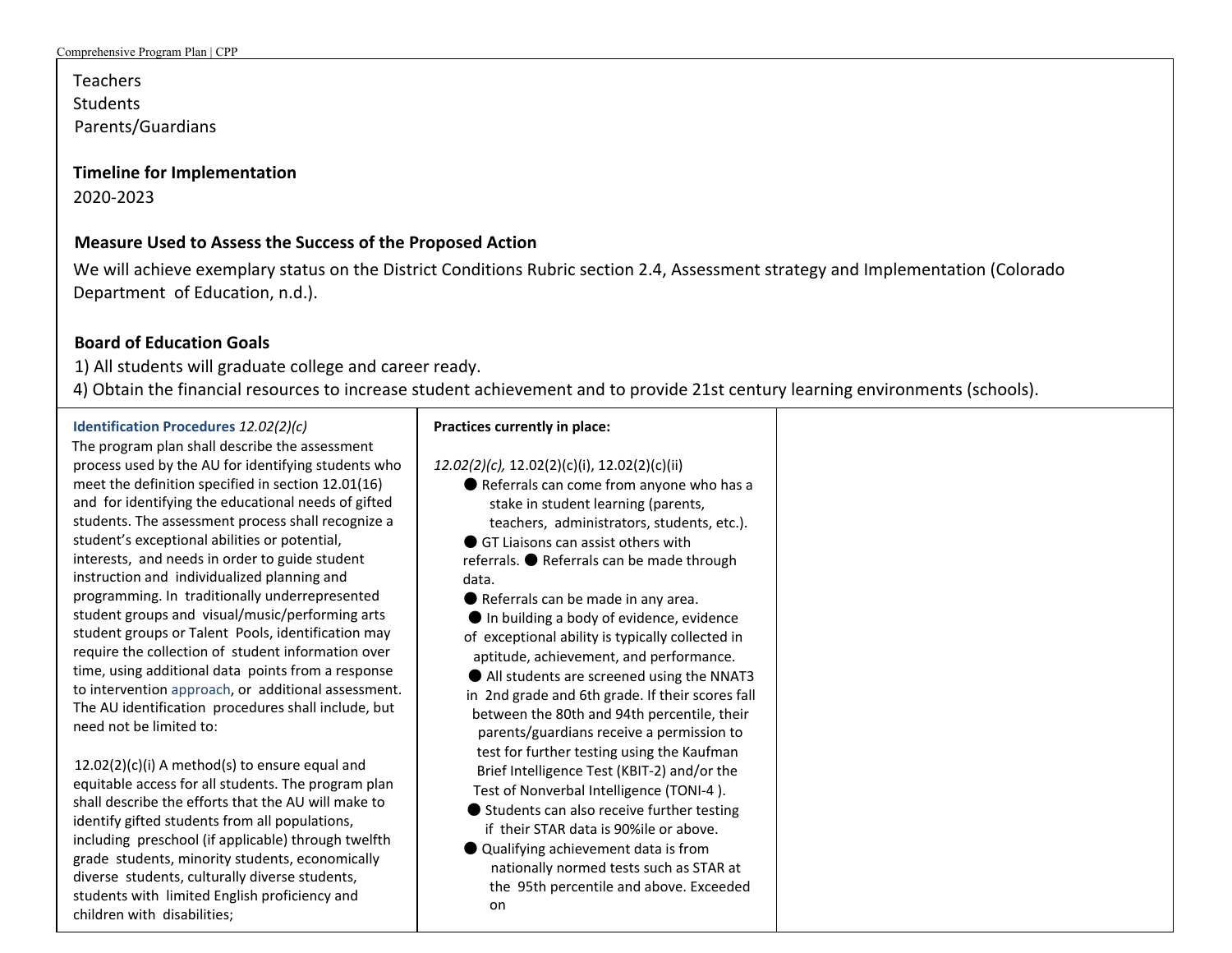|  | Colorado<br><i>l</i> leasure<br>coc.<br>۰mır<br>. |  |
|--|---------------------------------------------------|--|
|--|---------------------------------------------------|--|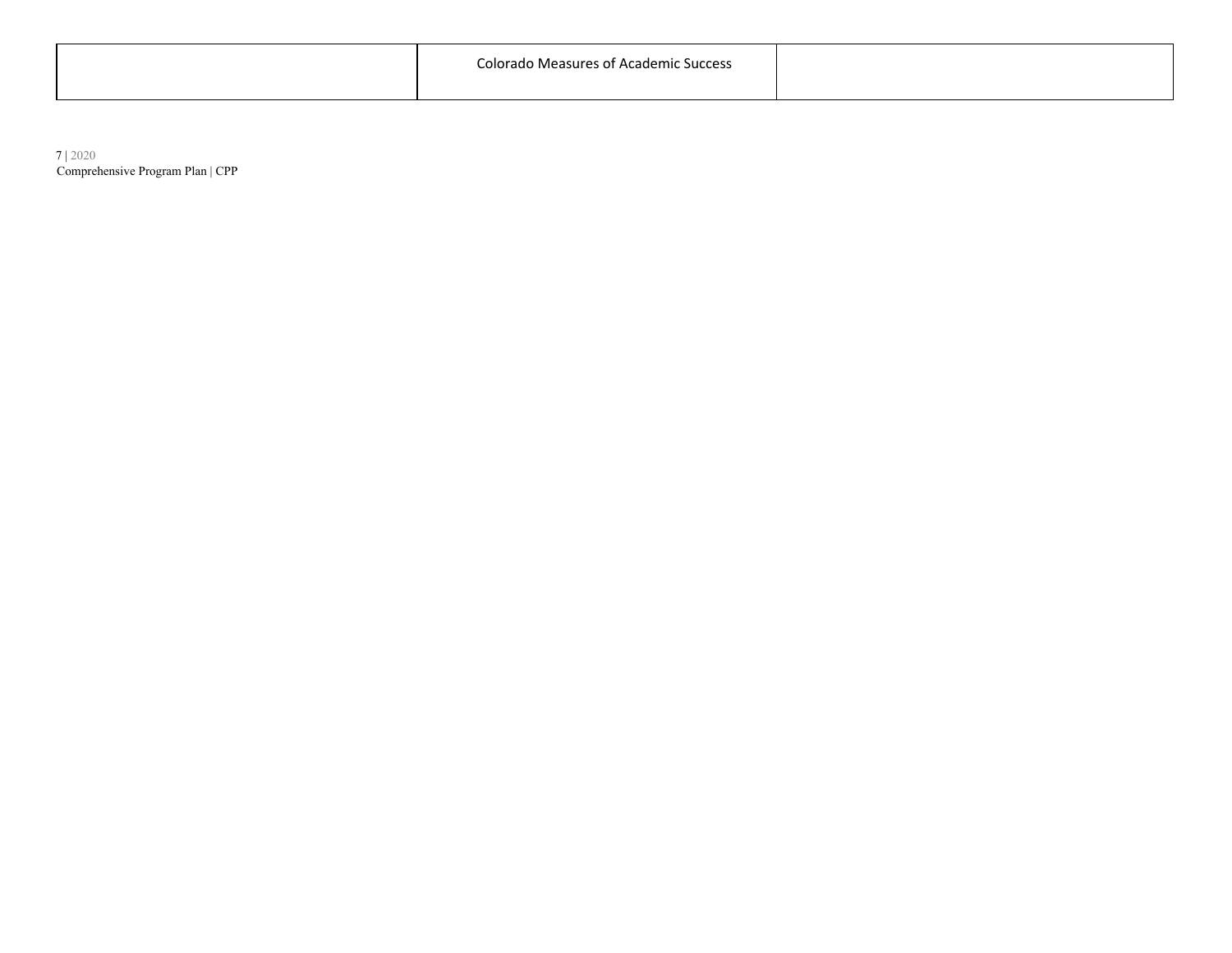12.02(2)(c)(ii) Referral procedures that seek referrals from a variety of sources, and screening procedures used for conducting identification assessment. Every AU is strongly encouraged to include

optional universal screening in identification procedures;

12.02(2)(c)(iii) A timeline of no more than 30 school days after a referral to determine whether a student will continue with formal identification assessment, or will receive Talent Pool designation;

12.02(2)(c)(iv) Implementation of assessments that align with the purpose of identifying exceptionality in the categories of giftedness, and in traditionally underrepresented populations. The AU may choose local assessment tools from the Department's chart of common and varied assessment tools used in identification;

 $12.02(2)(c)(v)$  Collection of data for a body of evidence that includes, but is not limited to: assessment results from multiple sources and multiple types of data (i.e. qualitative and

quantitative data about achievement, cognitive ability, performance, parent and teacher input, motivation and observations of gifted

characteristics/behaviors). The body of evidence contains data to identify the strength area defined in the definition of gifted children and determine appropriate programming services. These same categories are used in data collection and for developing the ALP;

12.02(2)(c)(vi) A review team procedure; and that includes at least one person trained or endorsed in gifted identification and programming;

12.02(2)(c)(vii) A review team procedure for determining identification or a Talent Pool designation from a body of evidence and for developing individualized ALPs for identified

(CMAS) is also a qualifying piece of achievement data.

● Parents give anecdotal evidence of gifted behaviors through a survey or referral.

● ACCESS scores are analyzed. If English Language Learners are making great gains from year to year, they are referred for gifted testing.

- The GT Coordinator is licensed and experienced in Gifted Education.
- 12.02(2)(c)(iii)
	- $\bullet$  At the end of the process a letter is sent to parents to let them know the decision.
		- The permission to test is the most
	- common communication method to parents about

referrals.

- A copy of the letter is placed in their cumulative folder at the school level.
- A GT/Preschool Meeting about Early Access Identification takes place early in the year.
- Early Identification is a board policy and is advertised to the community on the website and through brochures distributed when the window opens.
- 12.02(2)(c)(iv)
	- The NNAT3 Online is used for our universal screening .
		- CDE's Gifted Matrix of Assessments is used to support assessment decisions.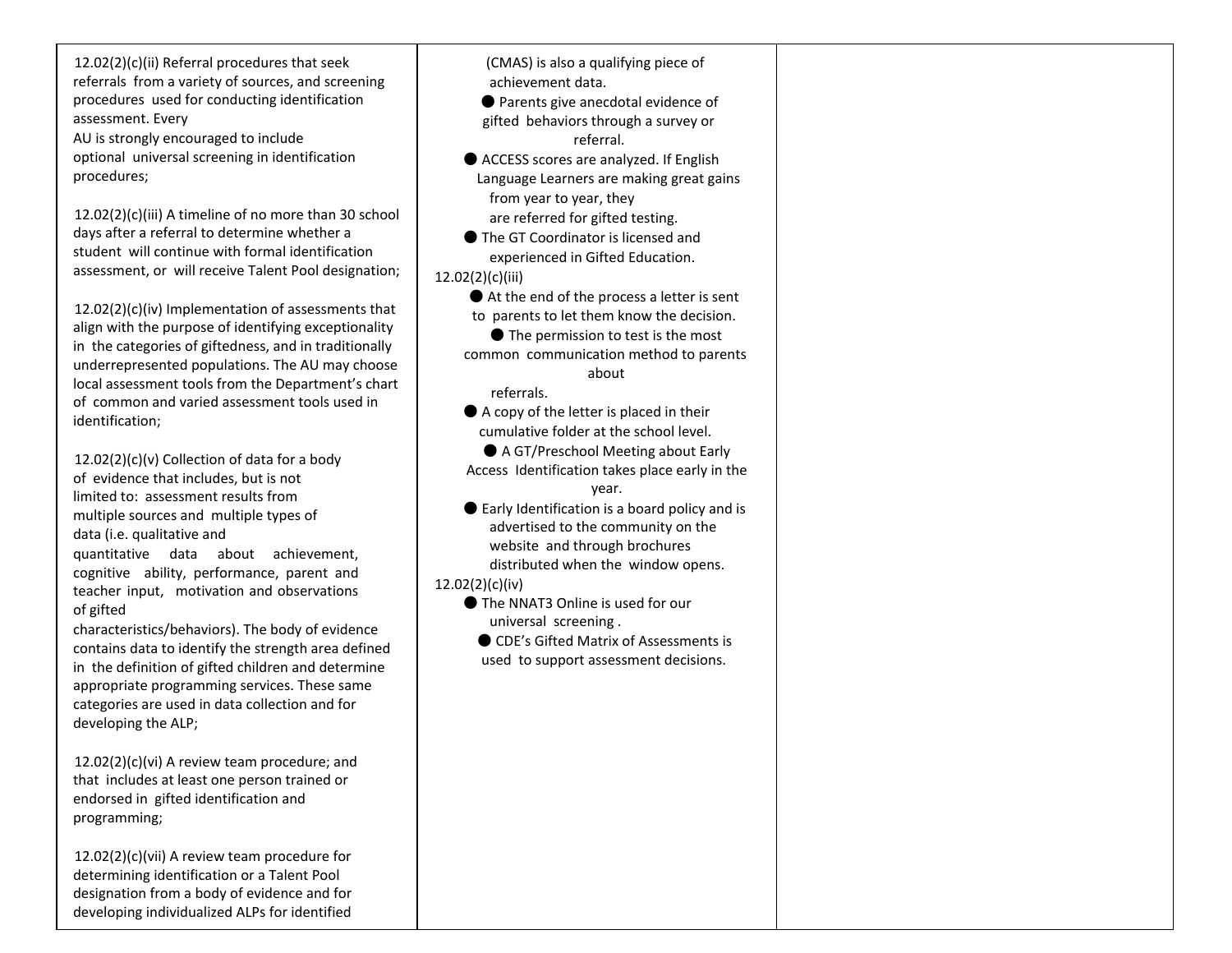| students. When only cognitive ability assessment |  |
|--------------------------------------------------|--|
| data meets                                       |  |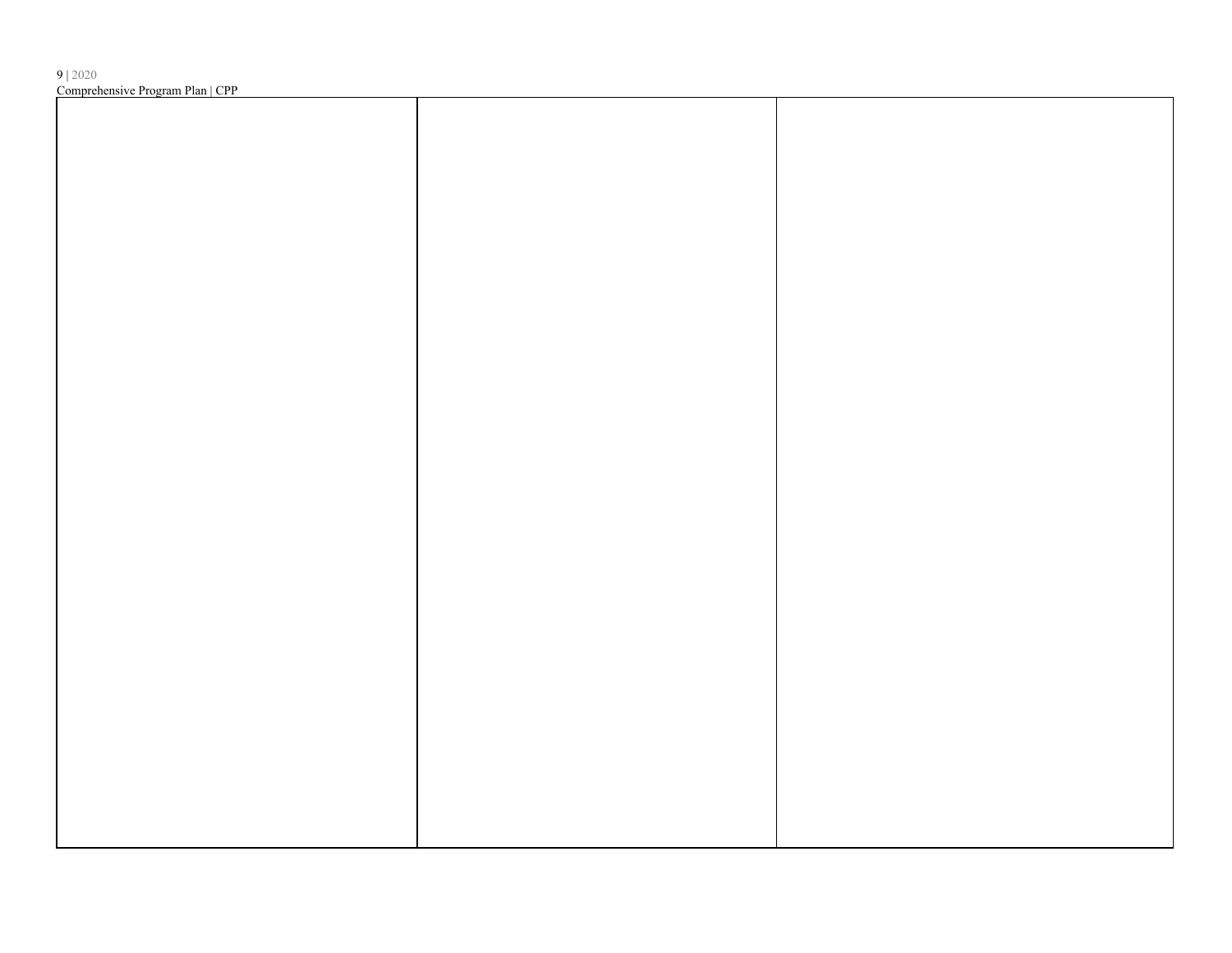| <b>Criteria for Determining Exceptional</b><br><b>Ability (Giftedness) or Talent Pool</b>                                                                                                                                                     |
|-----------------------------------------------------------------------------------------------------------------------------------------------------------------------------------------------------------------------------------------------|
| 12.02(2)(d)<br>12.02(2)(d)(i) For each category of giftedness<br>defined in 12.01(16), criteria for exceptional ability<br>means: 95 percentile or above on a standardized<br>nationally normed test or observation tool, or a<br>rating on a |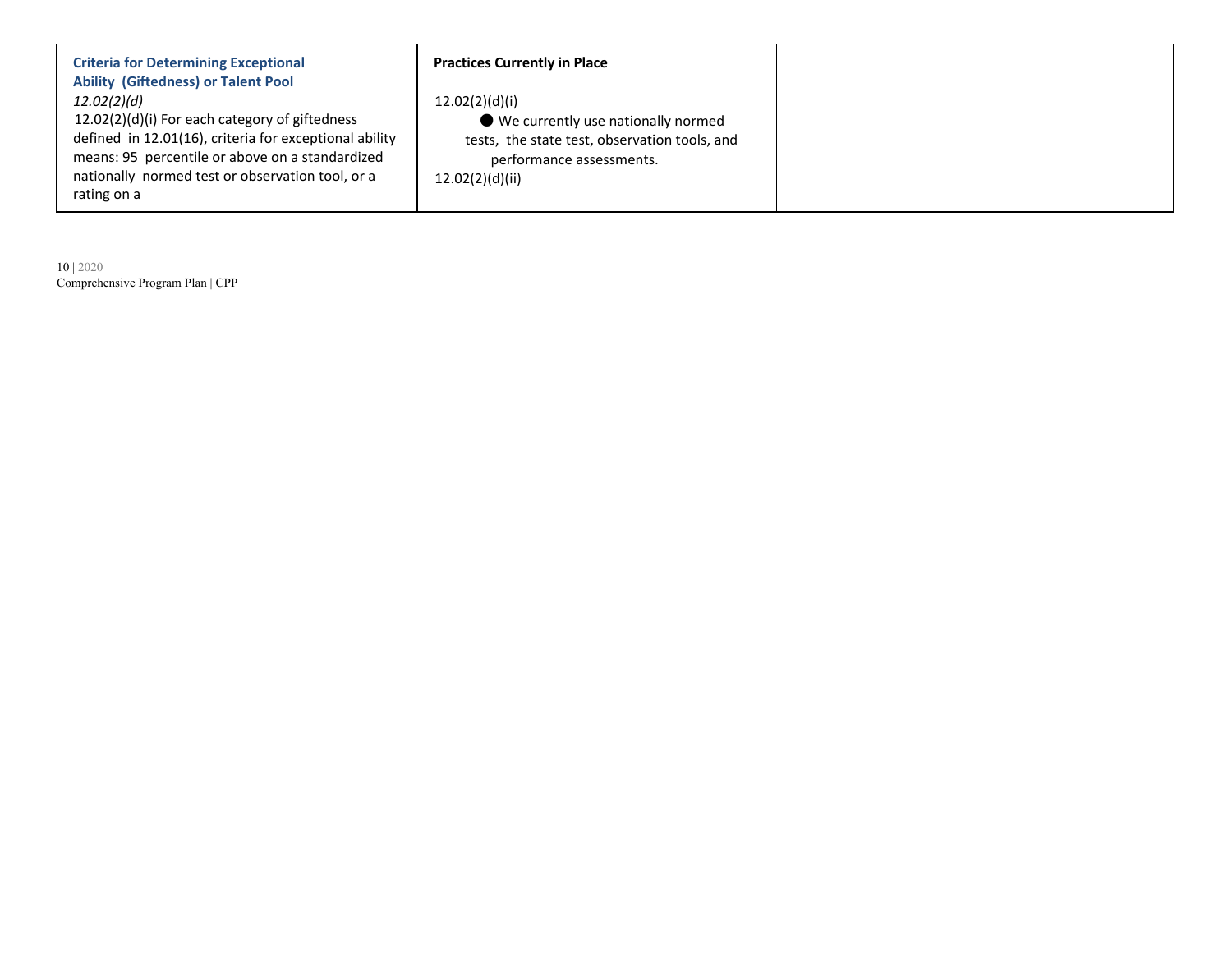performance assessment that indicates exceptionality/distinguished compared to age mates.

12.02(2)(d)(ii) Not meeting criteria on a single assessment tool shall not prevent further data collection or consideration for identification, if other indicators suggest exceptional potential as observed in a body of evidence.

12.02(2)(d)(iii) Criteria for screening assessments is a score range less than the 95 percentile ranking or results on observation/performance assessment tools as determined by the AU to determine referrals, further data collection and observation, and/or formation of student Talent Pools.

● Not meeting criteria on a single assessment tool shall not prevent further consideration. 12.02(2)(d)(iii)

● Students are placed in a talent pool based on body of evidence indicating they are near identification or if they score in the 80%ile and above on the universal screening with the NNAT3.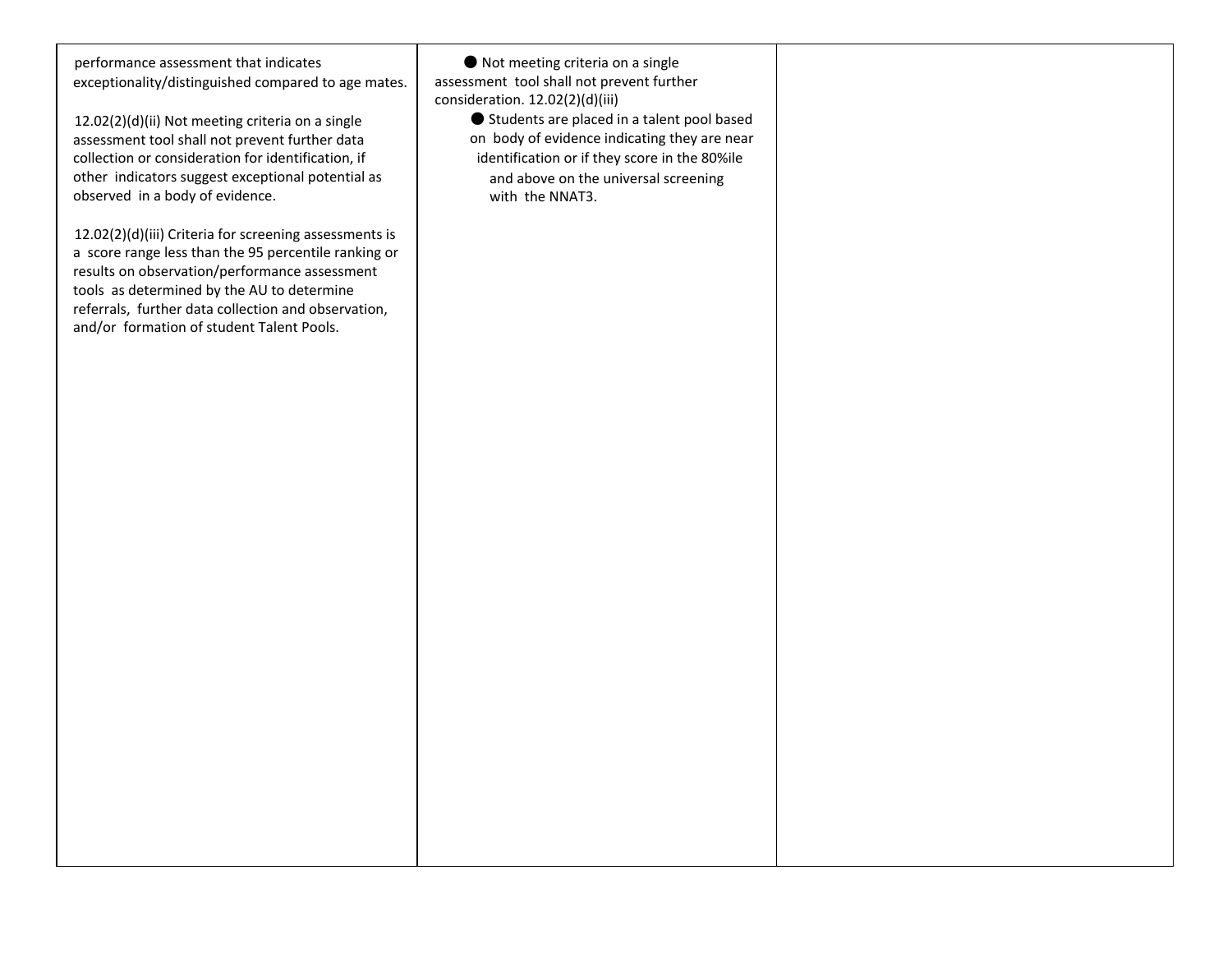| <b>Identification Portability</b> |  |
|-----------------------------------|--|
|-----------------------------------|--|

| ● Upon enrollment in the district, the<br>Identification portability shall be based upon AU<br>implementation of statewide identification<br>Student Records department notifies the<br>procedures required in Section 12.02(2)(c) and use<br>Gifted<br>of criteria set for exceptionality in Section<br>Education Office about the gifted<br>12.02(2)(d) and determination of a student's<br>student's enrollment, including all<br>identification in one or more of the categories of<br>student<br>giftedness as described in the state definition of<br>identification data.<br>gifted children in Section 12.01(16). Administrative<br>● The data is reviewed and services begin,                                                                                                                                                                                                                                                                                                                                                                                                                                                                                                                                                                                                                  | 11   2020<br>Comprehensive Program Plan   CPP  |  |
|---------------------------------------------------------------------------------------------------------------------------------------------------------------------------------------------------------------------------------------------------------------------------------------------------------------------------------------------------------------------------------------------------------------------------------------------------------------------------------------------------------------------------------------------------------------------------------------------------------------------------------------------------------------------------------------------------------------------------------------------------------------------------------------------------------------------------------------------------------------------------------------------------------------------------------------------------------------------------------------------------------------------------------------------------------------------------------------------------------------------------------------------------------------------------------------------------------------------------------------------------------------------------------------------------------|------------------------------------------------|--|
| starting with an ALP, pending portability<br>portability of identification that include, but may<br>of data.<br>not be limited to:<br>● Parents are notified by mail.<br>12.02(2)(e)(i) A requirement that the sending<br>12.02(2)(e)(iii), 12.02(2)(e)(iv)<br>school/district transfer the body of evidence for<br>If the identification is incomplete for<br>identification and the ALP with student records<br>portability, a permission to test is sent<br>when the student moves from one district to<br>home, and the body of evidence collection<br>another;<br>will<br>continue.<br>12.02(2)(e)(ii) Review of the transferred student's<br>ALP within 45 school days of start date to<br>determine programming options and services that<br>serve the identified area(s) according to the district<br>and community resources of the receiving district;<br>12.02(2)(e)(iii) If the receiving district finds the<br>body of evidence to be incomplete, the receiving<br>district shall consult with, as practical, the former<br>district, parents, and student and re-evaluate the<br>identification determination; and.<br>12.02(2)(e)(iv) Communication to parents within<br>60 school days of start date about how the new<br>district will meet the needs outlined in the<br>student's ALP | units shall implement procedures for statewide |  |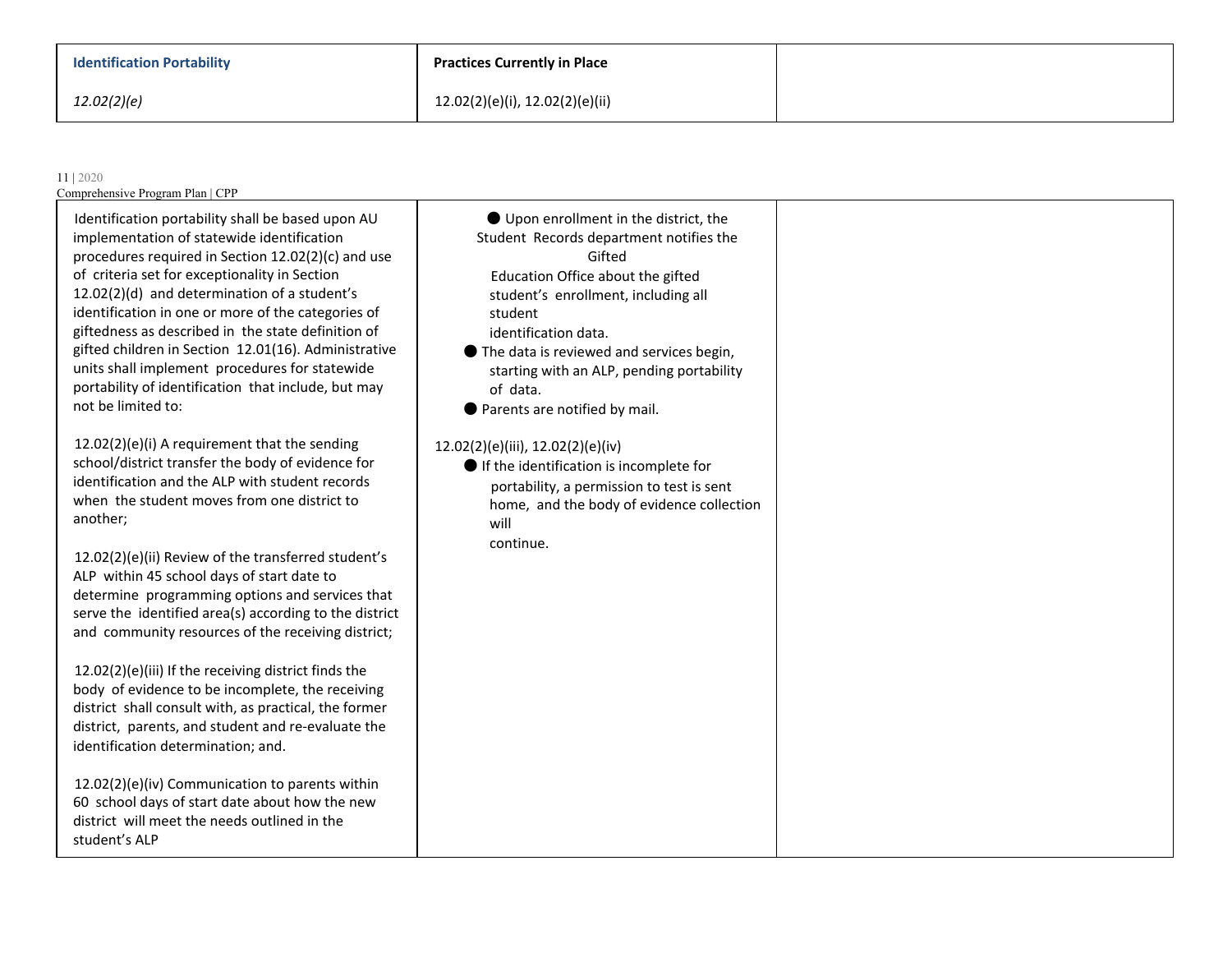| <b>Advanced Learning Plan Content</b>                                                                                                                                                                                                                                                                                                                            | <b>Practices Currently in Place</b>                                                                                                                                                                                    |
|------------------------------------------------------------------------------------------------------------------------------------------------------------------------------------------------------------------------------------------------------------------------------------------------------------------------------------------------------------------|------------------------------------------------------------------------------------------------------------------------------------------------------------------------------------------------------------------------|
| 12.02(2)(f)<br>The AU shall develop an ALP for every gifted<br>student according to the student's determined<br>area(s) of giftedness, interests, and instructional<br>and affective needs. The ALP shall be considered<br>in educational planning toward post-secondary<br>readiness outcomes and decision-making<br>concerning subsequent programming for that | 12.02(2)(f)<br>Gifted students in preK, elementary and<br>middle school have an Advanced<br>Learning<br>Plan (ALP) in Enrich.<br>Students, parents/guardians and teachers<br>play a role in writing the ALPs supported |
| student and be used in the articulation/transition<br>process, preschool (if applicable) through grade<br>12. At the high school level                                                                                                                                                                                                                           | by the GT Coordinator.<br>● High School Students write their own<br>Advanced Learning Plan goals incorporated                                                                                                          |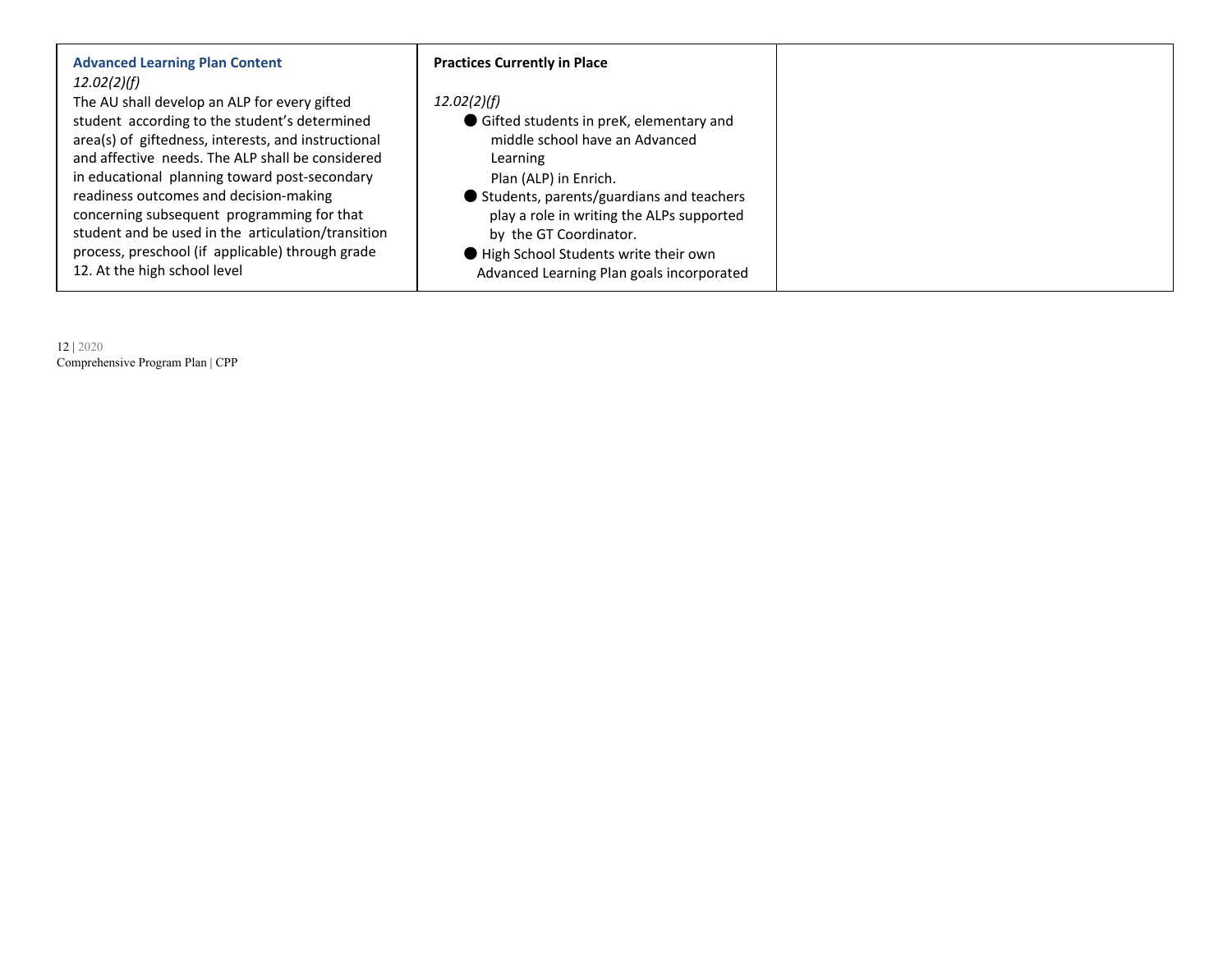ALPs may blend with the student's individualized career and academic plan (ICAP) if all content of the ALP are inclusive in the ICAP which includes achievement and affective goals. The ALP content shall include, but not be limited to:

12.02(2)(f)(i) A student profile described in a body of evidence. This profile shall be subject to the AU's student records confidentiality guidelines. The local AU determines periodic updates of the student profile, especially in terms of interests, and/or demonstration of previously unidentified strengths;

12.02(2)(f)(ii) A working-document section of the ALP. This portion of the ALP records annual measurable, attainable achievement and affective goals and progress. Achievement goals are standards-based statements in strength area(s). Additional

achievement goals may be needed to address documented achievement gaps or career interest. Affective goals reflect development of personal, social, communication, leadership, and/or cultural competency;

12.02(2)(f)(iii) Description or delineation of supplemental curriculum, activities, specific programs or coursework, specific strategies, and/or extended or expanded learning opportunities available in the AU that match a student's strength area(s) and support the goals;

12.02(2)(f)(iv) Progress reports that align with the AU's or member district's schedule for parent reporting and/or conferences about student progress. Adjustments to goals and programming options may occur during any progress reporting period;

12.02(2)(f)(v) Personnel involved in ALP development, and in progress report meetings or conferences, including, but not limited to classroom teacher(s), student, parents, gifted education staff or staff with training in gifted education identification and programming, and

in with the Individual Career and Academic Plan (ICAP).

12.02(2)(f)(iv)

● Progress reports align with the district's schedule for parent reporting and/or conferences about student progress.

● Adjustments to goals and programming options may occur during any progress reporting period.

12.02(2)(f)(v)

● Advanced Learning Plans are due by conference time each year for elementary and middle school.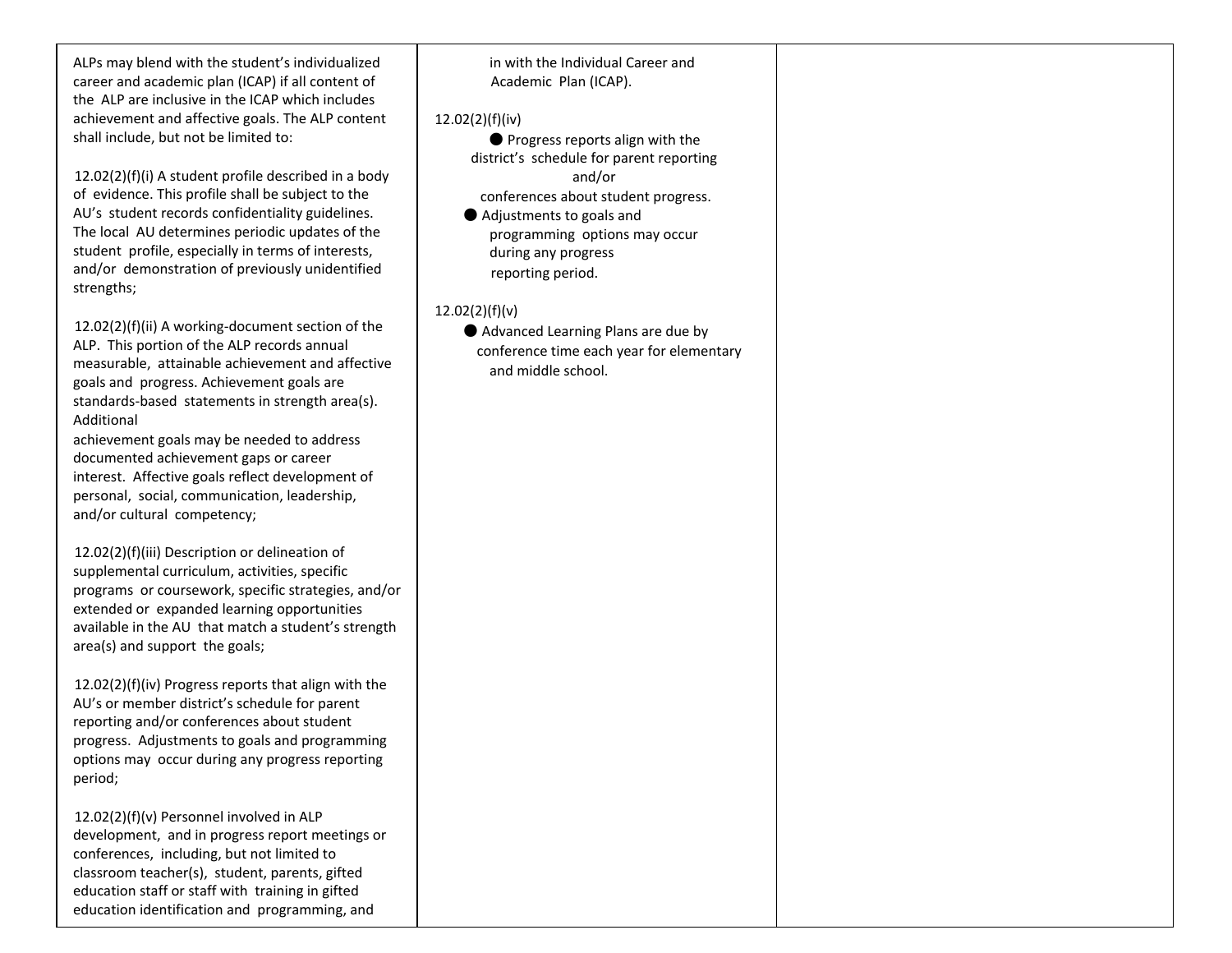| support<br>rt staff as appropriate. |  |
|-------------------------------------|--|
|-------------------------------------|--|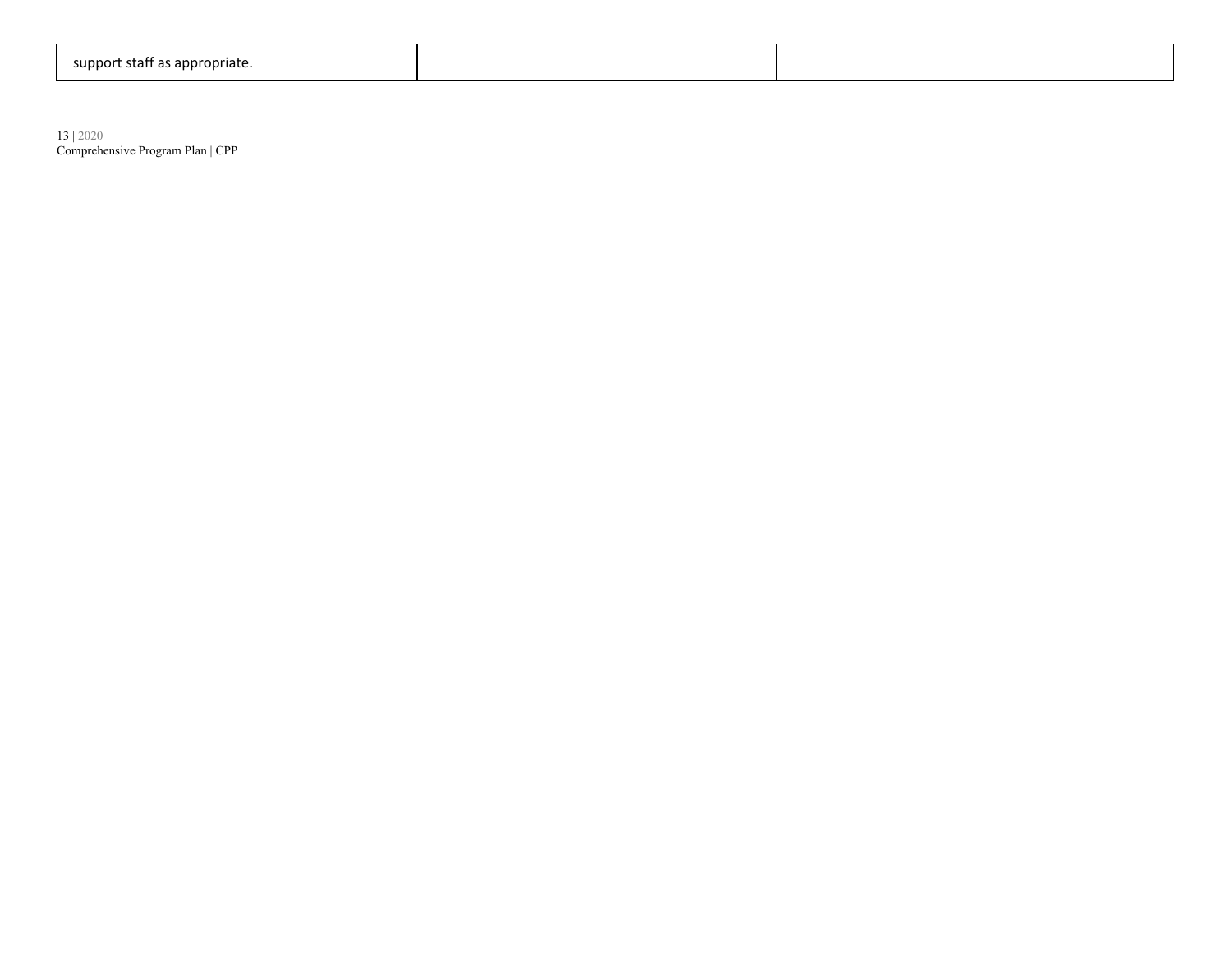#### **ALP Procedures and Responsibilities**

12.02(2)(g) 12.02(2)(g)(ii) Personnel assigned with the

responsibility for development and monitoring. At minimum the student's parents and classroom teachers should be familiar with and support ALP goals, and/or write ALP measurable goals according to local procedures. Gifted education resource personnel may assist in the writing of goals, but may not be the sole custodian of the ALP. Goals are written and aligned with classroom tiered instruction and expanded learning opportunities for

supplemental or intensive programming;

12.02(2)(g)(iii) A method to develop student awareness and active participation in the ALP process;

12.02(2)(g)(iv) A process for management of ALPs within the cumulative file system including a procedure for transferring ALPs between grade levels, school levels, and districts. It is highly encouraged that ALPs are written by those working with the gifted student and that the ALP is an ongoing plan for coursework, tiered instruction, and increasing performance in the student's area of strength. ALP goals should be written or reviewed for current relevancy to teachers and students at the beginning of the school year;

12.02(2)(g)(v) An ALP progress reporting timeline. The review of progress integrates with ongoing conference or reporting periods of the district. It is highly encouraged that ALPs be student-led at the secondary level; and

12.02(2)(g)(vi) A system to show evidence of parent engagement and input in ALP development and in the review of progress. Evidence may include, but is not limited to: signature, electronic signature or checkbox of involvement, checklist, or other assurance supporting the student's growth. If after 3

documented attempts to contact the parents for signature, no parental signature is obtained,

#### **Practices currently in place:**

12.02(2)(g)(ii), 12.02(2)(g)(iii)

- ALP meetings are documented along with participants.
	- The student writes their ALP goals
- with varying degrees of support from their

teacher or counselor based on their grade level. Every student is required to complete a survey so that their input is reflected in their ALP goal.

#### 12.02(2)(g)(iv)

- A copy of the gifted identification letter is kept in the student's cumulative file.
- ALPs created prior to 2016 were stored in Infinite Campus until the full migration into the Enrich software in the 16-17 school year.
- ALPs created from 2016 forward will be written and stored in Enrich for elementary and middle school.

 $\bullet$  Newly identified gifted students have their assessment information entered into Enrich .

- Enrich includes the date a student was identified and area(s) of giftedness.
- $\bullet$  Students and their parents/guardians complete surveys to have input in their initial ALPs.

● Programming and accountability are entered through options for the delivery model,

advanced curriculum-based options, and affective programming.

● Each student has at least one standards based goal based on their strength or

interest area and one affective goal. 12.02(2)(g)(v)

> ● ALPs contain a record of a summary of the learning for the year, and record whether

the goal was or was not attained.

- Progress is reported quarterly in elementary and middle school.
- At the high school level, the ALP is considered in planning for post-secondary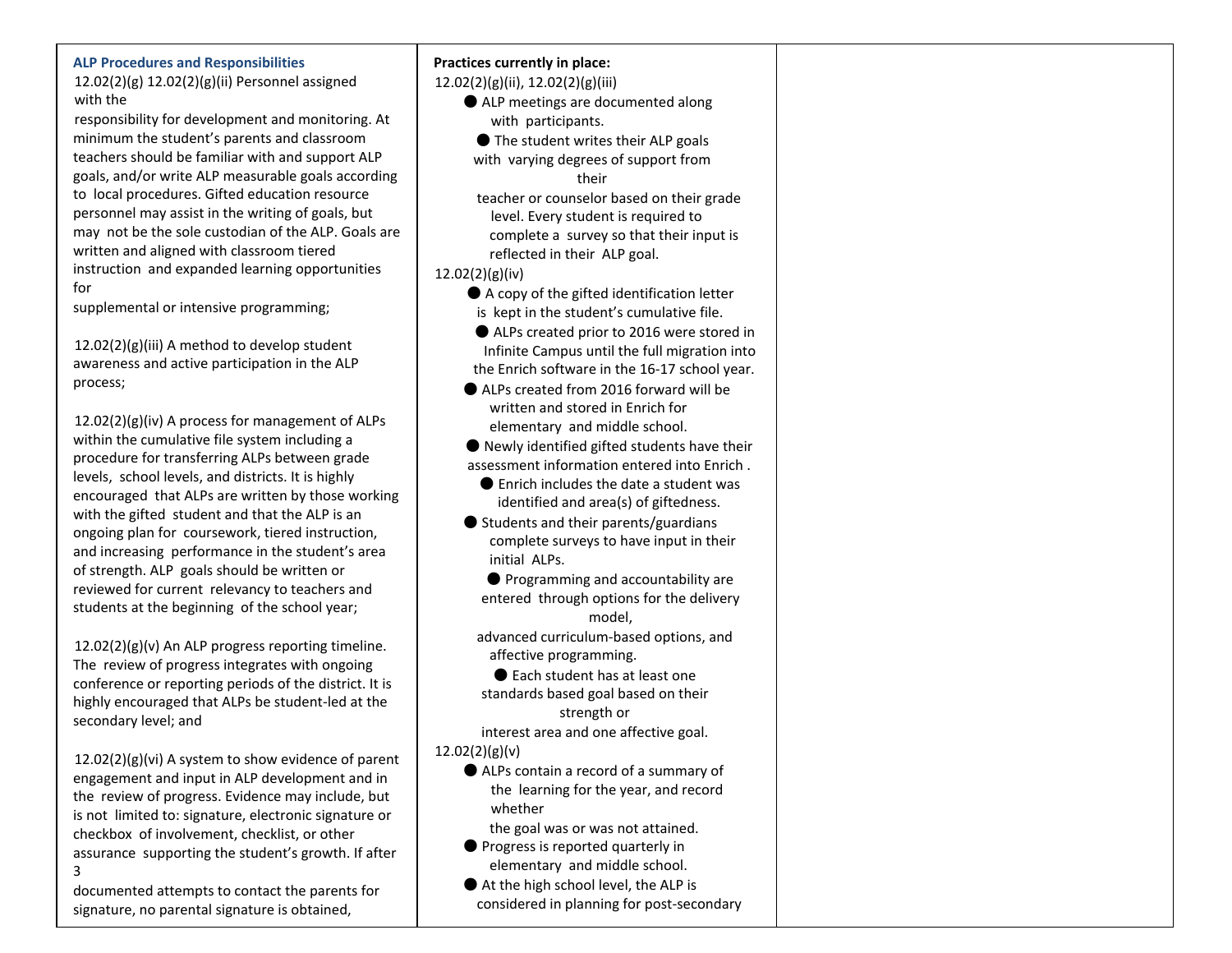| :chool |
|--------|
|--------|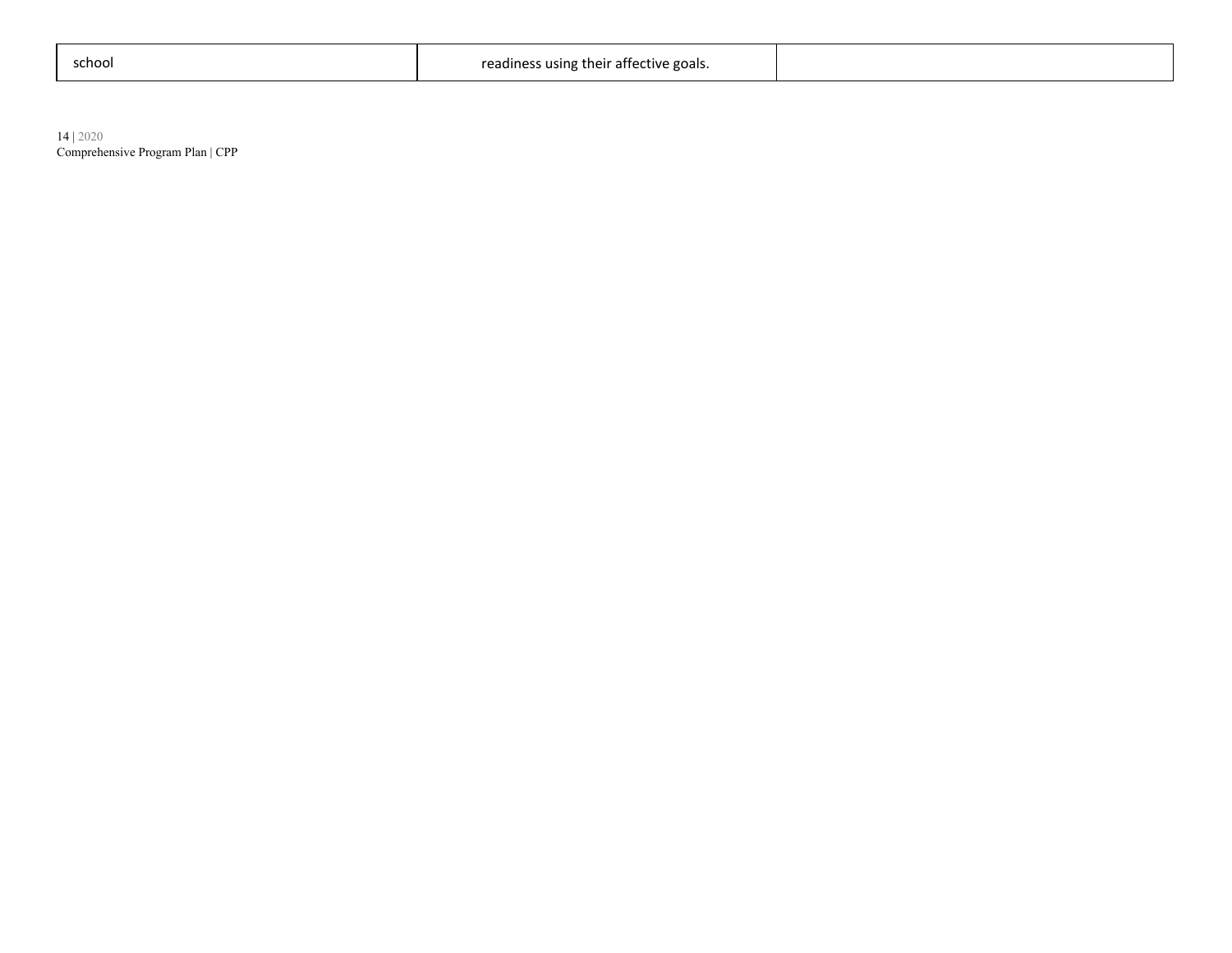| personnel shall continue with ALP<br>implementation and continue to engage<br>parents in the process. | ● The ALP writer enters student profile<br>information on whether the student is<br>twice exceptional, Early Access, or Grade<br>Accelerated.<br>12.02(2)(g)(vi)<br>A parent/guardian survey is included in<br>ALP writing.<br>● Parents/guardians receive information<br>about the ALP in elementary and middle<br>school<br>conferences. |  |
|-------------------------------------------------------------------------------------------------------|--------------------------------------------------------------------------------------------------------------------------------------------------------------------------------------------------------------------------------------------------------------------------------------------------------------------------------------------|--|
|                                                                                                       |                                                                                                                                                                                                                                                                                                                                            |  |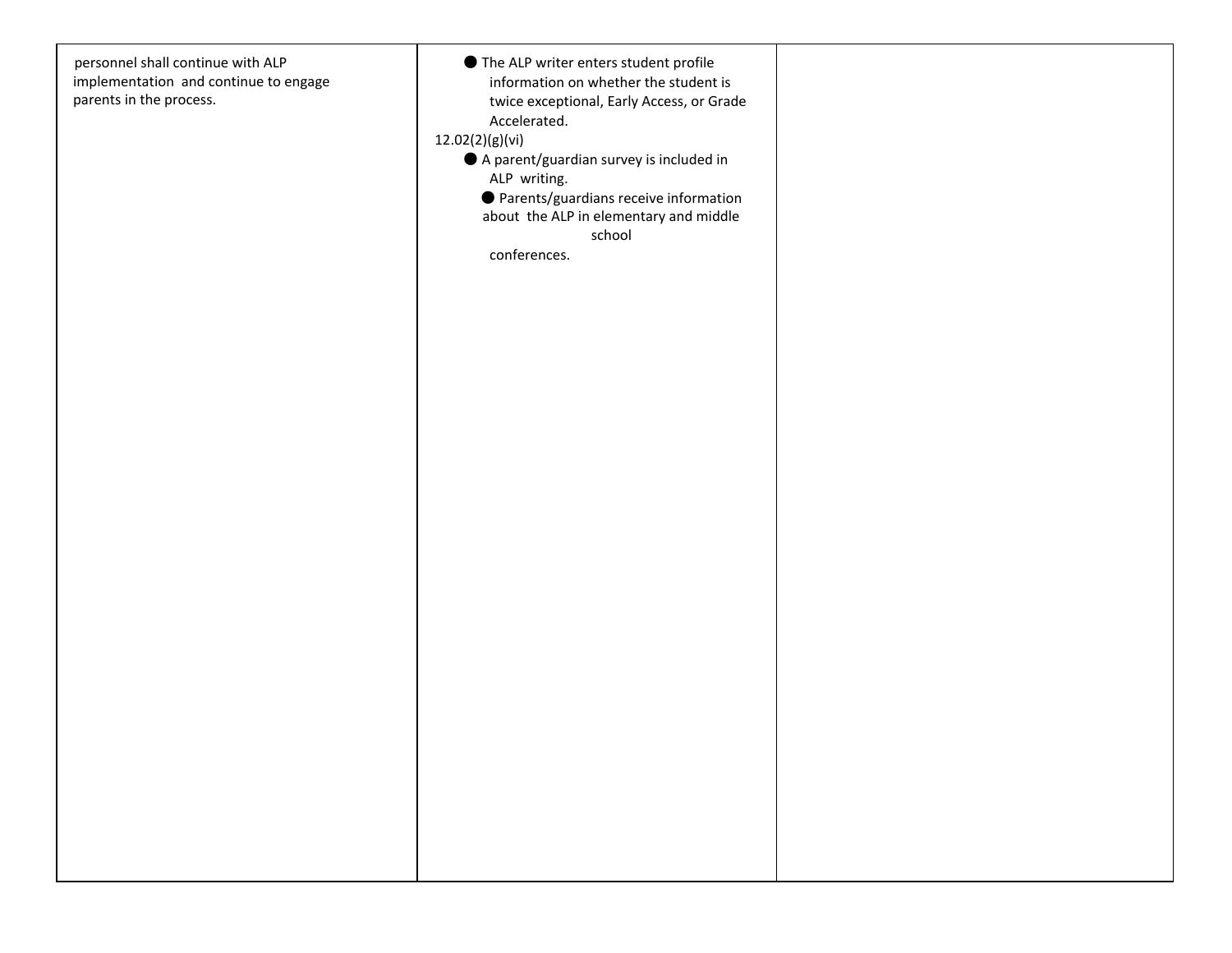#### **Programming**

#### **Target**

In 2020-2021, an Advanced Academics PLC of district specialists will meet bi-weekly to strategize how to increase rigor and successfully service gifted students, talent pool students, and how to increase advanced academic access for all students.

#### **Persons Responsible**

District Specialists GT Coordinator

**Timeline for Implementation** 2020-2021

#### **Measure Used to Assess the Success of the Proposed Action**

We will achieve exemplary status on the District Conditions Rubric section 1.2, District Leaders' Accountability (Colorado Department of Education, n.d.).

#### **Board of Education Vision**

Through engagement, collaboration, and mutual respect, the parents, teachers, administrators, and community partners of Adams 14 will create the academically rigorous and culturally diverse learning experiences needed to prepare students for success in college, career, and adulthood in safe, performance-level schools.

#### **Board of Education Goals**

1) All students will graduate college and career ready. 2) Recruit, hire, develop, retain highly qualified staff.

#### **Identification and Programming**

#### **Target**

Moving forward, the Adams 14 Office of Gifted Education will be included in district planning and design of new and innovative Adams 14 schools.

#### **Persons Responsible**

Gifted Coordinator

Superintendent

District Officials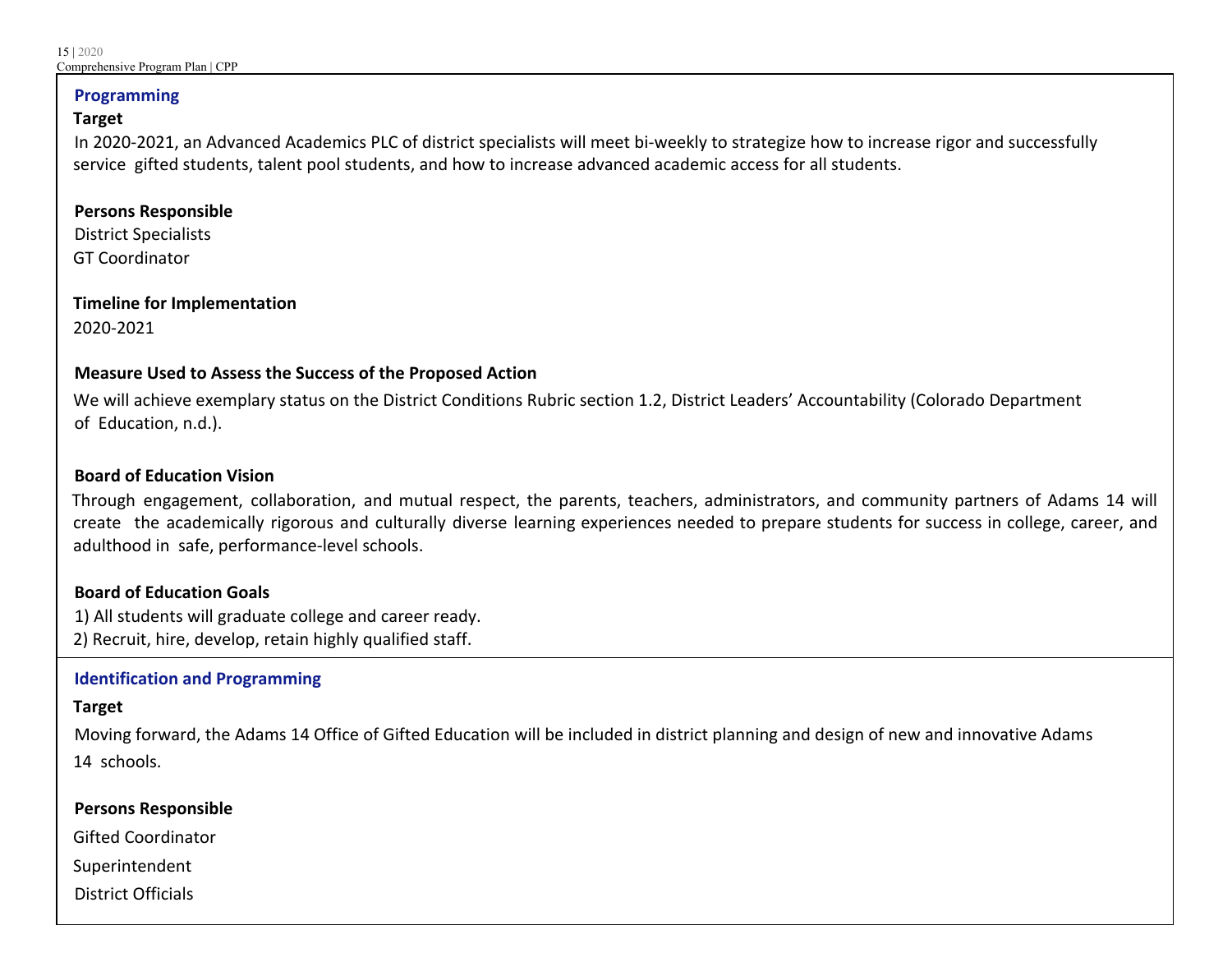#### Building Principals

16 | 2020 Comprehensive Program Plan | CPP Teachers Students Parents/Guardians **Timeline for Implementation** 2020-2025 **Measures Used to Assess the Success of the Proposed Action** We will achieve exemplary status on the District Conditions Rubric sections 4.3 School Empowerment and 4.4 Central Leadership of School Turnaround (Colorado Department of Education, n.d.). **Board of Education Goals** 1) All students will graduate college and career ready.

4) Obtain the financial resources to increase student achievement and to provide 21st century learning environments (schools).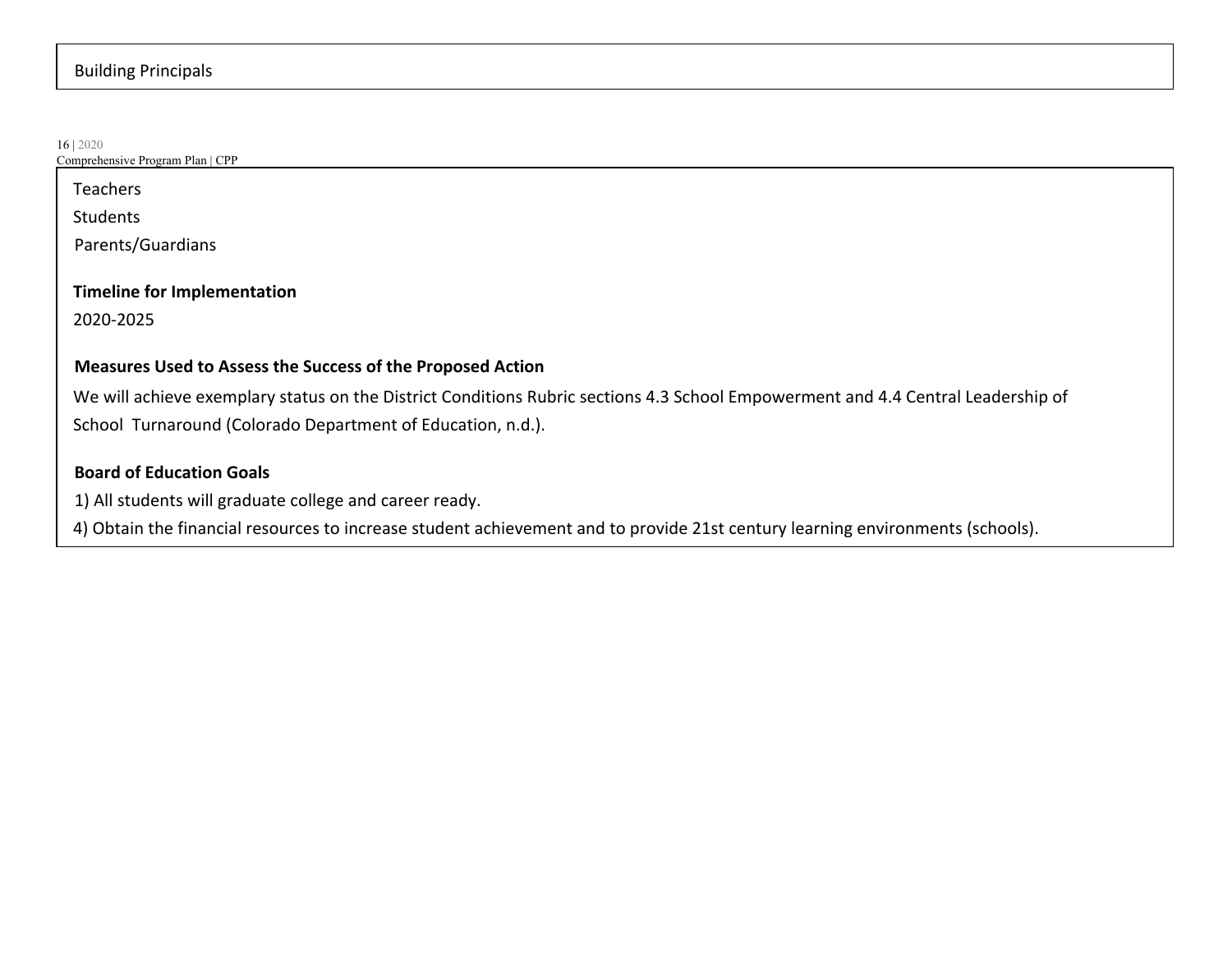| Programming 12.02(2)(h)<br>12.02(2)(h)(i) The program plan shall describe               | Practices currently in place:                    |
|-----------------------------------------------------------------------------------------|--------------------------------------------------|
| the programming components, options, and                                                | $12.02(2)(h)(i)$ , $12.02(2)(h)(i)(A)$           |
| strategies that will be implemented by the AU                                           | ● Each student is provided with learning         |
| and schools to                                                                          | opportunities to service the strengths           |
| appropriately address the educational needs of                                          | of                                               |
| gifted students. Programming shall match the                                            | their identification area(s), using              |
| academic strengths and interests of the gifted                                          | identification data and goals.                   |
| student. Other educational or affective needs shall                                     | At the elementary level, Cluster grouping is     |
| be addressed according to the individual student's                                      | a strategy grades 3-5.                           |
| profile. Programming components, options, and                                           | ● Teachers are also encouraged to                |
| strategies shall include, but need not be limited to:                                   | compact curriculum or accelerate                 |
|                                                                                         | students.                                        |
| 12.02(2)(h)(i)(A) Alignment of the gifted<br>student's assessment data and ALP goals to | ● "Genius Hour" and "I'm an Expert"              |
| programming options in the areas of                                                     | Google Classrooms can be copied and              |
| giftedness;                                                                             | followed for gifted and talent pool<br>students. |
|                                                                                         | Honors classes are available at KMS.             |
| 12.02(2)(h)(i)(B) Structures or type of delivery by                                     | Algebra is available at ACMS.                    |
| which gifted students are served at the different                                       | 12.02(2)(h)(i)(G), 12.02(2)(h)(i)(l),            |
| school levels (e.g., the general classroom, resource                                    | 12.02(2)(h)(i)(J), 12.02(2)(h)(i)(J)             |
| location, small instructional group, and/or pullout                                     | ACHS has honors courses, Advanced                |
| for direct and extended instruction aligned to                                          | Placement (A.P.) courses and concurrent          |
| strength area);                                                                         | enrollment courses.                              |
|                                                                                         | • Online courses are available for               |
|                                                                                         | subject acceleration.                            |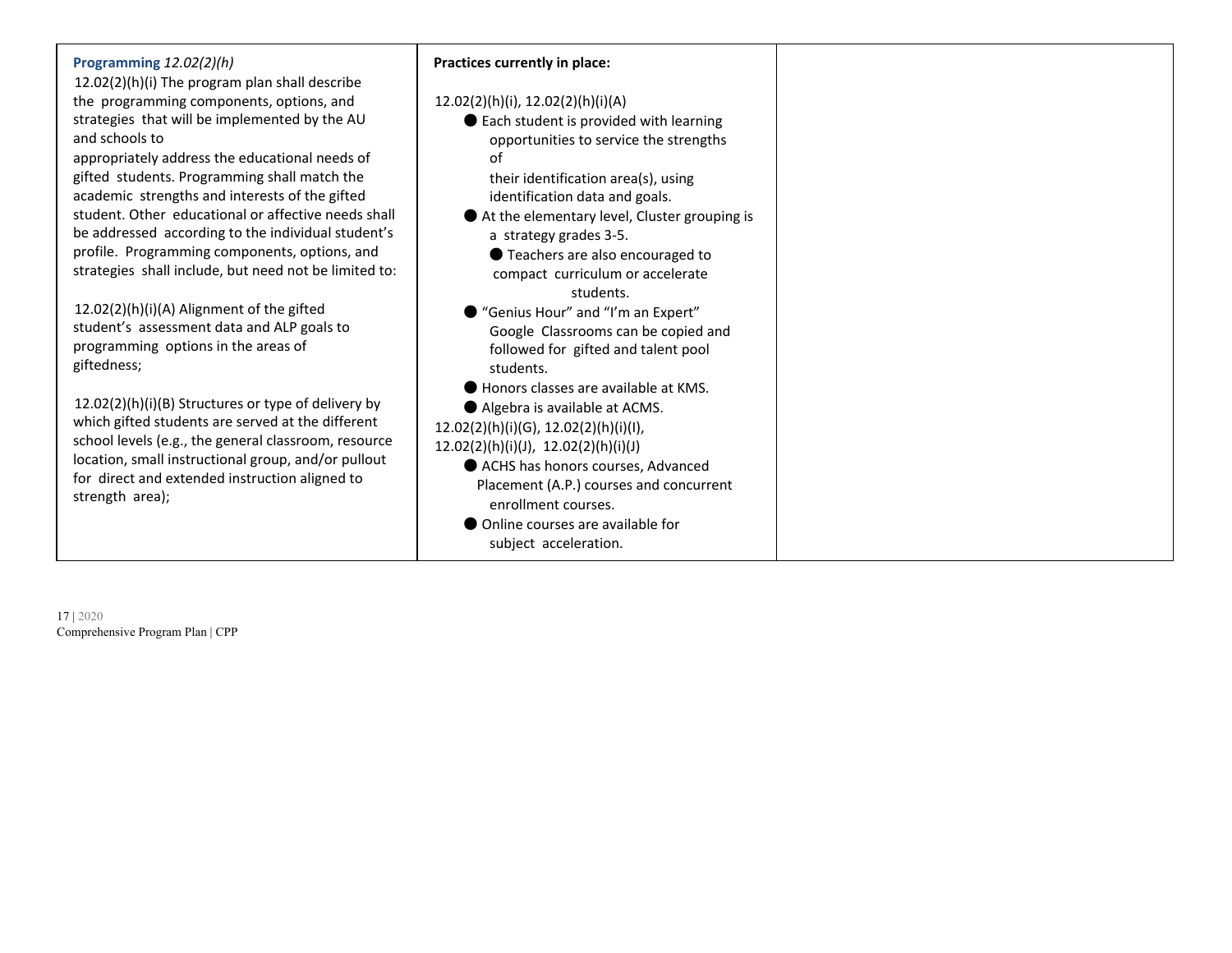12.02(2)(h)(i)(C) Support in differentiated instruction and methods (e.g., acceleration, cluster grouping and higher order thinking skills);

12.02(2)(h)(i)(D) Affective and guidance support systems (e.g., social skills training, early college and career planning);

12.02(2)(h)(i)(E) Diverse content options provided for gifted students in their areas of strength (e.g., mentorship, Socratic seminars, advanced math, honors courses);

 $12.02(2)(h)(i)(F)$  The means by which articulation for preschool (if applicable) through grade 12 is planned and implemented;

12.02(2)(h)(i)(G) Pre-collegiate and/or pre-advanced placement support;

12.02(2)(h)(i)(H) ALP development and reviews conducted through the collaborative efforts of the teacher(s), other school personnel (as needed), parents and the student (as appropriate);

12.02(2)(h)(i)(I) Post-secondary options available to gifted students.

12.02(2)(h)(i)(J) Concurrent enrollment opportunities, if indicated by a gifted child's ALP or ICAP. To be considered in an ALP, the AU shall consider the student's need for appropriate concurrent enrollment, available options, funding,

and requirement for administrative approval.

12.02(2)(h)(ii) Students identified with exceptional ability require provisions to develop the areas of strength over time. When underachievement and/or motivational issues are observed behaviors in a gifted student, the ALP team, child study team, or review team shall problem solve in collaboration with the family, the student, and appropriate staff.

● Funds are made available for teachers to purchase materials that support individual needs and goals. 12.02(2)(h)(i)(C) ● All teachers are expected to differentiate instruction to meet student needs. 12.02(2)(h)(i)(D) ● Affective needs are being addressed individually in the classroom. 12.02(2)(h)(i)(E) ● District-wide Depth and Complexity training is offered for all teachers.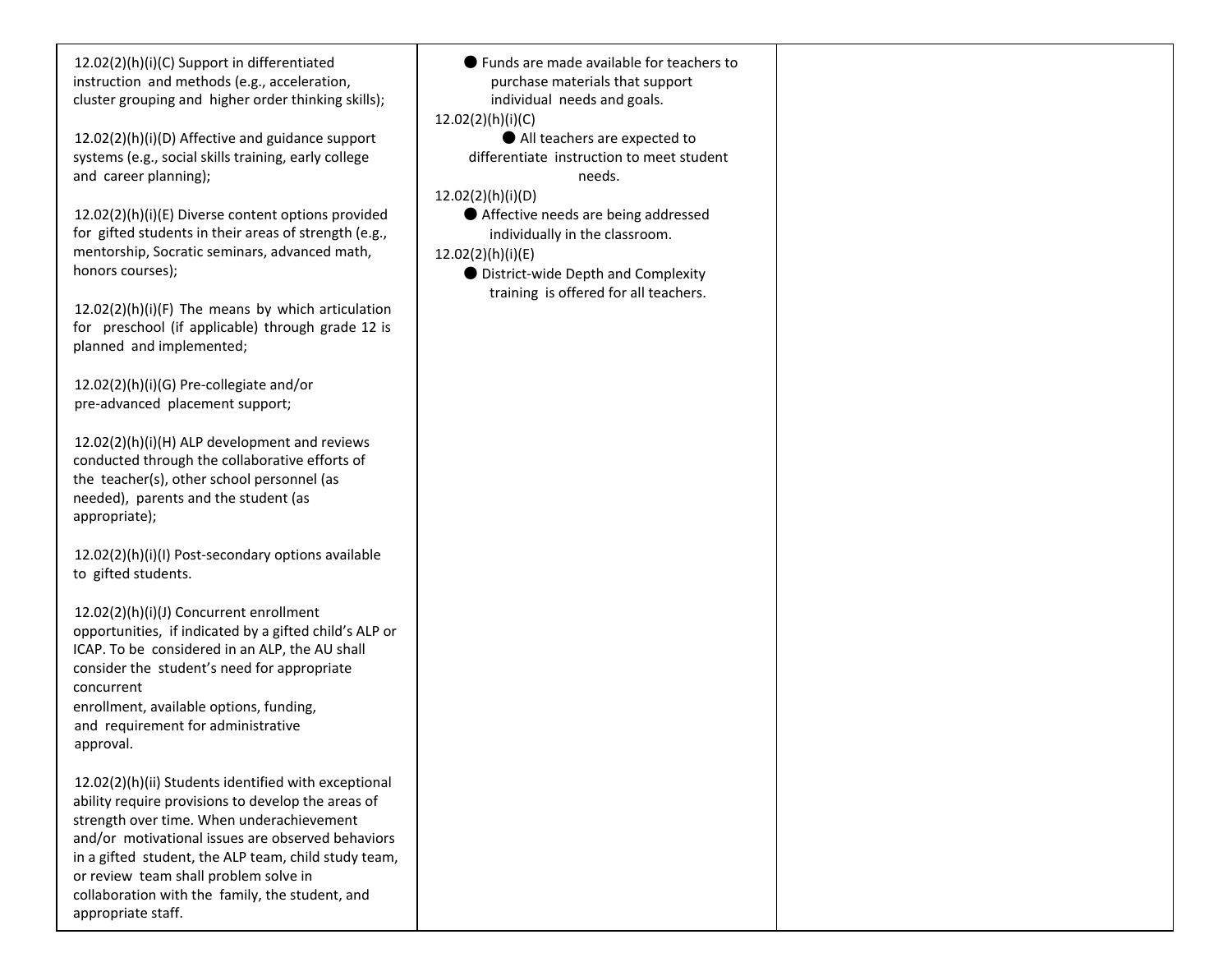#### **Target**

#### 18 | 2020

#### Comprehensive Program Plan | CPP

In 2020-2021, Gifted Education will begin its Professional Development offerings on the first and third Wednesday of the month focusing on Learning Portfolio Development and Gifted Education Instructional Strategies.

#### **Person Responsible**

GT Coordinator

### **Timeline for Implementation**

2020-2021

#### **Measures Used to Assess the Success of the Proposed Action**

We will achieve exemplary status on the District Conditions Rubric section 3.8 Instructional Professional Development and 3.6 Teacher Leadership (Colorado Department of Education, n.d.).

#### **Board of Education Vision**

Through engagement, collaboration, and mutual respect, the parents, teachers, administrators, and community partners of Adams 14 will create the academically rigorous and culturally diverse learning experiences needed to prepare students for success in college, career, and adulthood in safe, performance-level schools.

#### **Board of Education Goals**

2) Recruit, hire, develop, retain highly qualified staff.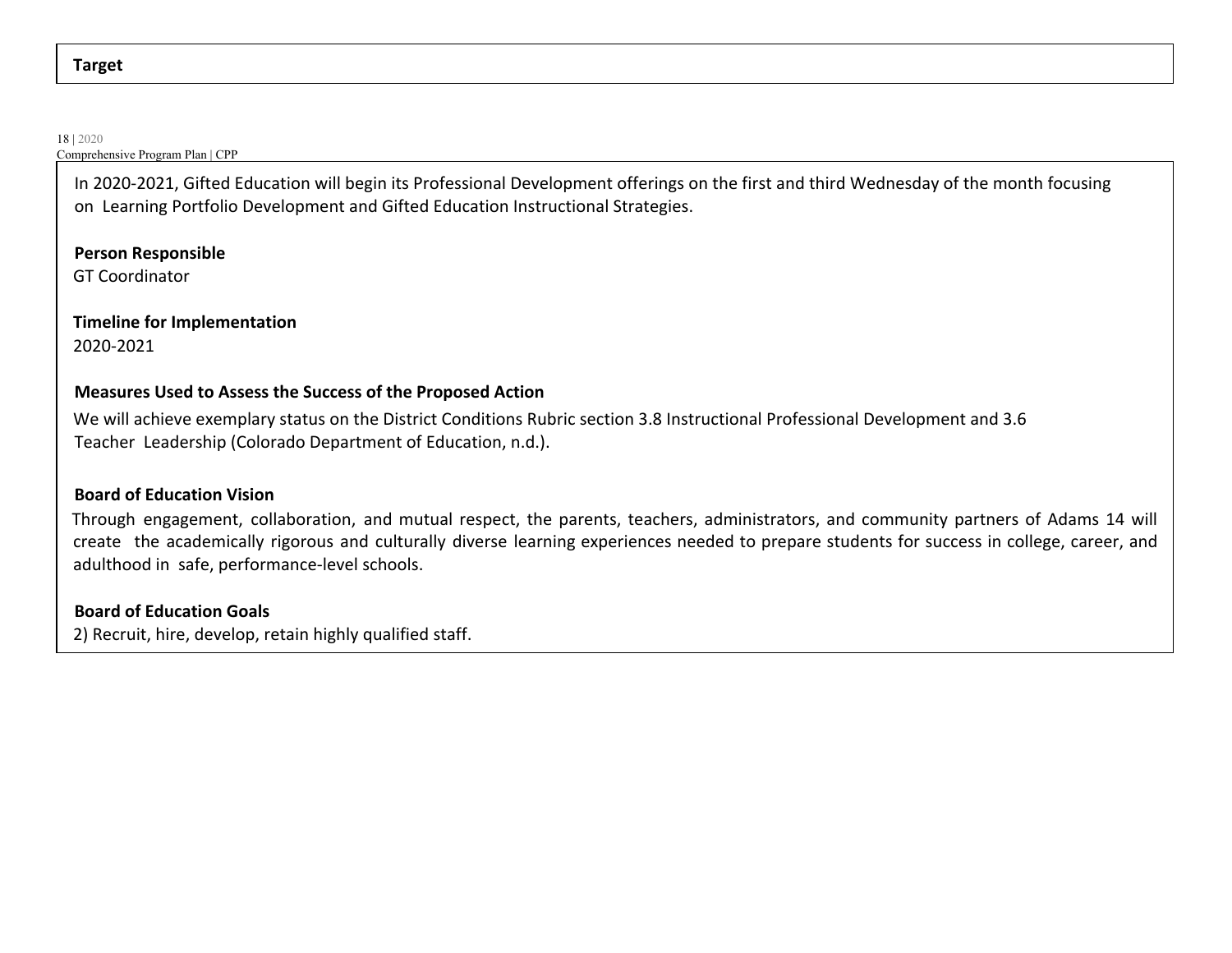#### **Target**

In 2020-2021, Gifted Education and the ACSD 14 UIP team will review the progress of the 2020-2021 annual plan for updates in 2021-2022 Annual Plan.

### **Timeline:**

#### 2020-2021

● Comprehensive Program Plan Year 1 ○ Gifted Education Annual Plan & Unified Improvement Plan 2020-2021

2021-2022

● Comprehensive Program Plan Year 2 ○ Gifted Education Annual Plan 2021-2022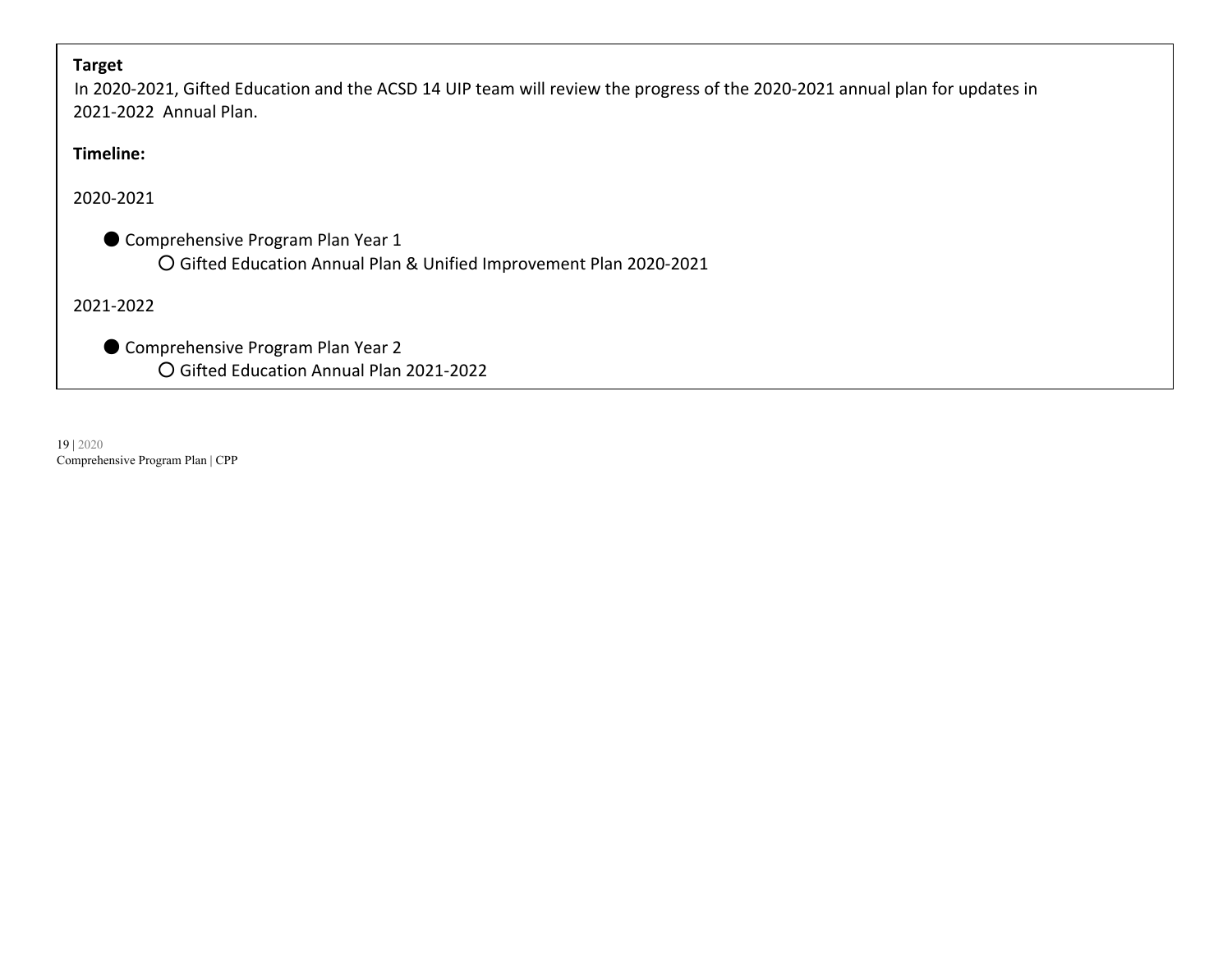#### 2022-2023

● Comprehensive Program Plan Year 3 ○ Gifted Education Annual Plan 2022-2023

2023-2024

● Comprehensive Program Plan Year 4 ○ Gifted Education Annual Plan 2023-2024

#### 2024-2025

● Comprehensive Program Plan Year 5 ○ Gifted Education Annual Plan 2024-2025

#### **Persons Responsible**

Assessment & Accountability Department Management District Officials Gifted Education

**Timeline for Implementation** 2020-2022

#### **Measure Used to Assess the Success of the Proposed Action**

We will achieve exemplary status on the District Conditions Rubric section 1.1, District Led High Expectations (Colorado Department of Education, n.d.).

#### **Board of Education Vision**

Through engagement, collaboration, and mutual respect, the parents, teachers, administrators, and community partners of Adams 14 will create the academically rigorous and culturally diverse learning experiences needed to prepare students for success in college, career, and adulthood in safe, performance-level schools.

#### **Board of Education Goals**

1) All students will graduate college and career ready.

2) Recruit, hire, develop, retain highly qualified staff.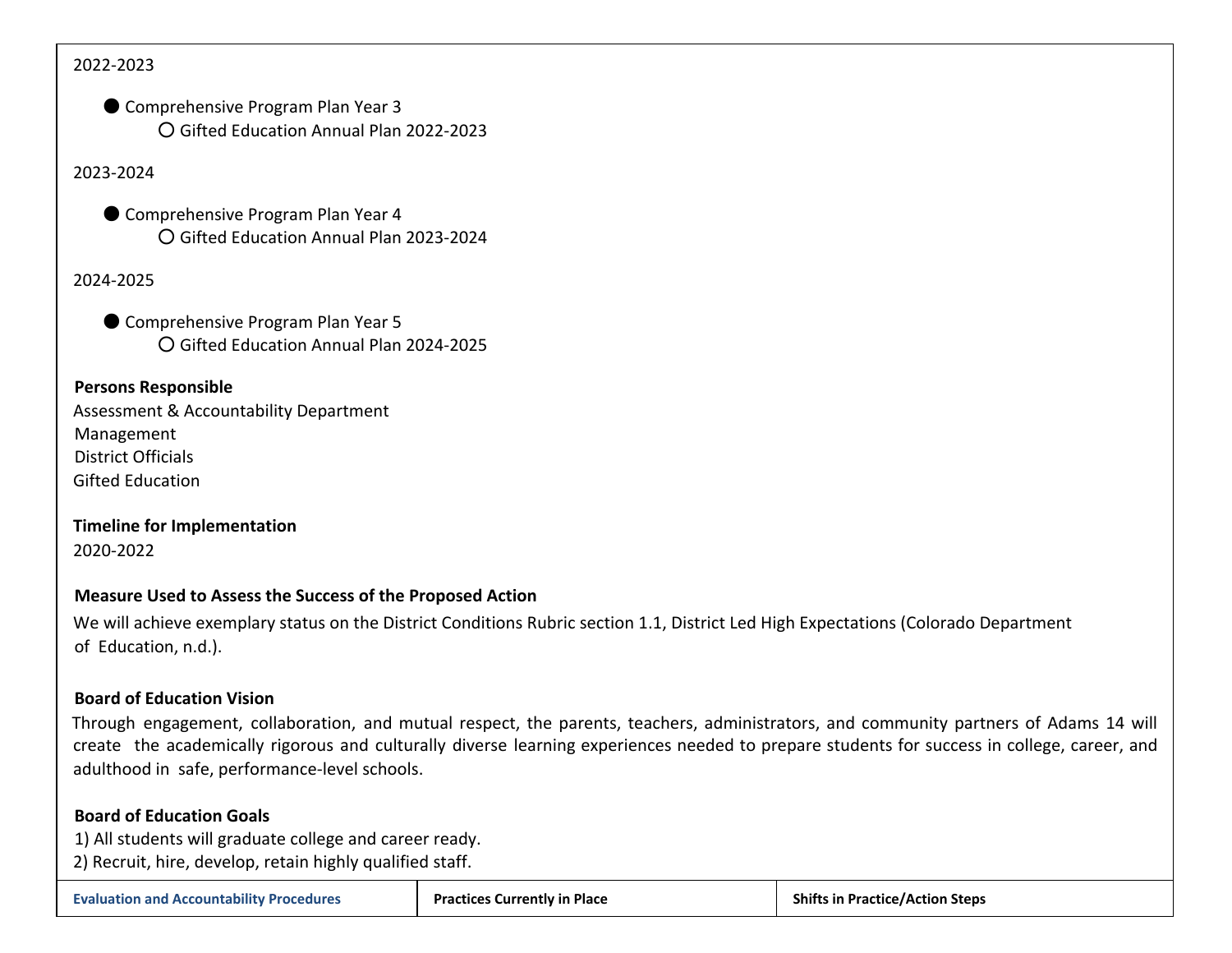#### *12.02(2)(i)*

The comprehensive program plan shall describe the AU's procedures for evaluation and accountability including, but not limited to:

12.02(2)(i)(i) Unified improvement plan addendum methods by which gifted student performance is monitored and measured for continual learning progress and how such methods align with the state accreditation process (e.g., annual UIP gifted education addendum, multi-district/BOCES summary, intervention progress monitoring data sources, ALP goals, and performance, district, and/or state assessment data). These methods include UIP elements such as annual gifted student performance target(s) and an action plan to meet the target(s) and a timeline to report on progress toward targets;

12.02(2)(i)(ii) Methods by which student affective growth is monitored and measured for continual development (e.g., rubrics for personal journals and anecdotal data, student surveys, demonstration of self-advocacy, and student career and/or college plans);

12.02(2)(i)(iii) Methods for ensuring that gifted student performance (achievement and growth) and reporting are consistent with state accreditation and accountability requirements (i.e., disaggregation of state assessment data for gifted students,

identification of discrepancies in the data, goal setting and demonstration of achievement and growth); and

12.02(2)(i)(iv) Methods for self-evaluation of the gifted program including a schedule for periodic feedback and review (e.g., review of gifted policy, goals, identification process, programming components, personnel, budget and reporting practices, and the impact of gifted

#### *12.02(2)(i),* 12.02(2)(i)(i)

- Gifted's Annual Plan is its Unified Improvement Plan that outlines how gifted student performance is monitored and
	- measured.
	- Adams 14 uses the Colorado Growth Model to monitor improvements in the gifted
	- program.
- The assessment department houses and analyzes data to improve focus on academic growth for all groups of students including subgroups such as Race, ELL's, Twice Exceptional Students, Gender, and Socio Economic Status to ensure we are identifying accurately.
- Gifted student achievement and growth data are disaggregated for reporting to principals and other stakeholders.
- Teachers use STAR progress monitoring and growth reports to track progress and drive instruction for all students.
- 12.02(2)(i)(iv)
	- A Comprehensive Program Planning Team and many other stakeholders met to update this plan for 2020-2025.
		- The last two Colorado Gifted Education Reviews showed trends in compliance issues.
		- Parent, teacher and student surveys informed this plan.
		- Multiple stakeholder meetings informed this plan.
		- Research of evidence-based and promising practices informed this plan.

#### *12.02(2)(i),* 12.02(2)(i)(i)

● Beginning in 2020-2021, the UIP will serve as the Annual Plan, which is also Gifted Education's Unified Improvement Plan.

#### 12.02(2)(i)(ii)

- Teaching Tolerance's Social Justice Standards will be included in affective growth development to honor each student's identity.
- The new Social Emotional Learning curriculum has rubrics for assessing affective growth.

#### 12.02(2)(i)(iii)

● The Office of Gifted Education provides demographic and assessment data to the district for analysis, discussion, goal setting and evidence of achievement and growth.

#### 12.02(2)(i)(v)

- Parents will be notified by ALPs during conferences in the elementary and middle schools.
- Parents will have Naviance access in the high school to view ALP goals.
- The new website will also house information.

### **2021-2022**

- We will co-create a description of methods for self evaluation of the gifted program including periodic feedback and review from stakeholders using
	- stakeholder surveys.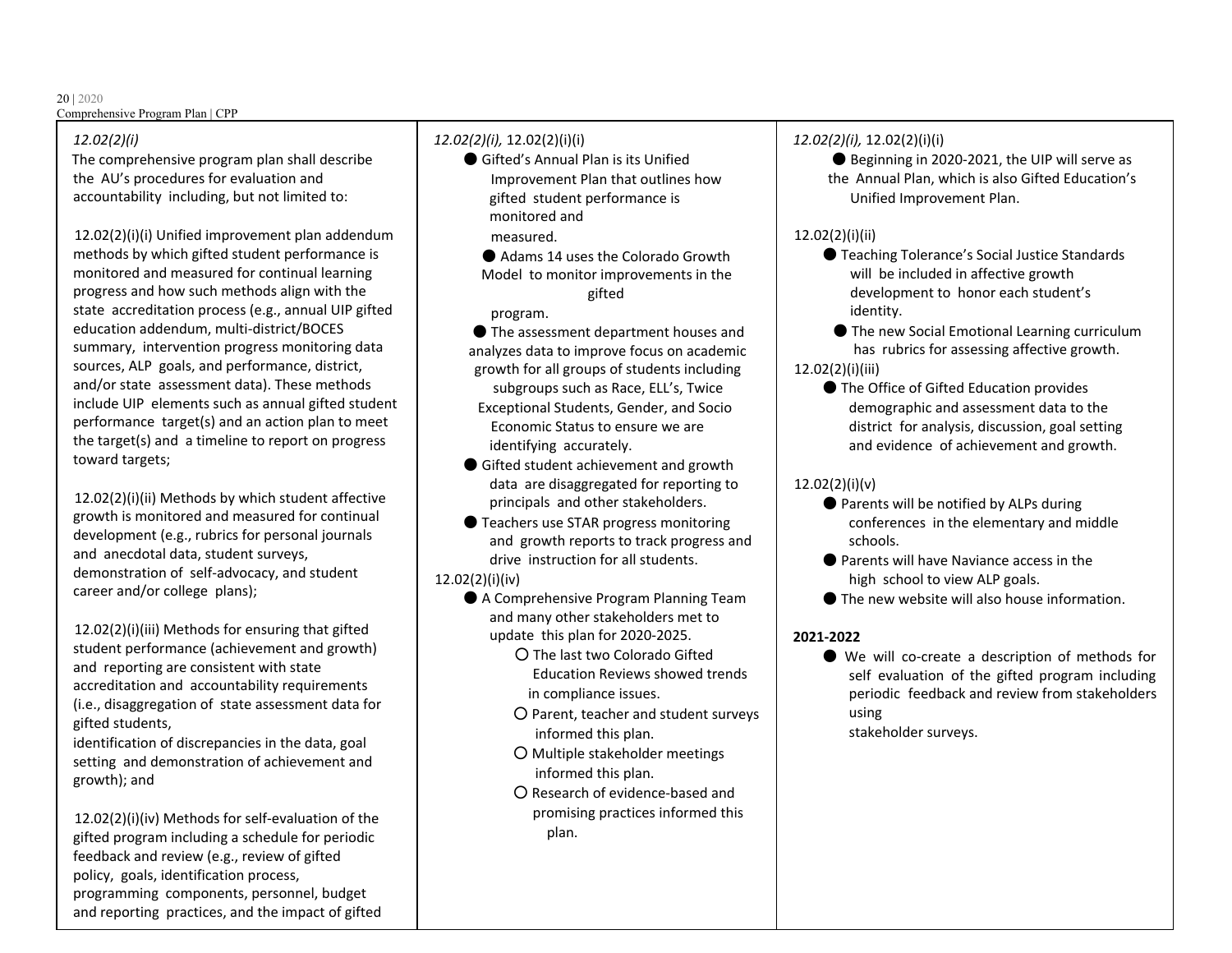| programming on student achievement and |  |
|----------------------------------------|--|
| progress); and                         |  |

#### 21 | 2020

| Comprehensive Program Plan   CPP                                                      |  |  |  |
|---------------------------------------------------------------------------------------|--|--|--|
| 12.02(2)(i)(v) Methods by which parents,<br>educators, and other required persons are |  |  |  |
| informed about the methods described in<br>12.02(2)(i)(i-iv) above.                   |  |  |  |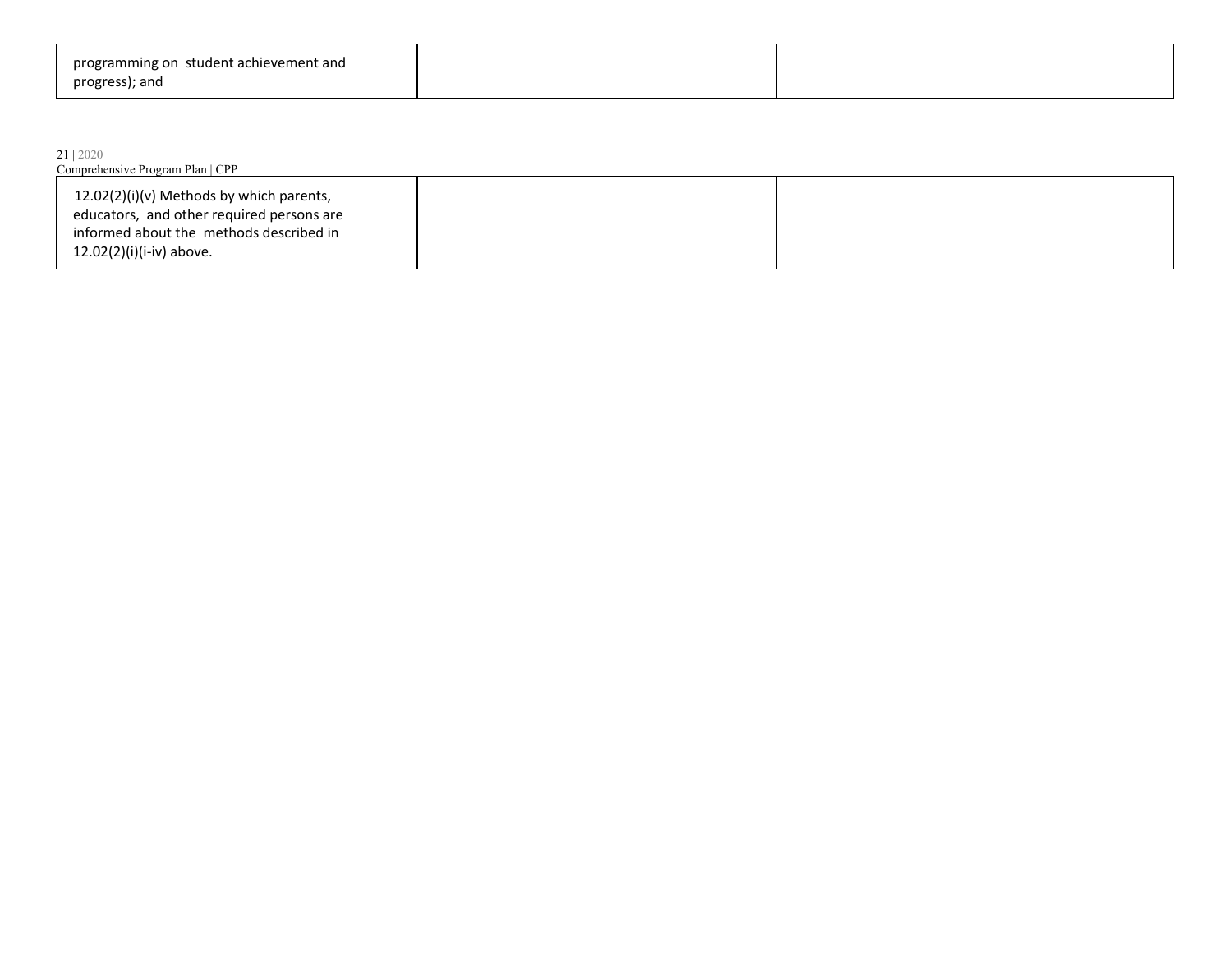#### **Personnel** 12.02(2)(j)

12.02(2)(j)(i) The program plan shall describe the personnel who provide instruction, counseling, coordination and other programming for gifted students. Personnel shall be knowledgeable in the characteristics, differentiated instructional methods and competencies in the special education of gifted students. Qualified personnel with endorsement or an advanced degree in gifted education are preferred in specific programs and classrooms consisting of mainly gifted students. Beginning with the 2010-2011 school year, every AU shall employ or contract with a person who is responsible for:

12.02(2)(j)(i)(A) Management of the program plan;

12.02(2)(j)(i)(B) Professional development activities, the purposes of which are:

12.02(2)(j)(i)(B)(I) To improve and enhance the skills, knowledge and expertise of teachers and other personnel who provide instruction and other supportive services to gifted students; and

 $12.02(2)(i)(i)(B)(II)$  To increase, to the extent practicable, the number of qualified personnel providing instruction to gifted students.

12.02(2)(j)(ii) The AU shall make good faith effort to hire and retain on at least a halftime basis one qualified person to administer and monitor the implementation of the AU's gifted program.

12.02(2)(j)(iii) Administrative units should consider employing sufficient personnel for ALP writing and monitoring, and differentiated instruction for gifted students.

#### **Practices currently in place:**

#### 12.02(2)(j)(i), 12.02(2)(j)(i)(A), 12.02(2)(j)(i)(B), 12.02(2)(j)(ii)

- The GT Coordinator was primarily responsible for the revision of the 2016-2020 Comprehensive Program Plan.
- The GT Coordinator oversees the universal screening.
- Cluster teachers are assigned at elementary and middle schools.
- Personnel instructing gifted students in the core academic areas meet federal requirements for highly qualified teachers.
- Paraprofessionals are not hired with gifted funds nor are they the sole providers of

#### 12.02(2)(j)(i)(B)(I)

services.

● Regular professional learning opportunities are offered to GT Liaisons and Cluster teachers.

#### **Shifts in Practice/Action Steps**

#### **2020-2021**

12.02(2)(j)(i) , 12.02(2)(j)(i)(A)

● GT Coordinator is responsible for the revised Comprehensive Program Plan, 2020-2025, that resulted from multiple stakeholder meetings and research.

#### 12.02(2)(j)(i)(B), 12.02(2)(j)(i)(B)(I) , 12.02(2)(j)(vii)

● The Gifted Education Coordinator will be offering PLC's on the first and third Wednesday of the

month.

- Gifted Education is included in induction of new staff.
- Gifted Education is included in back-to-school district PD.

#### 12.02(2)(j)(i)(B)(I)

● The district will implement Advanced Academic PLC's with other specialists at the district office.

● Student services will identify Special Education Coordinator to collaborate on twice-exceptional identification and programming.

● CLDE will identify EL Coordinator to collaborate on identification and programming of language learners.

#### 12.02(2)(j)(i)(B)(II) , 12.02(2)(j)(iii)

● The GT Coordinator, with Steering Committees and in support of Board Goal #4, will seek funding sources to increase the number of qualified personnel providing instruction to gifted students.

#### 12.02(2)(j)(vii)

● A new catalogue of Gifted Education Professional Learning options for educators has been released.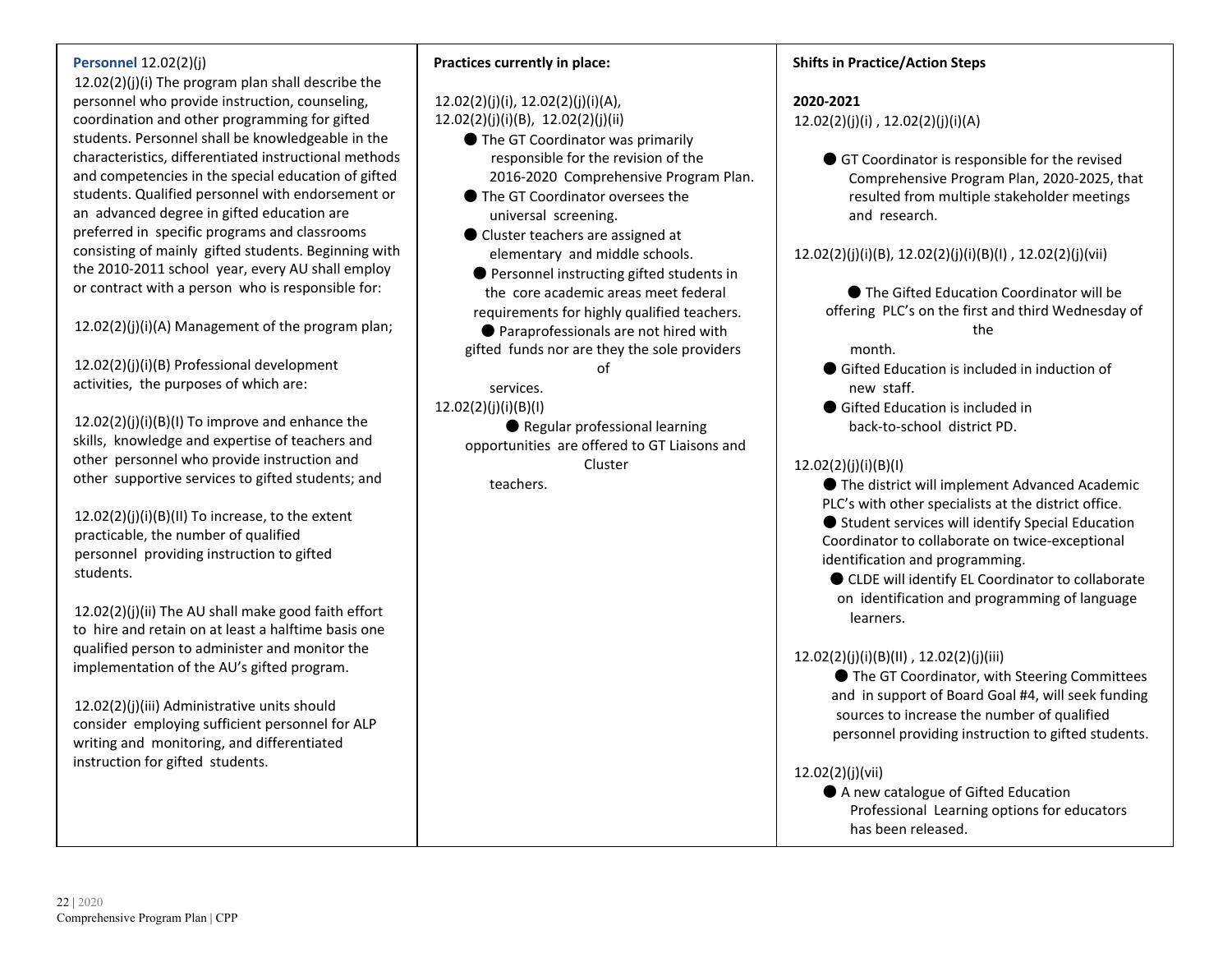| 12.02(2)(j)(iv)<br>Administrative<br>units<br>should<br>collaborate with universities and colleges for the<br>development of qualified personnel.                                                                                                                                                                                                                                                                                                                                                                                                                                                                                                                                                                                                                          | 12.02(2)(j)(iv)<br>● The district will collaborate with a university<br>for support in college essay writing. |
|----------------------------------------------------------------------------------------------------------------------------------------------------------------------------------------------------------------------------------------------------------------------------------------------------------------------------------------------------------------------------------------------------------------------------------------------------------------------------------------------------------------------------------------------------------------------------------------------------------------------------------------------------------------------------------------------------------------------------------------------------------------------------|---------------------------------------------------------------------------------------------------------------|
| 12.02(2)(j)(v) Personnel responsible for the<br>instruction and learning of gifted students in core<br>academic areas must meet the requirements<br>under federal law for highly qualified teachers.                                                                                                                                                                                                                                                                                                                                                                                                                                                                                                                                                                       |                                                                                                               |
| 12.02(2)(j)(vi) Paraprofessionals may serve in<br>supportive roles, but may not be the sole<br>instructional provider, nor may such<br>paraprofessionals be funded using state gifted<br>education funds.                                                                                                                                                                                                                                                                                                                                                                                                                                                                                                                                                                  |                                                                                                               |
| 12.02(2)(j)(vii) The program plan shall also indicate<br>the content of and means by which the AU supports<br>the acquisition and/or improvement of the<br>knowledge and competencies of personnel through<br>appropriate professional development relating to<br>the instruction, programming and counseling for<br>gifted students. (e.g., induction and in-service<br>programs, job-embedded training and coaching,<br>gifted education workshops or institutes and<br>college coursework). Key topics should include, but<br>need not be limited to, gifted characteristics and<br>myths, differentiated instruction, affective needs,<br>counseling, content instructional options and<br>advanced curricular strategies (e.g., higher order<br>thinking strategies). |                                                                                                               |

#### **Target**

In 2020-2021, Gifted Education will seek out additional funding sources for Comprehensive Plan implementation.

#### **Persons Responsible**

Student Services Executive Director Business Affairs GT Coordinator

### **Timeline for Implementation** 2020-2021 Budget Expansion 2021-2025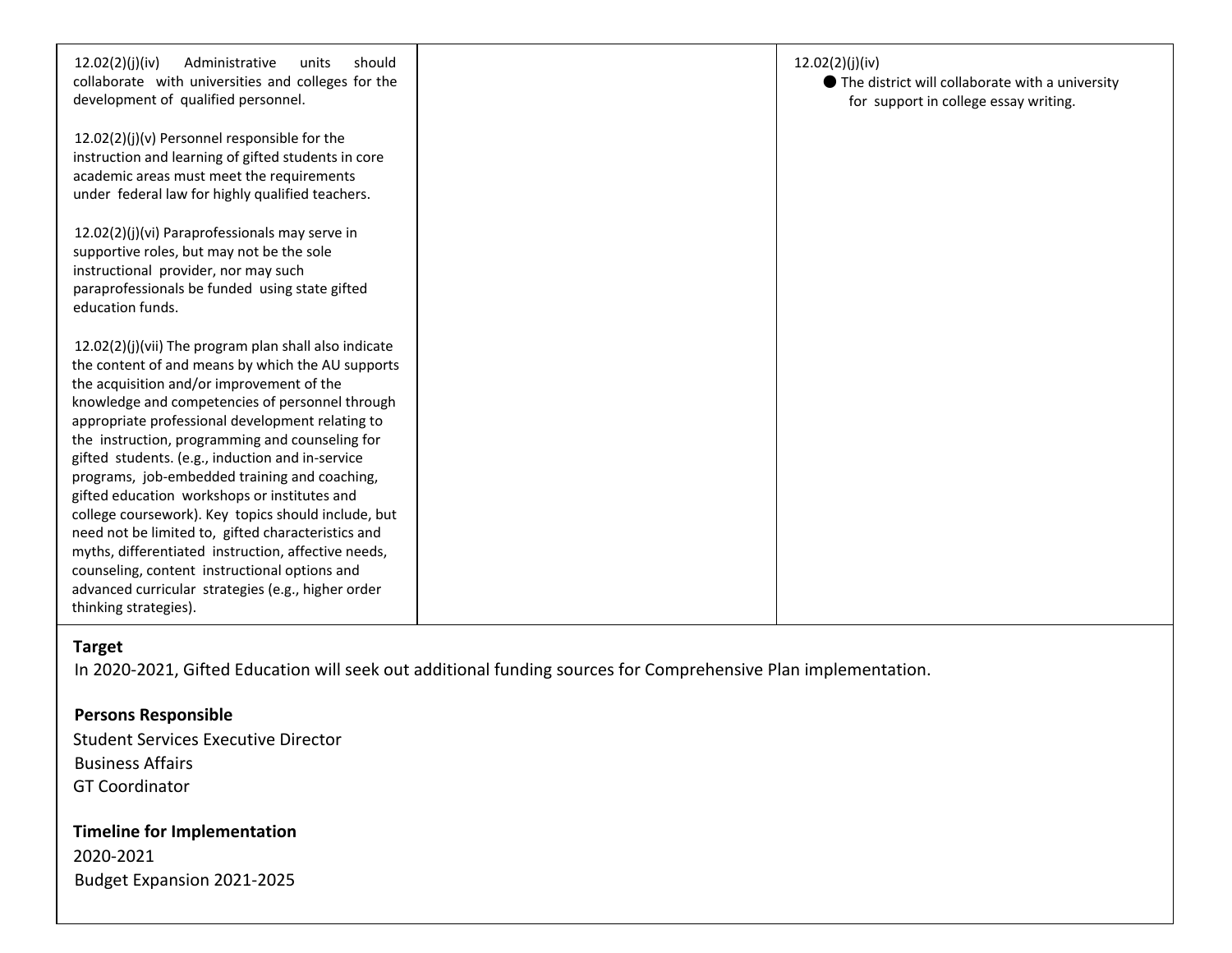We will achieve proficient status on the District Conditions Rubric section 4.2, Prioritized Funding for Turnaround, District Leaders' Accountability and exemplary status on 5.2 Stakeholder Voice in District Strategy (Colorado Department of Education, n.d.).

#### **Board of Education Vision**

Through engagement, collaboration, and mutual respect, the parents, teachers, administrators, and community partners of Adams 14 will create the academically rigorous and culturally diverse learning experiences needed to prepare students for success in college, career, and adulthood in safe, performance-level schools.

#### **Board of Education Goals**

1) All students will graduate college and career ready.

2) Recruit, hire, develop, retain highly qualified staff.

4) Obtain the financial resources to increase student achievement and to provide 21st century learning environments (schools).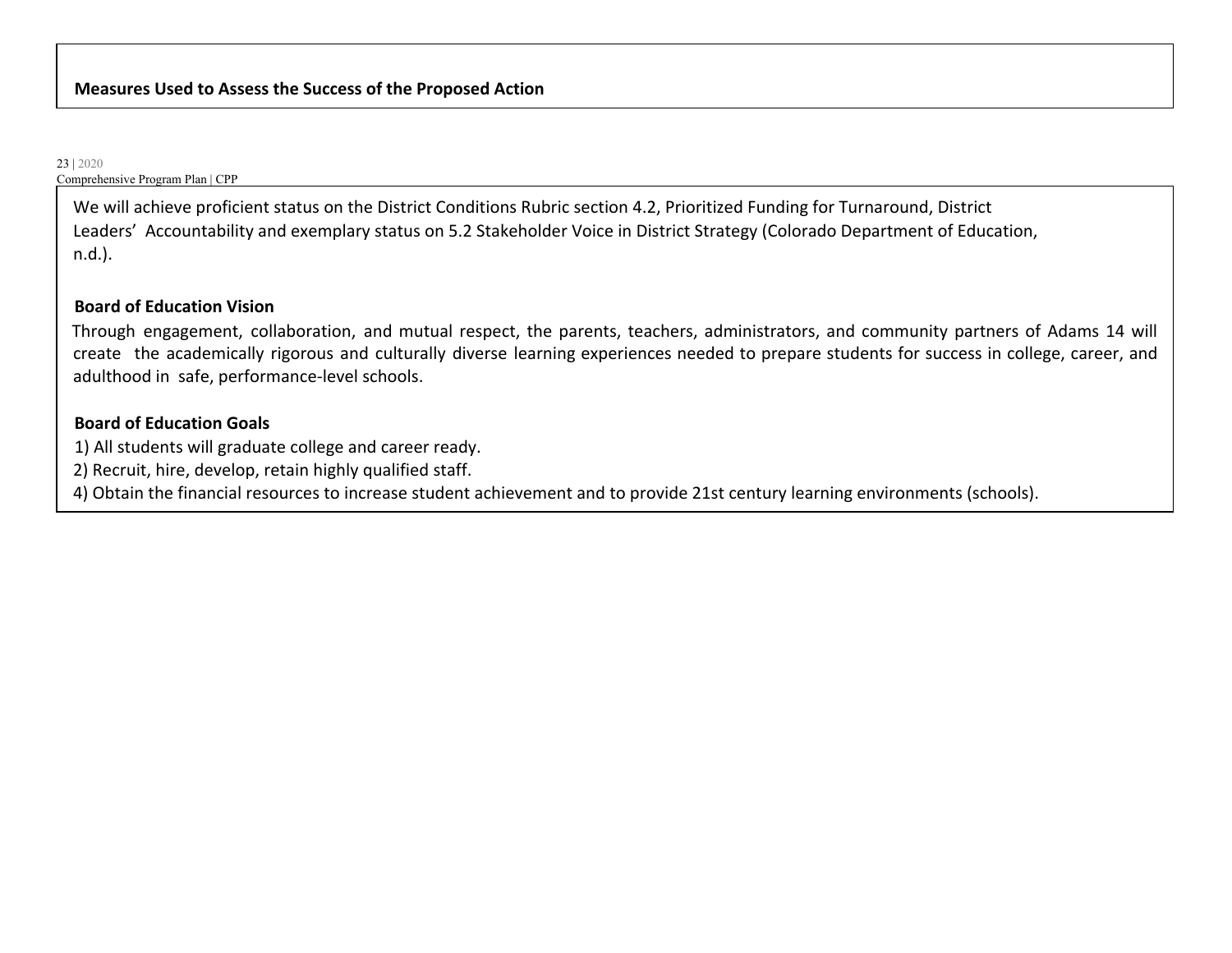#### **Budget** 12.02(2)(k)

12.02(2)(k)(i) **The AU shall include in the annual** plan a budget for gifted education which refle **the collaborative efforts of the AU and cost of implementing the program elements and the** student goals stated in the annual comprehens program plan. The budget shall detail the fundi committed by the AU and funding requested from the Department. Funding committed by the AU shall be an amount determined by the AU to contribute towards the AU's gifted student education program described in the AU's progr plan. Funds requested from the Department m be used for:

12.02(2)(k)(i)(A) Salaries for appropriately licensed and endorsed personnel primarily serving gifted students (e.g., gifted education directors,

coordinators, resource teachers, counselors and teachers of gifted classrooms);

12.02(2)(k)(i)(B) Professional development and training relating to gifted education;

12.02(2)(k)(i)(C) Programming options and school counseling or affective guidance specific to gifted students and their ALPs ;

**Practices currently in place:**

|       | Practices currently in place:                  |
|-------|------------------------------------------------|
| al    | 12.02(2)(k), 12.02(2)(k)(i), 12.02(2)(k)(i)(A) |
| ects  | Gifted Education submitted a Budget            |
| f     | <b>Consideration Presentation including</b>    |
|       | salaries for personnel, PD, and materials      |
| ısive | in three                                       |
| ling  | scenarios.                                     |
| rom   | An expended annual budget plan is              |
| U     | submitted to the state which reflects          |
|       | state funding and Adams 14                     |
|       | contributing funds.                            |
| ram:  | ● State funds are used to support salaries     |
| nay   | for licensed or endorsed staff that primarily  |
|       | serve gifted students.                         |
|       | 12.02(2)(k)(i)(B)                              |
|       | ● Professional development for gifted          |
|       | education includes liaison stipends and        |
|       | professional learning meeting attendance.      |
|       | Programming options are detailed in            |
|       | a programming chart to support ALPs.           |
|       | ● Materials supporting gifted programming      |
|       | are high-quality and evidence-based.           |
|       | 12.02(2)(k)(i)(E)                              |
|       | ● Administrative costs are detailed in         |
|       | the budget.                                    |
| e     |                                                |
|       |                                                |
|       |                                                |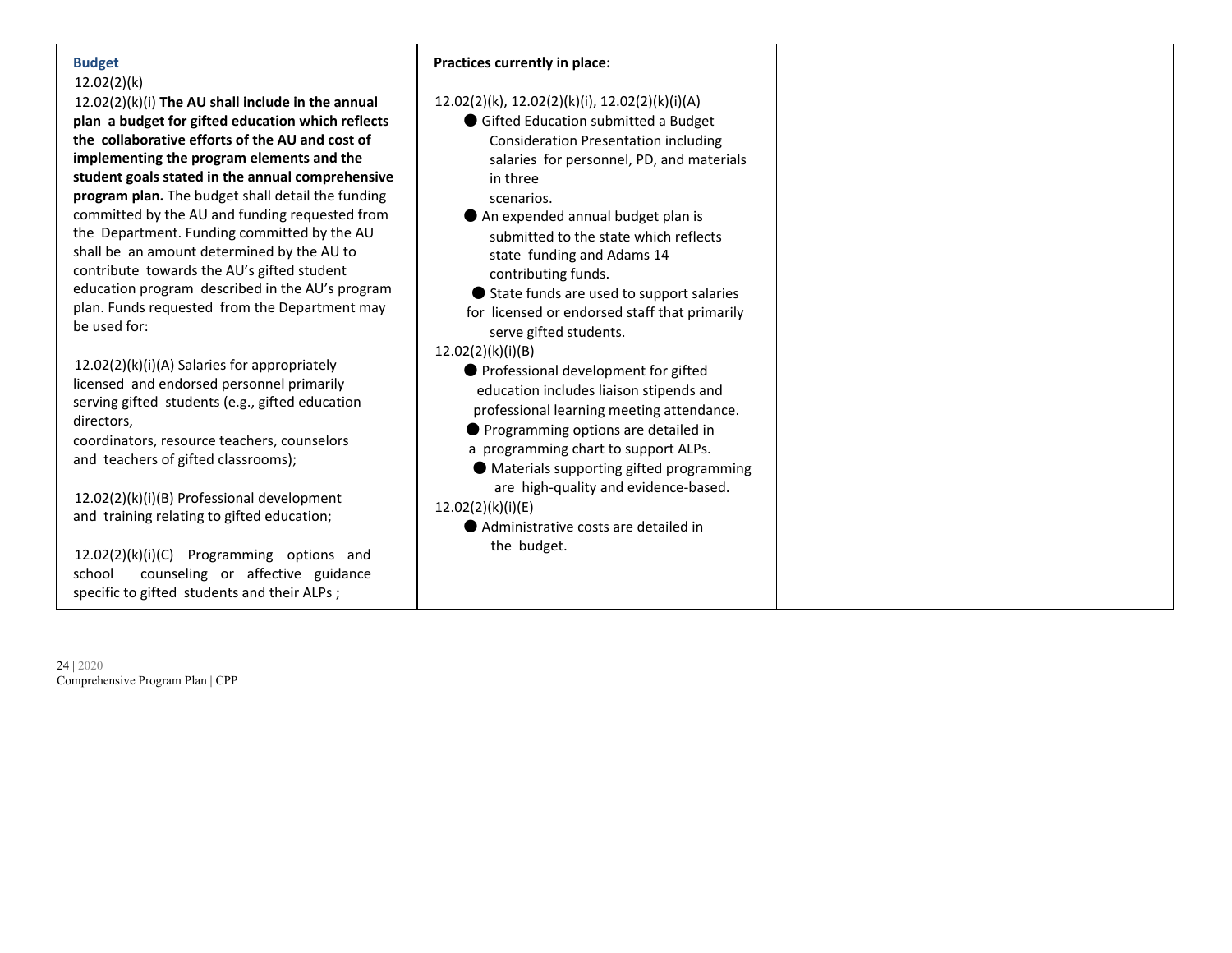| 12.02(2)(k)(i)(D) Materials used in<br>instructional programming for gifted<br>education; and                                                                                                                                                                                                                                                                                                                                                                                                                                                                                                                                                                                                                                                          |  |
|--------------------------------------------------------------------------------------------------------------------------------------------------------------------------------------------------------------------------------------------------------------------------------------------------------------------------------------------------------------------------------------------------------------------------------------------------------------------------------------------------------------------------------------------------------------------------------------------------------------------------------------------------------------------------------------------------------------------------------------------------------|--|
| 12.02(2)(k)(i)(E) Administrative costs (classified or<br>grant fiscal staff), technology, and equipment<br>necessary for the education of gifted students up to<br>ten percent for any one of these limited<br>expenditures, and, not to collectively exceed<br>twenty percent of the total amount requested from<br>the Department.                                                                                                                                                                                                                                                                                                                                                                                                                   |  |
| 12.02(2)(k)(ii) Administrative units may contract<br>with other AUs to establish and maintain gifted<br>student programs (e.g., art, music, online<br>coursework, and counseling) for the education of<br>gifted children, sharing costs of student<br>programing in accordance with terms of a contract.<br>This action is optional based upon available AU<br>resources, and subject to AU discretion. An AU<br>with less than six children who need a particular<br>program may purchase services from one or more<br>AUs that provide the appropriate gifted education<br>program for individual or groups of gifted students.<br>Gifted education personnel in these AUs shall<br>collaborate on the content and monitoring of such<br>contracts. |  |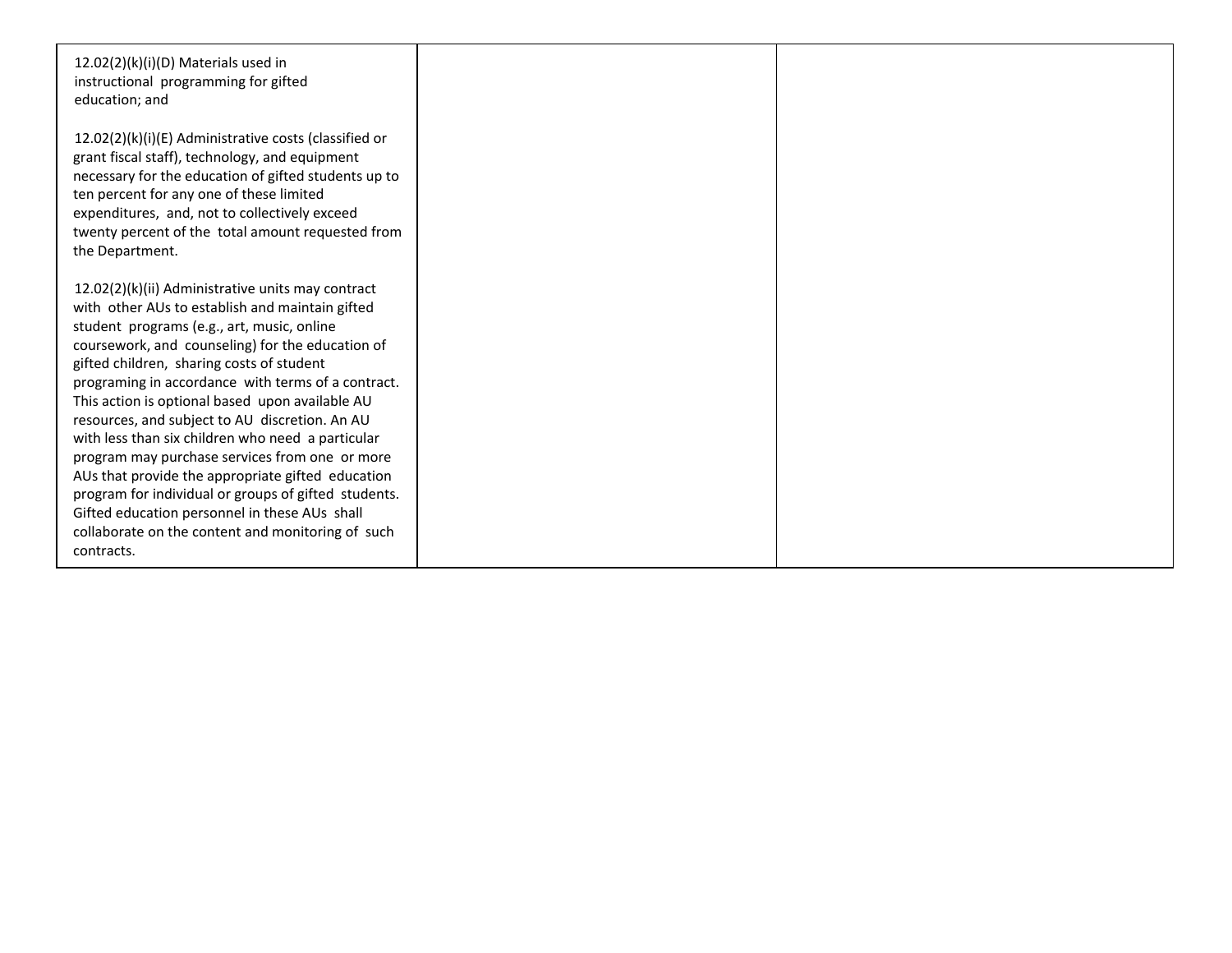#### **Target**

In 2020-2021, the Educator Steering Committee will evaluate the Enrich system for housing Advanced Learning Plans and will consider other vendors.

#### **Persons Responsible**

Educator Steering Committee GT Coordinator

#### **Timeline for Implementation**

2020-2021 Budget Expansion 2021-2025

#### **Measure Used to Assess the Success of the Proposed Action**

We will achieve proficient status on the District Conditions Rubric section 2.5 Data Systems and Use of Data. (Colorado Department of Education, n.d.).

25 | 2020

Comprehensive Program Plan | CPP

#### **Board of Education Vision**

Through engagement, collaboration, and mutual respect, the parents, teachers, administrators, and community partners of Adams 14 will create the academically rigorous and culturally diverse learning experiences needed to prepare students for success in college, career, and adulthood in safe, performance-level schools.

#### **Board of Education Goals**

1) All students will graduate college and career ready.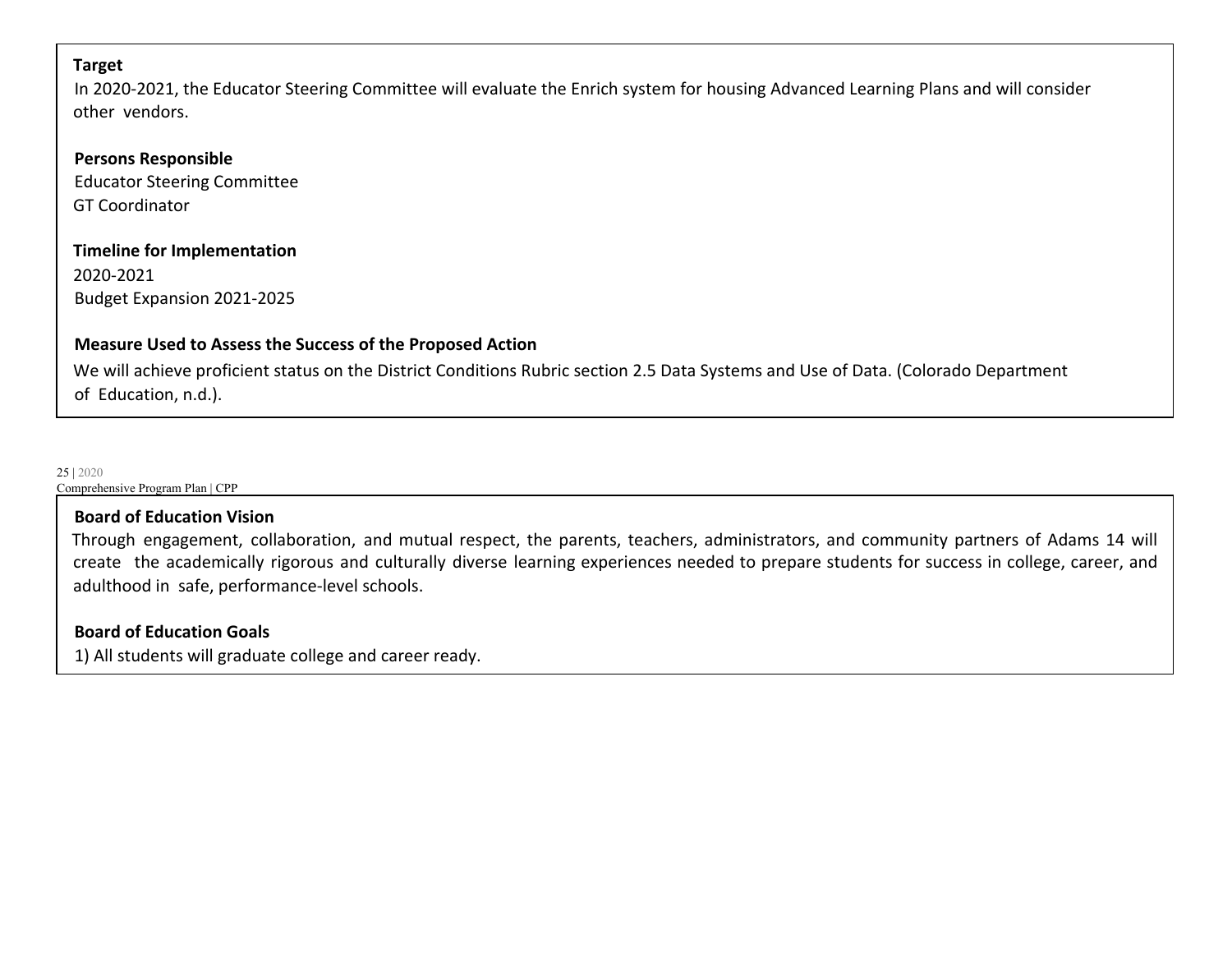#### **Record Keeping** *12.05(1)*

Financial records shall be kept in accordance with generally accepted principles of governmental accounting. Recommended accounting principles are listed in the Financial Policies and Procedures Handbook.

#### 12.05(2) **Inventory**

An inventory shall be maintained of all equipment for which funding was received. These records shall be maintained throughout the useful life of the equipment.

#### 12.05(3) **Student Education Records**

The ALP documents shall be part of the student's cumulative education record.

#### 12.05(4) **Confidentiality of Student Education Records**

Individually identifiable records of students referred, assessed, evaluated, and/or served through programming for gifted and talented students in any AU shall be held to be confidential and protected in accordance with applicable federal and state laws and regulations. Student records that are collected and/or stored electronically shall be held to current state law and FERPA regulations governing the protection of personally identifiable information and the privacy interests of students.

#### 12.05(5) **Maintenance and Destruction of Student Education Records**

Gifted student education records and ALPs shall be maintained, retained and destroyed consistent with the ongoing system of student record keeping

You may simply check "yes" if you follow these procedures. If you do not, please explain.

☐ Yes

- Financial records are kept in accordance with principles of governmental accounting and with district policies.
- Inventory of instructional materials for students and teachers is maintained by the GT Coordinator. Technology equipment is signed out and maintained by Technology Services.
- The signature page and identification letter are part of the student's cumulative record.  $\bullet$ Individually identifiable student records that are collected and/or stored electronically are held to current state law and FERPA

regulations protecting the privacy interest of students.

● Gifted student education records and ALPs shall be maintained, retained and destroyed consistent with the ongoing system of student record keeping established in school board policy.

● They are stored in Infinite Campus or Enrich.

Comprehensive Program Plan | CPP

26 | 2020

established in the AU, including its member districts or the Charter School Institute for student records, preschool (if applicable) through grade 12.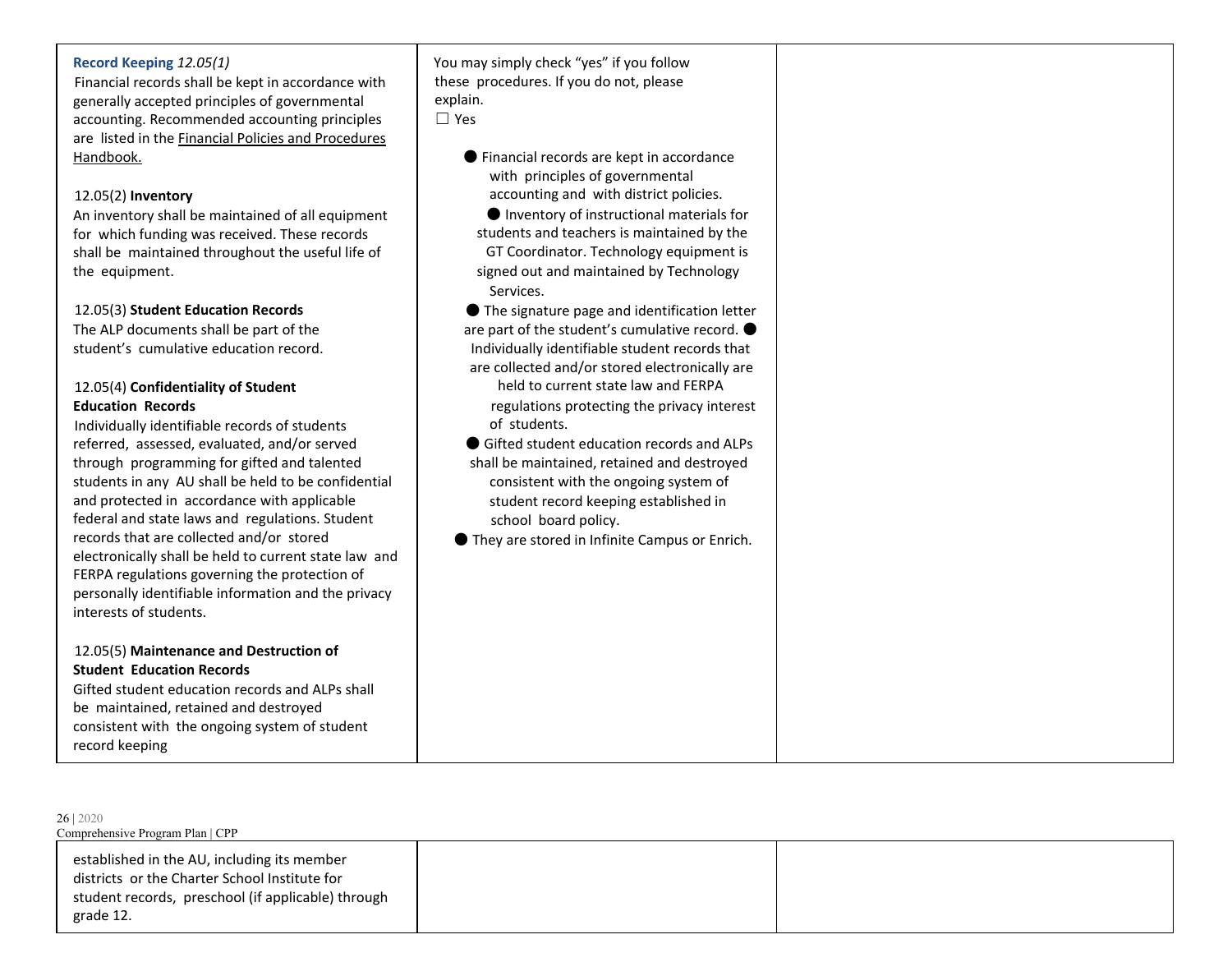| <b>Procedures for Disagreement</b><br>12.06<br>The program plan shall describe procedures for<br>resolving disagreements with parents/guardians, or<br>students in regard to identification, programming,<br>and ALPs. The procedures for resolving<br>disagreements shall include, but need not be<br>limited to: a method for the aggrieved individual to<br>express issues and concerns; a means to discuss<br>disagreements in a timely manner with personnel<br>designated by the district with authority to resolve<br>the disagreement. The procedures shall afford the<br>aggrieved individual notice of the decision giving<br>rise to the dispute and an opportunity to be heard<br>before the decision is implemented. The<br>procedures must be posted for ease of access by<br>stakeholders. | <b>Practices Currently In Place</b><br>12.06<br>● Disagreements are resolved regarding<br>gifted student identification and<br>programming<br>according to the set guidelines in the<br>ECEA and IDEA Procedural Safeguards<br>outlined by CDE under Due Process<br>Complaint<br>Procedures. It is also outlined in Board<br>Policy.<br>● The website includes procedures for<br>disagreements.                                                                                     |  |
|-----------------------------------------------------------------------------------------------------------------------------------------------------------------------------------------------------------------------------------------------------------------------------------------------------------------------------------------------------------------------------------------------------------------------------------------------------------------------------------------------------------------------------------------------------------------------------------------------------------------------------------------------------------------------------------------------------------------------------------------------------------------------------------------------------------|-------------------------------------------------------------------------------------------------------------------------------------------------------------------------------------------------------------------------------------------------------------------------------------------------------------------------------------------------------------------------------------------------------------------------------------------------------------------------------------|--|
| Early Access 12.02(2)(I)<br>If early access is permitted in the AU, an AU shall<br>include in its program plan provisions to identify<br>and serve highly advanced gifted children<br>pursuant to Section 12.08 of these Rules.<br>Constituent schools or districts within the AU<br>shall abide by the<br>requirements established in the program plan.                                                                                                                                                                                                                                                                                                                                                                                                                                                  | You may check "no" if your AU does not offer<br>early access.<br>$\Box$ No, our AU does not offer early access.<br>If your AU does offer early access, please select<br>the box below which applies.<br>$\Box$ AU is following all elements of the<br>Early Access plan submitted to the Office<br>of Gifted Education.<br>X AU has modified implementation of<br>element(s) in a plan submitted to the<br>Office of Gifted Education. Please<br>explain in<br>column to the right. |  |

#### **References**

129 STAT. 2038 PUBLIC LAW 114–95—DEC. 10, 2015 Every Student Succeeds Act Retrieved from: 1https://www.congress.gov/114/plaws/publ95/PLAW-114publ95.pdf

Adams 14 (2020) Adams 14 Board of Education Retreat 3-2-2020 Retrieved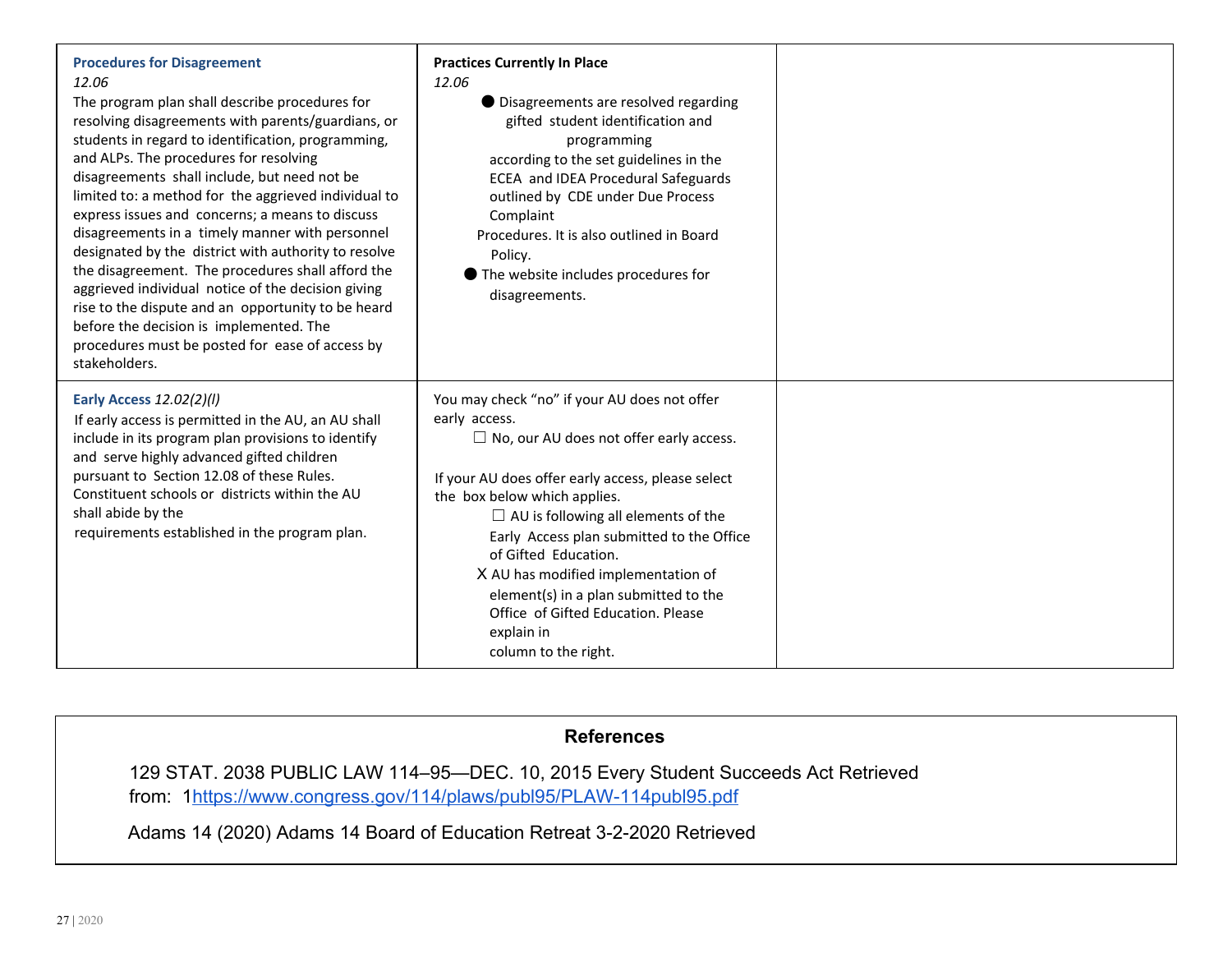from:

https://docs.google.com/presentation/d/11NmwGd22lXla3bWJwU8YSJAmQYTjss80\_KHHLHxX2bc/edit#slide=id.p

Adams 14 (2020). Living Document Gifted Education Comprehensive Program Planning. 01030-Adams 14, Commerce City. Administrative Unit for Gifted Education. Retrieved from: https://docs.google.com/document/d/1- 4xNUAfc3mNF7UfrzMvSPvcWC21BuXHwofAY5l\_R9TE/edit?usp=sharing

Adams City High School (n.d.) Student Board of Education. Retrieved from: https://adamscityhigh.adams14.org/index.php?token=eyJyZWYiOiJsZWFkZXJzaGlwcHJvZ3JhbSIsImlkIjowLCJvdGgiOiIifQ=

= Aguilar, E. (2013). *The Art of Coaching: Effective Strategies for School Transformation*. Jossey-Bass, San Francisco, CA.

Andrews, T. (2012) What is social constructionism? The Grounded Theory Review. Volume 11. Issue 1. Association of

American Colleges and Universities (2015). Committing to Equity and Inclusive Excellence: A campus

guide for self study and planning. Retrieved from:

https://www.aacu.org/sites/default/files/CommittingtoEquityInclusiveExcellence.pdf

Agarwal, P. & Bain, P. (2019). *Powerful Teaching: Unleash the Science of Learning.* Jossey-Bass San Francisco, CA.

Berger, R. , Rugen, L. & Woodfin, L. (2014). Leaders of their Own Learning: Transforming Schools through Student-Engaged Assessment. Jossey-Bass. San Francisco, CA.

Brulles & Winebrenner (2012). Clustered for Success discusses the success for all learners in a building. Educational

Leadership. Retrieved from: https://eric.ed.gov/?q=cluster+grouping&id=EJ982172

CGER Surveys (2018). GT Teacher, Parent, Administrator and Student Surveys. Adams 14.

Colorado Department of Education (2020). Gifted Education Program Plans. Office of Gifted Education. Retrieved from: https://www.cde.state.co.us/gt/data

Colorado Department of Education (2020). Unified Improvement Plan for Gifted

Education. Office of Gifted Education. Retrieved from:

https://www.cde.state.co.us/gt/gifteduip#:~:text=The%20purpose%20of%20the%20Unified,the%20Gifted%20Education%20A n nual%20Plan.

Colorado Turnaround Network (n.d.). Four Conditions Rubric. Colorado Turnaround Network. Colorado Turnaround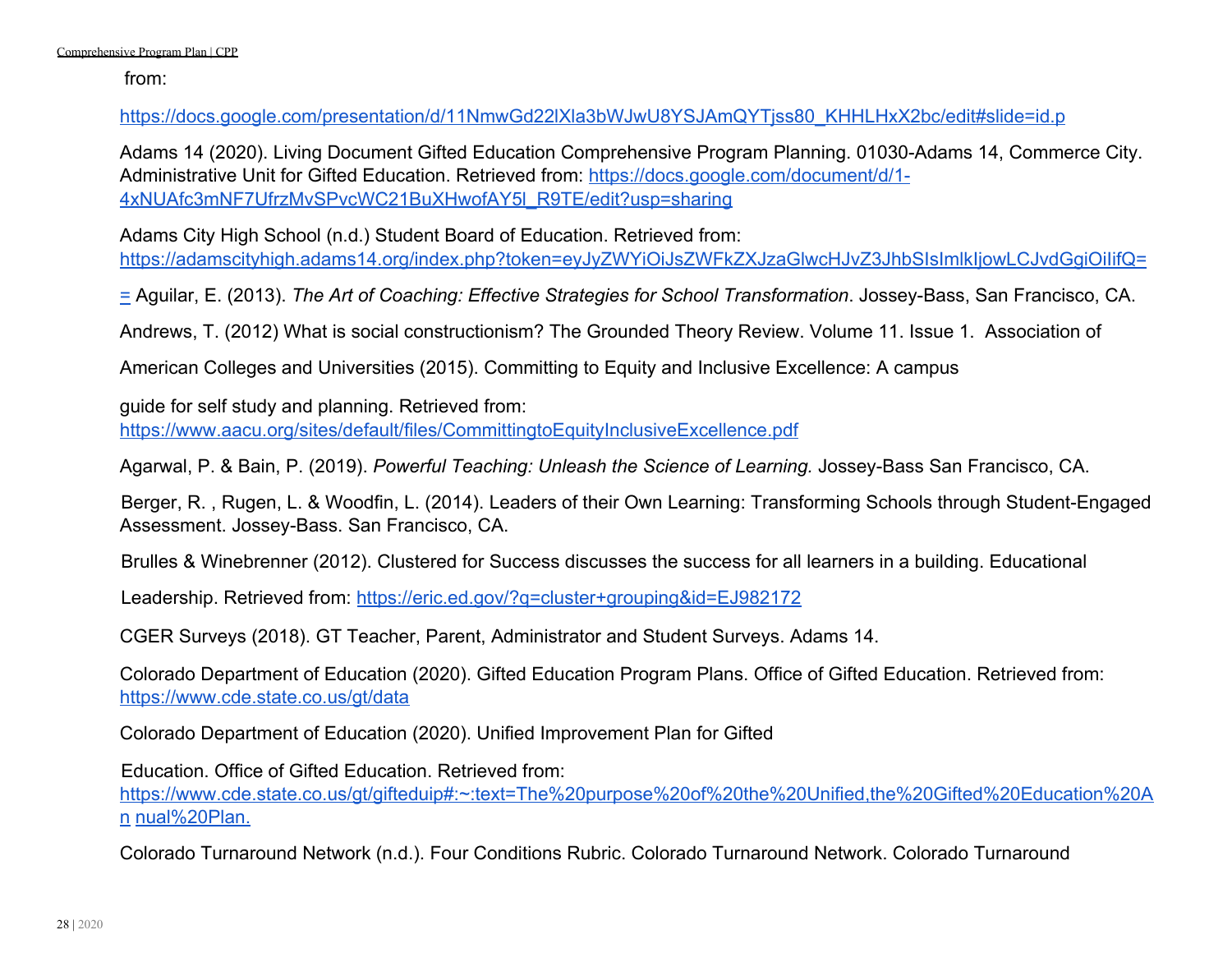Network Office of Turnaround Support . Retrieved from:

https://www.cde.state.co.us/accountability/fourconditionsrubric

Clear, J. (2018) Atomic Habits: An Easy & Proven Way to Build Good Habits & Break Bad Ones. New York, NY Penguin Random House.

Colorado Department of Education (n.d.). District Conditions Rubric. Colorado Turnaround Network. Office of Turnaround

Support. Retrieved from: https://www.cde.state.co.us/accountability/districtconditionsrubric

Colorado Department of Education (2020). Comprehensive Program Plan Guidance. Colorado Department of Gifted

Education. Retrieved from: https://www.cde.state.co.us/gt/comprehensiveprogramplan

Colorado Department of Education (2019). Gifted Education Documents for the UIP. Colorado Department of Gifted

Education. Retrieved from: https://www.cde.state.co.us/gt/uipgiftedguidance

Colorado Department of Education (n.d.) A Common Vision of Great Teaching. CDE Educator Effectiveness. Retrieved from: https://www.cde.state.co.us/educatoreffectiveness/ee-tqs-ref-guide

Colorado Department of Education (n.d.) Office of Intensive Supports, School and District Transformation. Retrieved from: https://www.cde.state.co.us/sites/default/files/docs/accountability/Four%20Domains%20Diagnostic%20Rubric%20v4%20%28 1 %29.pdf

Cooperrider, Whitney & Stavros (2005). Appreciative Inquiry Handbook: The First in a series of AI workbooks for leaders of change.

Co-published by Crown Custom Publishing, Inc. and Berret-Koehler Publishers, Inc., Brunswick, Ohio and San Francisco, CA.

CTA, (2020). Learner Agency through Tenet Development. Center for Talent Development at Greenlee. Denver Public

Schools. Retrieved May 13, 2020 from: https://ctd.dpsk12.org/school-program-elements/

Donato, N. (2020) as cited in Gonzalez, J. OMG Becky. PD is Getting so Much Better. Retrieved from:

https://www.cultofpedagogy.com/pd/

Davis, J. (2010). Bright, Talented, and Black: A Guide for Families of African American Gifted Learners. Great Potential Press, Inc. Scottsdale, AZ.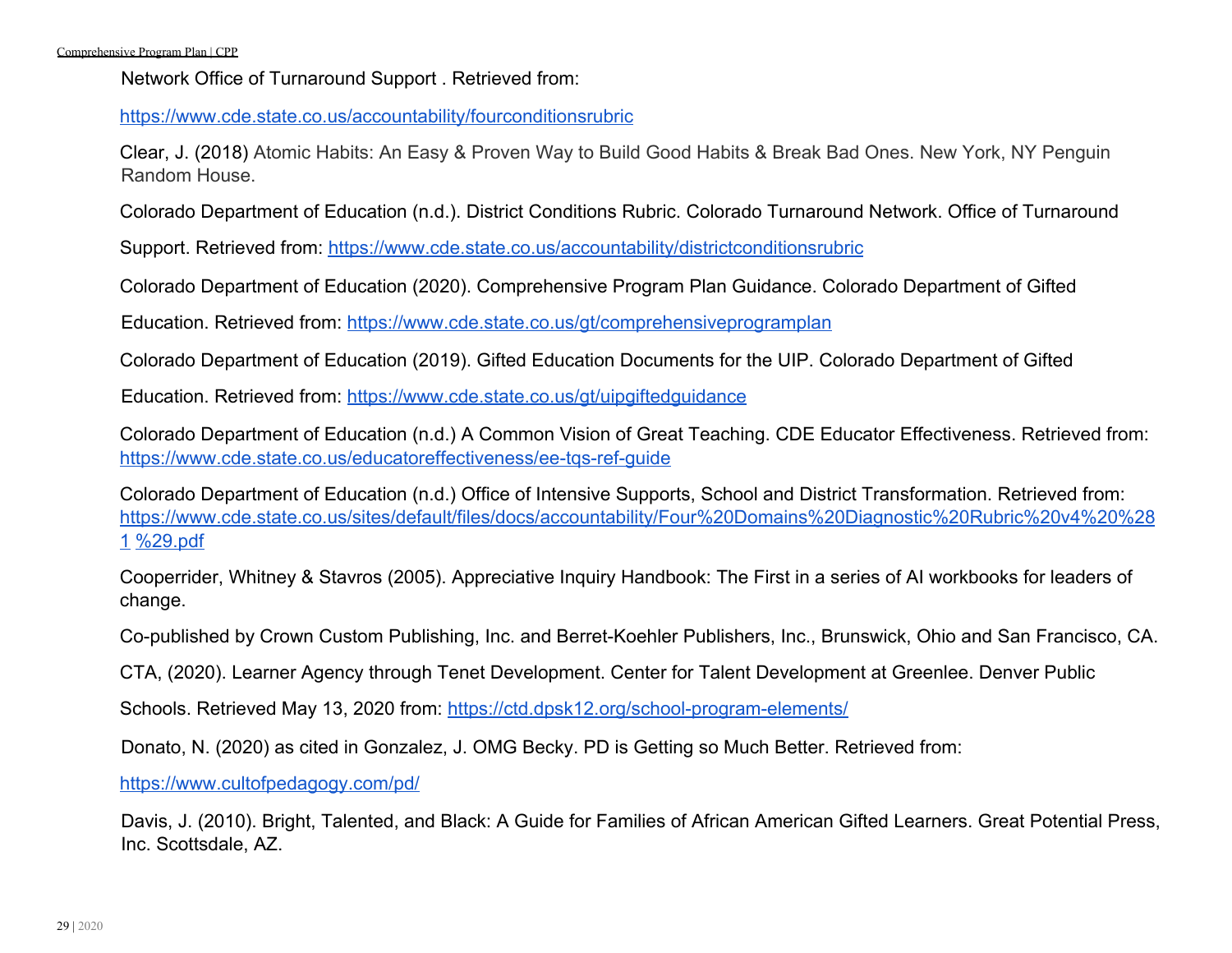Department of Education (2014). Rules for the Administration of the Exceptional Children's Education Act. State Board of Education (1 CCR 301-8)

Douglas, D. (2018). The Power of Self Advocacy for Gifted Learners : Teaching the 4 Essential Steps to Success. Free Spirit Publishing, Minneapolis, MN.

d school (2010).The Design Thinking Process. Retrieved from: https://dschool.stanford.edu/

Elder, L & Paul, R. (2008). The Thinker's Guide to Intellectual Standards. Retrieved from: https://www.criticalthinking.org/store/get\_file.php?inventories\_id=338&inventories\_files\_id=40

7 Exceptional Children's Education Act Colorado (ECEA) House Bill 11-1107 (2014)

https://www.sos.state.co.us/CCR/GenerateRulePdf.do?ruleVersionId=6251&fileName=1%20CCR%20301-8 External

Management Agreement by and Between Adams 14 Schools Succeed, LLC and Adams County School District

14 (2012). Retrieved from: https://co.chalkbeat.org/2019/6/10/21108339/adams-14-finalizes-deal-with-company-taking-over management-of-the-district

FairTest (2007). Criterion and Standards-Referenced Tests. Retrieved from:

https://www.fairtest.org/criterion-and-standards-referenced-tests

Figure 2 (Adams 14 CMAS Math Performance). 2019 Gifted Student Performance and Growth: English Language Arts

and Math (CMAS, PSAT, SAT). Adapted with permission.

Figure 3 (Adams 14 CMAS English Language Arts Performance). 2019 Gifted Student Performance and Growth:

English Language Arts and Math (CMAS, PSAT, SAT). Adapted with permission.

Grainger, S. (2014). Learning Stories. Prezi. Retrieved from: https://prezi.com/7n67zvgik0gi/learning-stories/

Hattie, J. (2009) Visible Learning Diagram. Retrieved from:

https://visible-learning.org/2016/04/hattie-ranking-backup-of-138-effects/

Hattie, J. (2019). Personal Communication. Corwin. Retrieved from:

https://corwin.zendesk.com/hc/en-us/articles/360024509653-My-elementary-school-is-contemplating-departmentalization-Is departmentalization-simply-team-teaching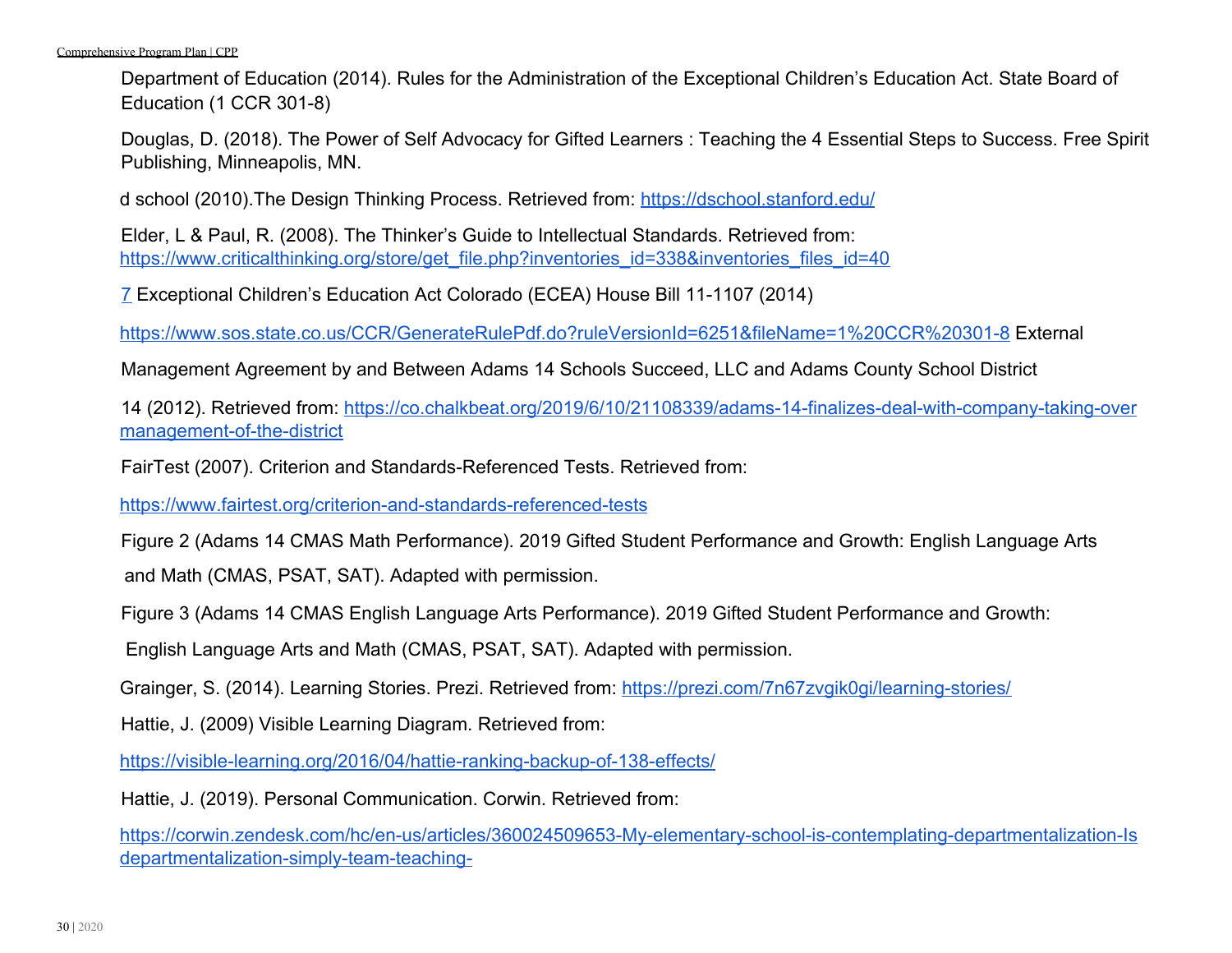Jack Kent Cooke Foundation (2020). What is the Excellence Gap? Retrieved from:

https://www.jkcf.org/our-research/what-is-the-excellence-gap/

Khan Academy (n.d.) Social constructionism. Retrieved from: https://www.khanacademy.org/test-prep/mcat/society-and culture/social-structures/v/social-constructionism

Kollis, K. (1982) SOLO (Structure of the Observed Learning Outcome) Taxonomy

Retrieved from: https://www.johnbiggs.com.au/academic/solo-taxonomy/

McBain, L. Transforming schools through strengths-based professional development. Getting Smart. Retrieved from:

https://www.gettingsmart.com/2016/04/transforming-schools-through-strengths-based-pd/

Marland, S. (1971). The Marland Report. Education of the Gifted and Talented Volume: Report to the Congress of the United States by the U.S. Commissioner of Education. Retrieved from: https://files.eric.ed.gov/fulltext/ED056243.pdf

McBee, M., Peters, S. & Miller, E. (n.d.). The impact of the nomination stage in gifted program identification: A comprehensive psychometric analysis.

National Association for Gifted Children (n.d.) Networks- Special Populations. National Association for Gifted and Talented. Retrieved from:

https://www.nagc.org/get-involved/nagc-networks-and-special-interest-groups/networks-special-populations

NYU (2018). An asset-based approach to education: What it is and why it matters. NYU Steinhardt School of Culture, Education, and Human Development Retrieved from: https://teachereducation.steinhardt.nyu.edu/an-asset-based-approach-to education-what-it-is-and-why-it-matters/

Office of Gifted Education (2018). Adams 14, Commerce City- 01030. Colorado Department of Education. Retrieved from:

https://drive.google.com/file/d/1ZqeBBXvuNx7xcIDzB6T9Xy\_DFM7rrNWq/view

Orem, S., Binkert, J. & Clancy, A. (2007). Appreciative Coaching: A Positive Process for Change. Jossey-Bass, San Francisco, CA.

Outlier (n.d.) In Merriam-Webster's online dictionary. Retrieved from: https://www.merriam webster.com/dictionary/outlier#:~:text=Definition%20of%20outlier,place%20of%20refuge%20for%20outliers.&text=3a%20%3 A %20a%20statistical%20observation,to%20larger%20over%20smaller%20values.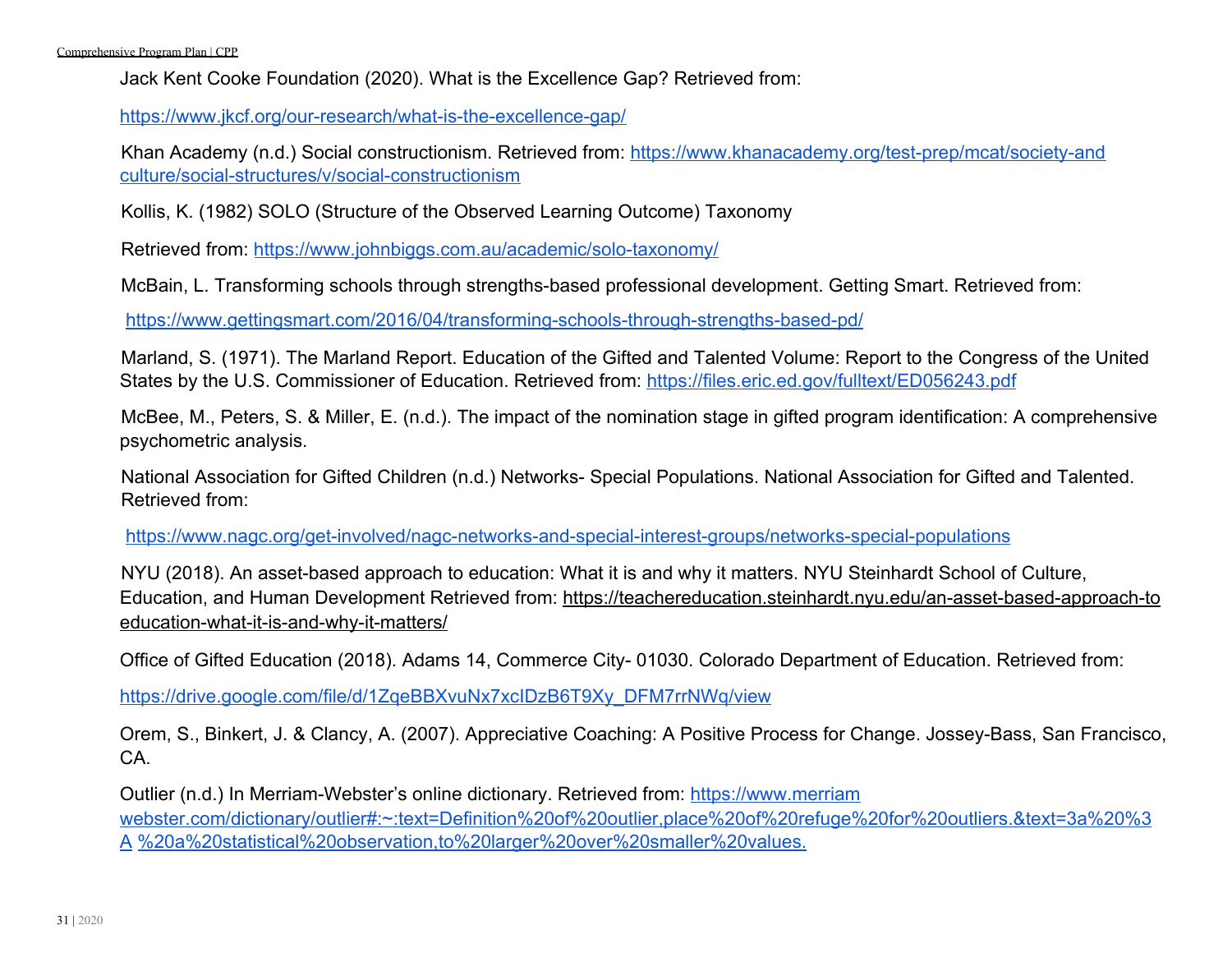Oxford (n.d.) Learning definition. Oxford. Retrieved from:

https://www.google.com/search?q=learning&rlz=1C1GCEV\_enUS892US893&oq=learning&ags=chrome..69i57j0l3j69i61l2j69i 6 5l2.979j0j4&sourceid=chrome&ie=UTF-8

Palacios (2019) Redesigning Professional Learning from a Strengths-Based Perspective. Retrieved

from https://www.professionallearningbydesign.com/action-research

Plucker, Burroughs & Song (2010). Mind the other gap. The growing excellence gap in K-12 education. Center for

Evaluation and Education Policy.

Project Zero (2019). Visible Thinking Routines. Retrieved

from: http://www.visiblethinkingpz.org/VisibleThinking\_html\_files/VisibleThinking1.html

Quinn & Fullen (2016). Coherence. Corwin, Thousand Oaks, California

Ramona Lewis, interview by Yesenia Robles & Sam Park. "We asked the Adams 14 school board candidates nine

questions. Read their answers here." Chalkbeat Colorado, October 11, 2019. Retrieved from:

https://co.chalkbeat.org/2019/10/11/21055564/we-asked-the-adams-14-school-board-candidates-nine-questions-read-their answers-here

Robinson, A. Shore, B. & Enersen, D. (2007).Best Practices in Gifted Education: An Evidence-Based Guide. National Association for Gifted Children. Waco, Texas.

Robinson, K. (2009). The Element: How finding your passion changes everything. Penguin Group. New York, New York.

Rule 1 CCR 301-8- Rules for the Administration of the Exceptional Children's Education Act (2014). Retrieved from: https://casetext.com/regulation/colorado-administrative-code/department-300-department-of-education/division-301-colorado state-board-of-education/rule-1-ccr-301-8-rules-for-the-administration-of-the-exceptional-childrens-educational-act

Seale, C. (2020). Think Law Newsletter: Black Lives Matter. Black Minds Matter, too. The Case for Prioritizing Equity in Gifted Education is an Urgent Racial Justice Issue. Think Law. Retrieved from: https://www.thinklaw.us/black-lives-matter-black minds-matter-too-the-case-for-prioritizing-equity-in-gifted-education-is-an-urgent-racial-justice issue/?utm\_source=ZohoCampaigns&utm\_campaign=Newsletter+6.2.20&utm\_medium=email

Sense and Sensation (2013). A Cognitive Model for Educators Retrieved from:

http://www.senseandsensation.com/2013/03/how-people-learn-cognitive-model-for.html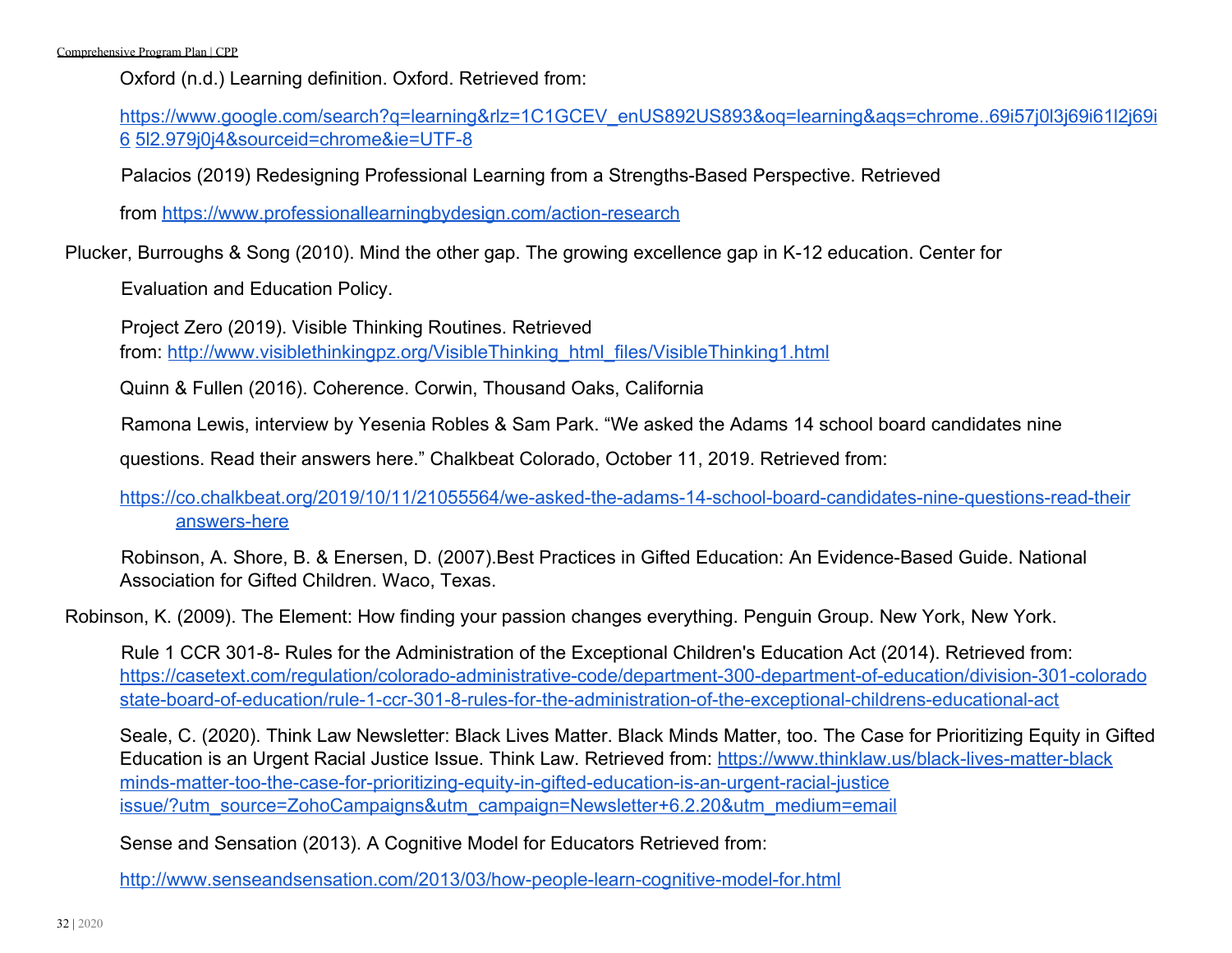Teaching Tolerance (2020). Social Justice Standards. Retrieved from: https://www.tolerance.org/frameworks/social-justice standards

VanderArk, T. (2018) The world of work in elementary school. Forbes. Retrieved from:

https://www.forbes.com/sites/tomvanderark/2018/10/17/the-world-of-work-in-elementary-school/#1693dd20d128

Wiggins, G., & McTighe, J. (2011). The Understanding by Design guide to creating high-quality units. Alexandria,

VA: ASCD.

### **2019-2020 Listening, Learning, and Planning**

### **July, 2019**

● 29, 30, 31 Induction Attendance and Observation

### **August, 2019**

- 24 Comprehensive Program Plan Planning: Metro Gifted Education Regional Consultant Meeting
- 26 Instructional Team Meeting

### **September, 2019**

- 10-11 State Directors' Meeting
- 18, 23, 24 Building Goals and Programming Plans Due (Elementary, Middle, High)
- 24 Comprehensive Program Plan Planning: Metro Gifted Education Regional Consultant Meeting
- 25 Induction Attendance and Observation
- 26 Traveling Lab Kick Off
- 27 Comprehensive Program Plan Planning: District Team Meeting
- 30 Comprehensive Program Plan Planning: Parent Advisory

### **October, 2019**

- 4 Comprehensive Program Plan Planning for Challenging Math Programming and Opportunities: Middle School Principals, 2 **Partners**
- 21-22 Colorado Association of Gifted and Talented Conference
- 25 Comprehensive Program Plan Planning: District Team Meeting
- Elementary Principal Interviews

### **November, 2019**

• Elementary Principal Interviews (cont.)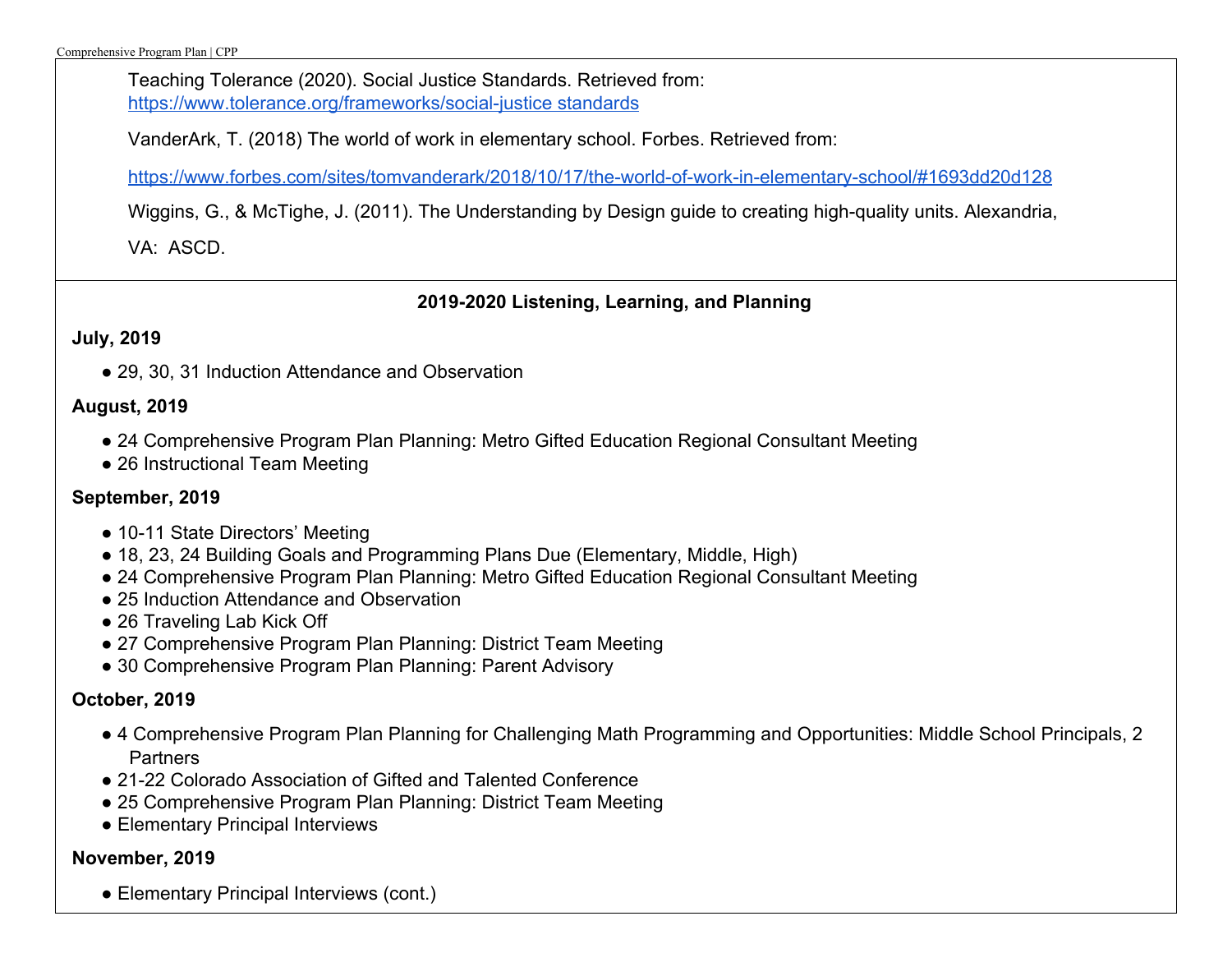- 5 Comprehensive Program Plan Planning: Parent Advisory
- 15 GT Comprehensive Program Plan District Team Meeting
- 21-25 Learning and the Brain Conference: Learning How to Learn

### **December, 2019**

- 11 CDE GT/EL Project
- 16 Shared Learning and the Brain Presentation
- 14 Comprehensive Program Plan District Team Meeting:
- 17 Shared Learning and the Brain Presentation learnings and proposal to transfer learnings, Mr. Rangel, Della Palacios, Ed.D
- 18 Metro Area Induction PLC Attendance
- 18 Induction Discussion

### **January, 2020**

- 13 Learning and the Brain/The Science of Learning & TED Circles shared with the Instructional Team
- 14 Comprehensive Program Plan Planning
- 17 Induction Planning Meeting
- 14 Comprehensive Program Plan Planning
- 23 Metro Leader Meeting
- 25 Middle School Liaison Meeting
- 27 Instructional Leadership Team Meeting
- 31 Induction Planning Meeting for Differentiation

### **February, 2020**

- 19 Elementary Liaison Meeting: Comprehensive Program Plan Focus
- 28 Comprehensive Program Plan Planning

### **March, 2020**

- 3-4 State Directors' Meeting
- 28 Comprehensive Program Plan Planning

### **April, 2020**

- 7 Comprehensive Program Plan Planning: Parent Advisory
- 13 Instructional Leadership Team Meeting
- 14 GT Liaison Meeting Brainstorming Roles and Responsibilities
- 14 Survey to Specials/Electives Teachers https://forms.gle/Vij4ZZBcrbHxT4vp7
- 15 UIP Update Due for Posting- Extended to September